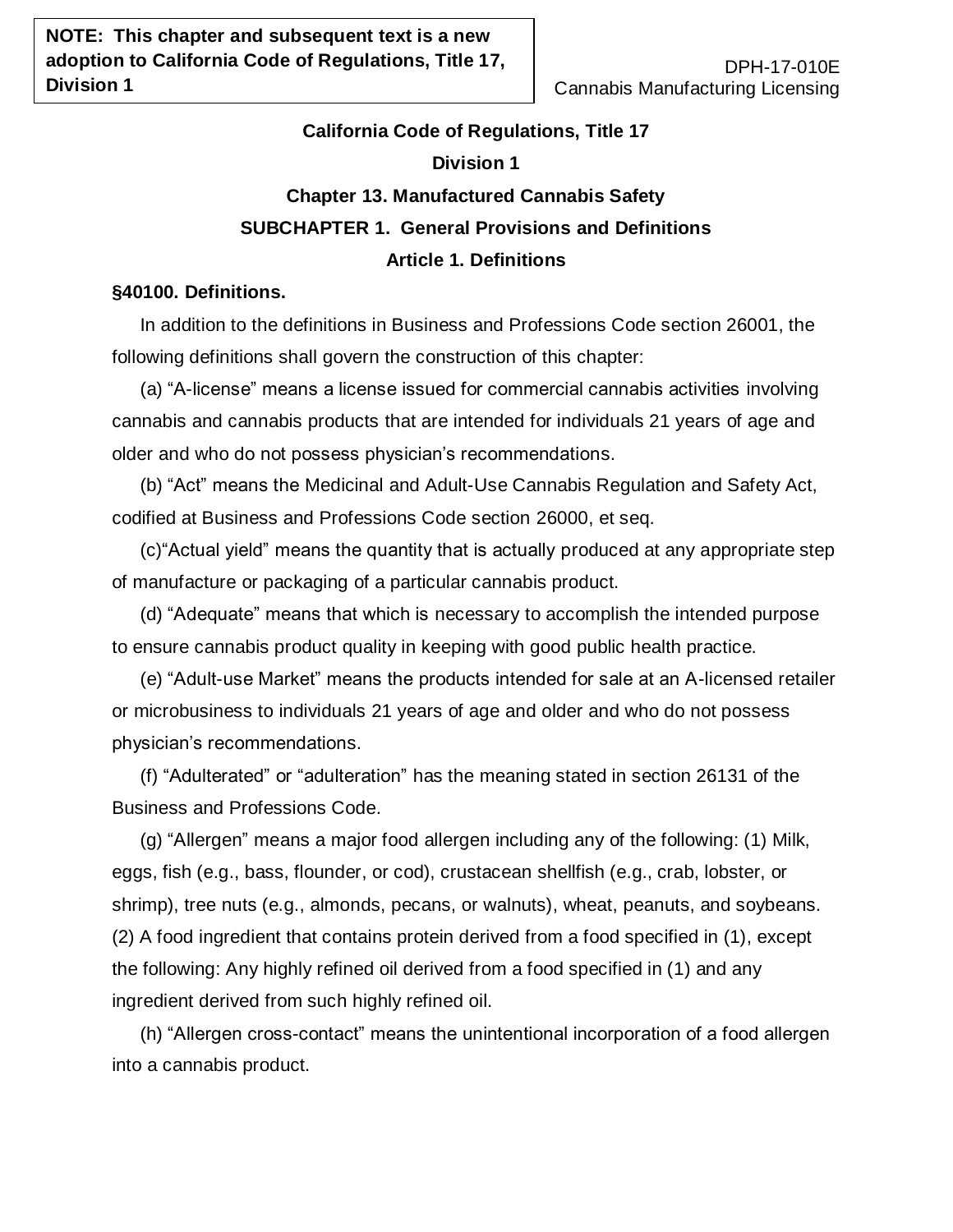(i) "Applicant" means the owner that is applying on behalf of the commercial cannabis business for a license to manufacture cannabis products.

(j) "Batch" or "production batch" means either:

(1) An amount of cannabis concentrate or extract produced in one production cycle using the same extraction methods and standard operating procedures; or

(2) An amount of a type of cannabis product produced in one production cycle using the same formulation and standard operating procedures.

(k) "Bureau" means the Bureau of Cannabis Control in the Department of Consumer Affairs.

(l) "Cannabis concentrate" means cannabis that has undergone a process to concentrate one or more active cannabinoids, thereby increasing the product's potency. For purposes of this chapter, "cannabis concentrate" includes, but is not limited to, the separated resin obtained from cannabis, whether crude or purified, tinctures, capsules, suppositories, extracts, and vape cartridges.

(m) "Cannabis product" as used in this chapter means cannabis that has undergone a process whereby the plant material has been transformed into a concentrate, including, but not limited to, concentrated cannabis, or an edible or topical product containing cannabis or concentrated cannabis and other ingredients.

(n) "Cannabis product quality," "quality cannabis product," or "quality" means that the cannabis product consistently meets the established specifications for identity, cannabinoid concentration (as defined in Section 5724 of Title 16 of the California Code of Regulations) , composition, and limits on contaminants (as defined in Section 5718 to 5723, inclusive, of Title 16 of the California Code of Regulations), and has been manufactured, packaged, labeled, and held under conditions to prevent adulteration and misbranding.

(o) "Cannabis waste" is waste that contains cannabis or cannabis products.

(p) "CBD" means the compound cannabidiol.

(q) "Commercial-grade, non-residential door lock" means a lock manufactured for commercial use.

(r) "Component" means any substance or item intended for use in the manufacture of a cannabis product, including those substances or items that are not intended to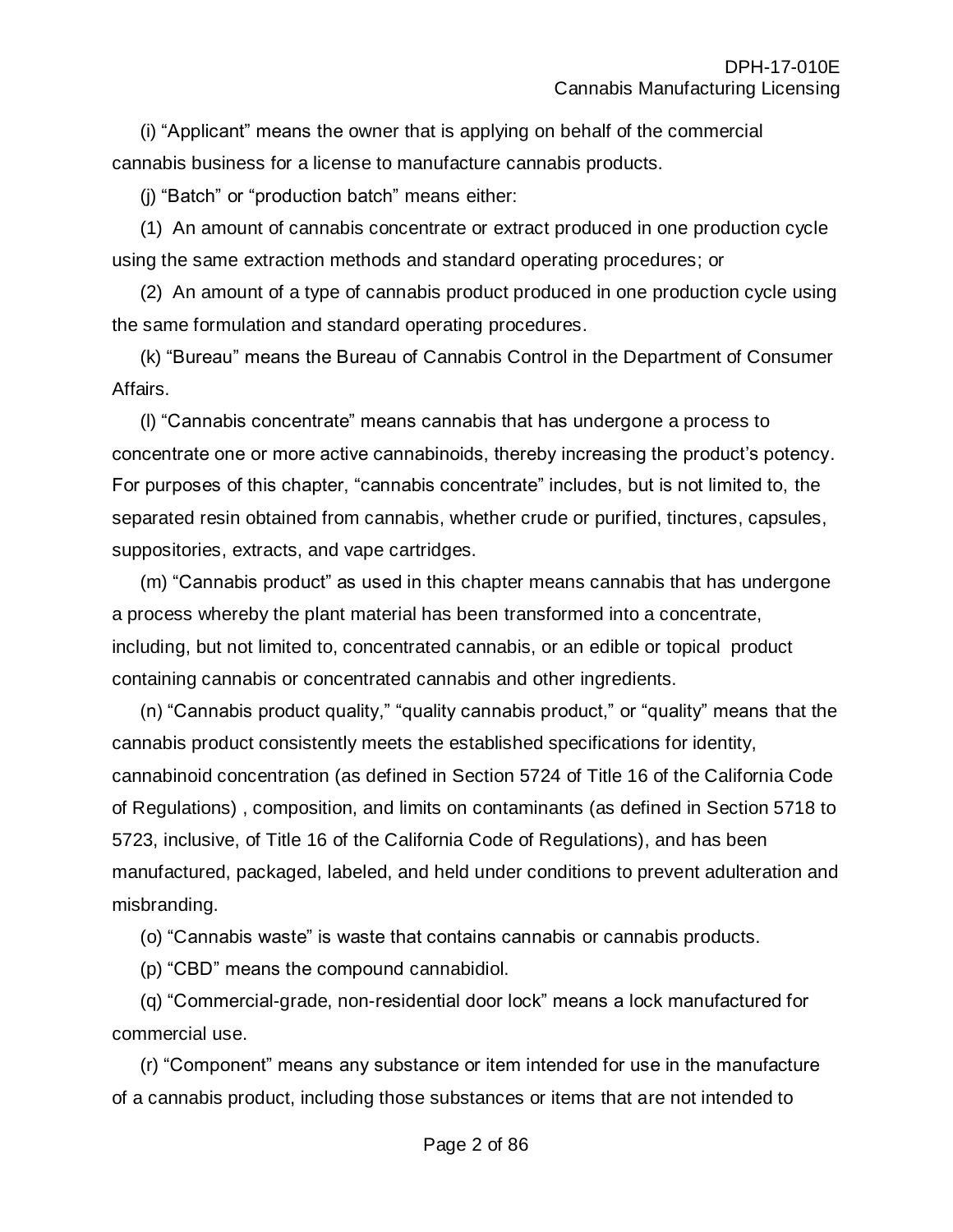appear in the final form of the product. "Component" may include cannabis, cannabis products used as ingredients, other ingredients, and processing aids.

(s) "Contact surface" means any surface that contacts cannabis products and cannabis product components and those surfaces from which drainage, or other transfer, onto the cannabis product or cannabis product components, occurs during the normal course of operations. Examples of contact surfaces include containers, utensils, tables, and equipment.

(t) "Department" means the State Department of Public Health.

(u) "Distribution" means the procurement, sale, and transport of cannabis and cannabis products between licensees.

(v) "Edible cannabis product" means a cannabis product intended to be used orally, in whole or in part, for human consumption. For purposes of this chapter, "edible cannabis product" does not include any product otherwise defined as "cannabis concentrate."

(w) "Environmental pathogen" means a pathogen capable of surviving and persisting within the manufacturing environment such that cannabis products may be contaminated and may result in illness if consumed or used without treatment to significantly minimize the environmental pathogen. Examples of environmental pathogens include *Listeria monocytogenes* and *Salmonella spp*. but do not include the spores of pathogenic spore-forming bacteria.

(x) "Extraction" means a process by which cannabinoids are separated from cannabis plant material through chemical or physical means.

(y) "Finished product" means a cannabis product in its final form to be sold at a retail premises.

(z) "Hazard" means any biological, chemical, radiological, or physical agent that has the potential to cause illness or injury.

(aa) "Holding" means storage of cannabis or cannabis products and includes activities performed incidental to storage of a cannabis product and activities performed as a practical necessity for the distribution of that cannabis product.

(bb) "Informational panel" means any part of the cannabis product label that is not the primary panel and that contains required labeling information.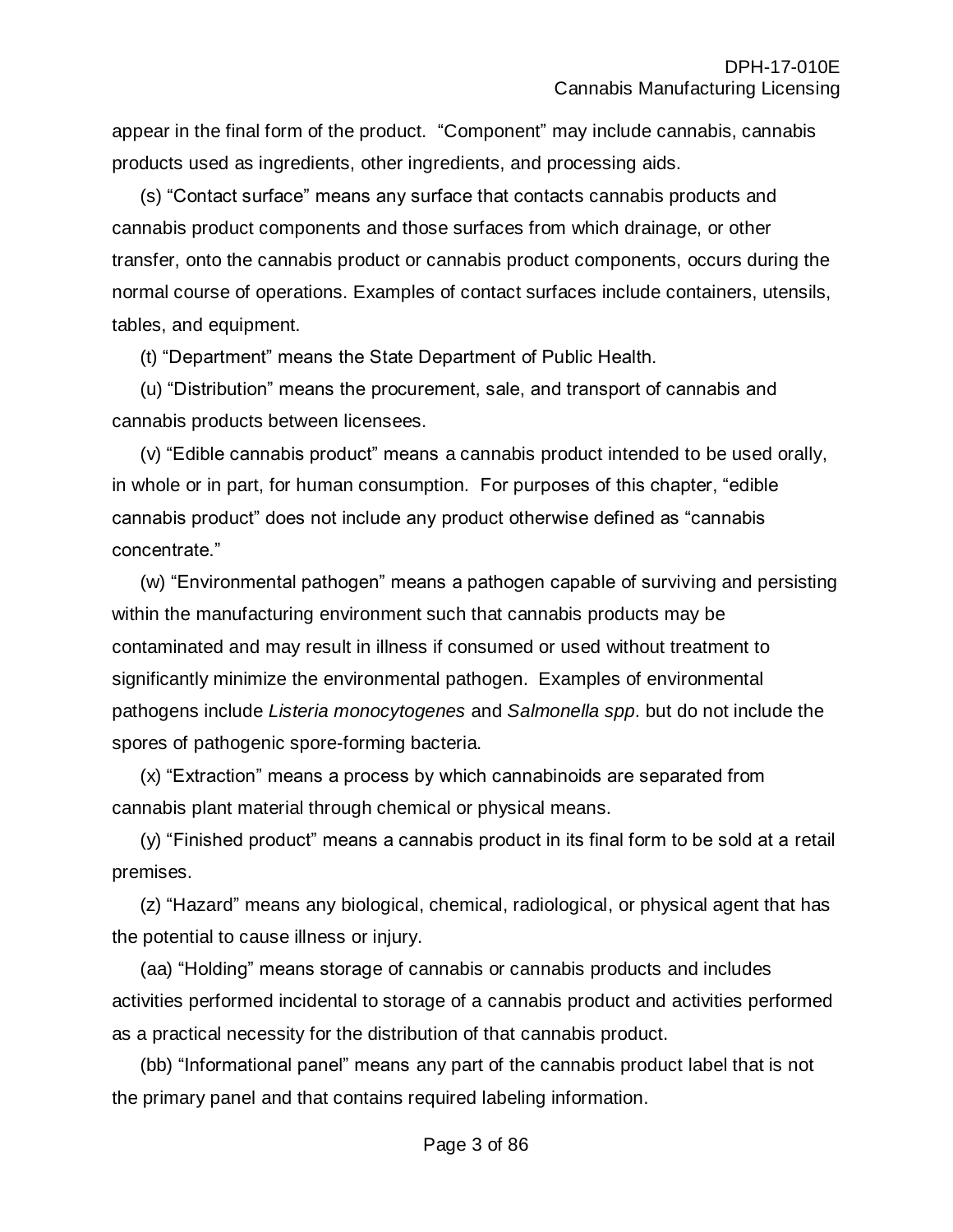(cc) "Infusion" means a process by which cannabis, cannabinoids, or cannabis concentrates are directly incorporated into a product formulation to produce a cannabis product.

(dd) "Ingredient" means any substance that is used in the manufacture of a cannabis product and that is intended to be present in the product's final form.

(ee) "In-process material" means any material that is fabricated, compounded, blended, ground, extracted, sifted, sterilized, derived by chemical reaction, or processed in any other way for use in the manufacture of a cannabis product.

(ff) "Labeling" means any label or other written, printed, or graphic matter upon a cannabis product, or upon its container or wrapper, or that accompanies any cannabis product.

(gg) "Limited-access area" means an area in which cannabis is stored or held and is only accessible to a licensee and authorized personnel.

(hh) "M-license" means a license issued for commercial cannabis activity involving medicinal cannabis.

(ii) "Manufacturer licensee" or "licensee" means the holder of a manufacturer license issued pursuant to the Act.

(jj) "Manufacture" means to compound, blend, extract, infuse, or otherwise make or prepare a cannabis product.

(1) The term "manufacture" includes the following processes:

(A) Extraction processes;

(B) Infusion processes;

(C) Packaging or repackaging of cannabis products; and

(D) Labeling or relabeling the packages of cannabis products.

(2) The term "manufacture" does not include the following:

(A) The repacking of cannabis products from a bulk shipping container by a distributor or dispensary where the product's original packaging and labeling is not otherwise altered;

(B) The placing of cannabis products into opaque packaging at a retail premises for purpose of complying with section 26070.1 of the Act; or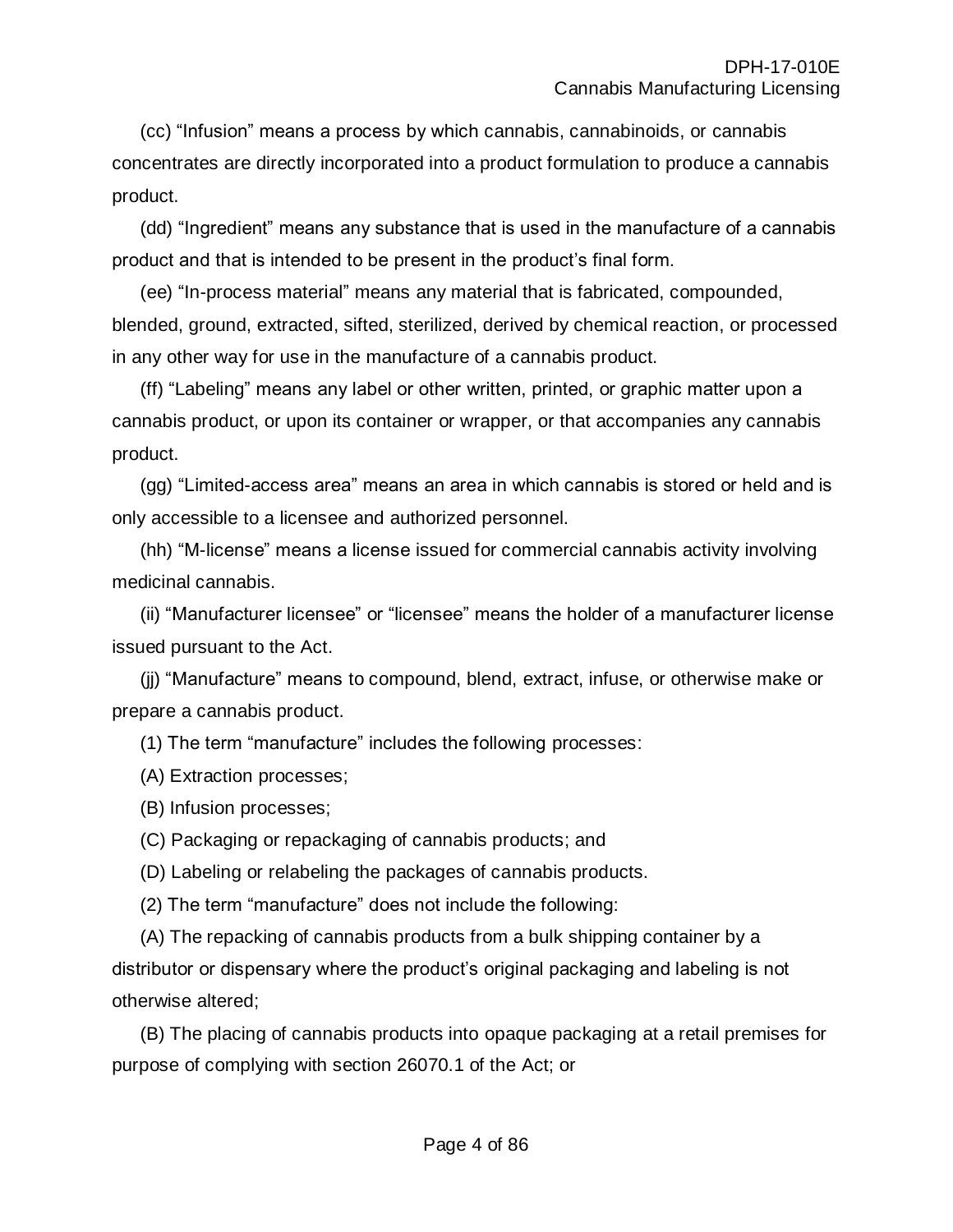(C) The collection of the glandular trichomes that are dislodged from the cannabis plant incident to cultivation activities.

(kk) "Manufacturing" or "manufacturing operation" means all aspects of the extraction and/or infusion processes, including processing, preparing, holding, storing, packaging, or labeling of cannabis products. Manufacturing also includes any processing, preparing, holding, or storing of components and ingredients.

(ll) "Microorganisms" means yeasts, molds, bacteria, viruses, protozoa, and/or microscopic parasites and includes species that are pathogens. The term "undesirable microorganisms" includes those microorganisms that are pathogens, that subject a cannabis product to decomposition, that indicate that a cannabis product is contaminated with filth, or that otherwise may cause a cannabis product to be adulterated.

(mm) "Monitor" means to conduct a planned sequence of observations or measurements to assess whether control measures are operating as intended.

(nn) "Nonvolatile solvent" means any solvent used in the extraction process that is not a volatile solvent. For purposes of this chapter, "nonvolatile solvents" include carbon dioxide and ethanol.

(oo) "Package" or "packaging" means any container or wrapper that may be used for enclosing or containing any cannabis products. The term "package" does not include any shipping container or outer wrapping used solely for the transportation of cannabis products in bulk quantity to another licensee or licensed premises.

(pp) "Pathogen" means a microorganism that can cause illness or injury.

(qq) "Personnel" means any worker engaged in the performance or supervision of operations at a manufacturing facility and includes full-time employees, part-time employees, temporary employees, contractors, and volunteers. For purposes of training requirements, "personnel" also includes owner-operators.

(rr) "Person" includes any individual, firm, partnership, joint venture, association, corporation, limited liability company, estate, trust, business trust, receiver, syndicate, or any other group or combination acting as a unit, and the plural as well as the singular.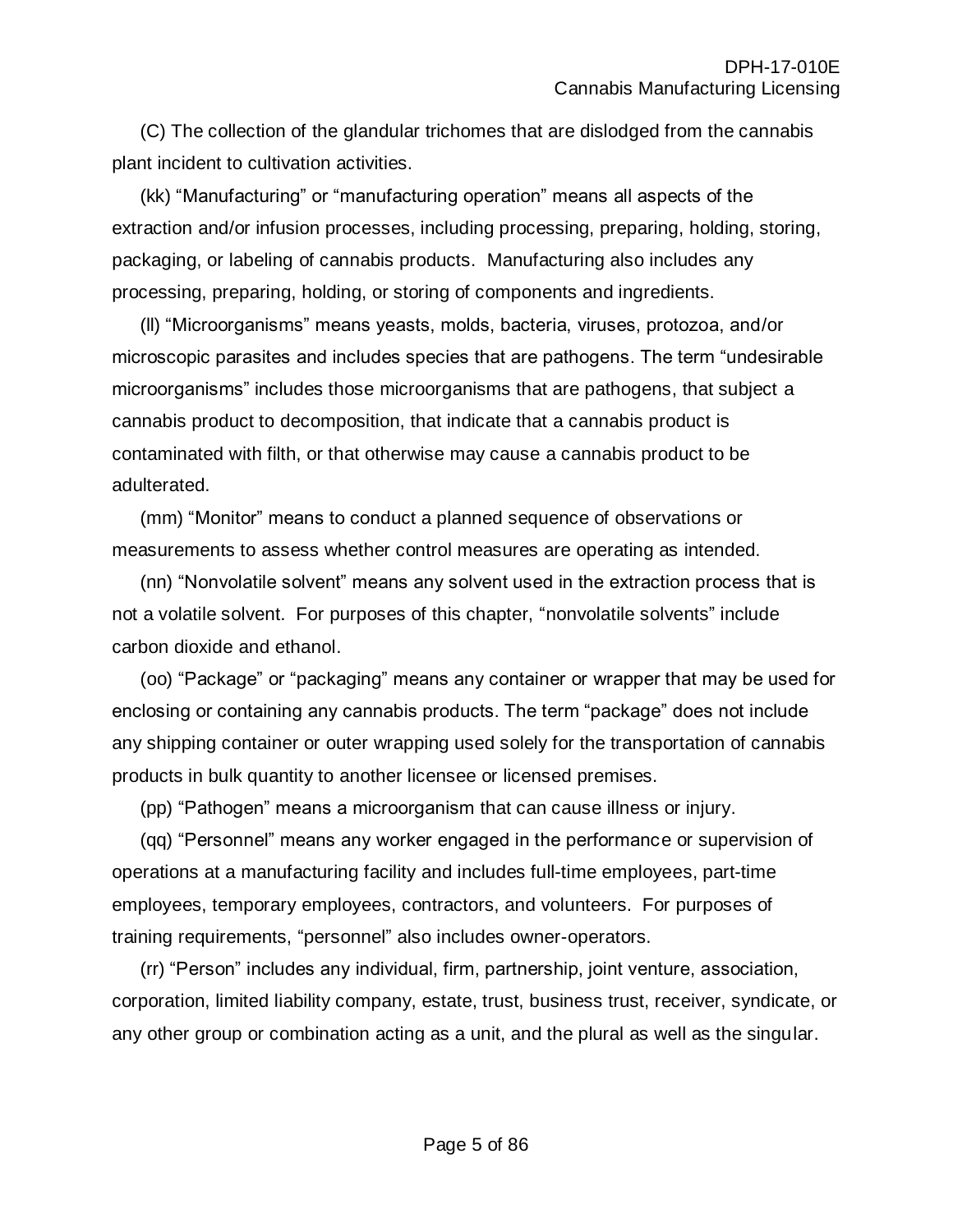(ss) "Pest" means an undesired insect, rodent, nematode (small worm), fungus, bird, vertebrate, invertebrate, weed, virus, bacteria, or other microorganism (except microorganisms on or in humans or animals) injurious to health or the environment.

(tt) "Premises" means the designated structure(s) and land specified in the application that is owned, leased, or otherwise held under the control of the applicant or licensee where the commercial cannabis activity (as defined in subdivision (k) of section 26001 of the Business and Professions Code) will be or is conducted. The premises shall be a contiguous area and shall only be occupied by one licensee.

(uu) "Preventive controls" means those risk-based, reasonably appropriate procedures, practices, and processes that a person knowledgeable about the safe manufacturing, processing, packing, or holding of food would employ to significantly minimize or prevent the hazards identified pursuant to a hazard analysis.

(vv) "Primary panel" means the part of a cannabis product label that is most likely to be displayed, presented, shown, or examined under customary conditions of display for retail sale.

(ww) "Processing aid" means any substance that is added to a cannabis product during manufacture but is removed in some manner from the cannabis product before it is packaged in its finished form. This includes substances that are converted into constituents normally present in the product, and do not significantly increase the amount of the constituent naturally found in the product. This also includes substances that are added to a product for their technical or functional effect in the processing but are present in the finished product at insignificant levels and do not have any technical or functional effect in that product.

(xx) "Product Identity" or "identity of the product" means the generic name of the product type by which it is most commonly known. For edible products, the product identity shall not contain any trademarked identity of a traditional food product or the term "candy" or "candies."

(yy) "Qualified individual" means a person who has the education, training, or experience (or a combination thereof) necessary to manufacture quality cannabis products as appropriate to the individual's assigned duties. A qualified individual may be, but is not required to be, an employee of the licensee.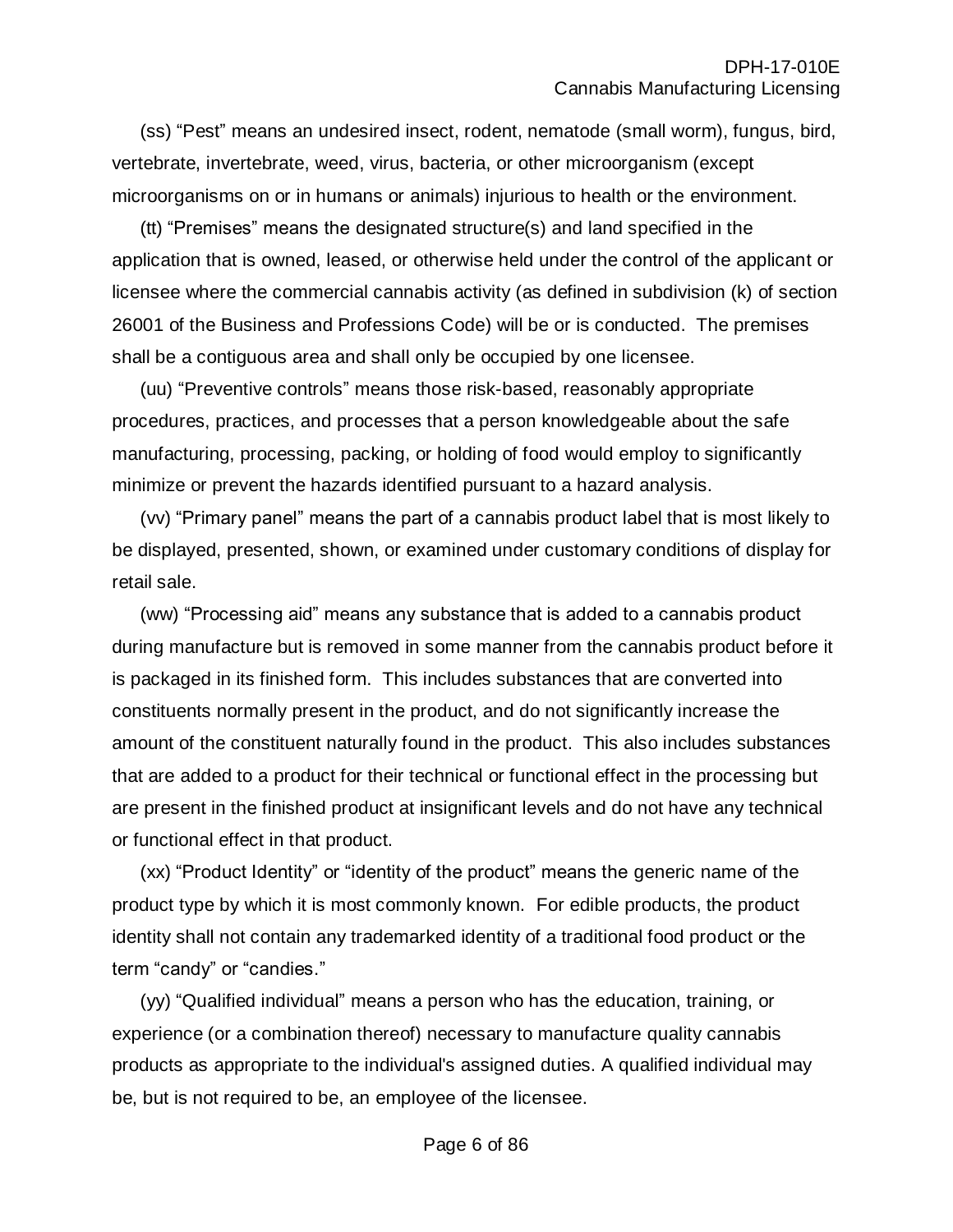(aaa) "Quality control" means a planned and systematic operation or procedure for ensuring the quality of a cannabis product.

(bbb) "Quality control operation" means a planned and systematic procedure for taking all actions necessary to prevent cannabis product(s) from being adulterated or misbranded.

(ccc) "Quality control personnel" means any person, persons, or group, designated by the licensee to be responsible for quality control operations.

(ddd) "Quarantine" means the storage or identification of a product, to prevent distribution or transfer of the product.

(eee) "Raw material" means any unprocessed material in its raw or natural state that is intended to become part of the components of a cannabis product.

(fff) "Sanitize" means to adequately treat cleaned surfaces by a process that is effective in destroying vegetative cells of pathogens, and in substantially reducing numbers of other undesirable microorganisms, but without adversely affecting the product or its safety for the consumer.

(ggg) "Serving" means the designated amount of cannabis product established by the manufacturer to constitute a single unit.

(hhh) "THC" means the compound tetrahydrocannabinol. For purposes of this chapter, "THC" refers specifically to delta 9-tetrahydrocannabinol.

(iii) "Theoretical yield" means the quantity of a particular cannabis product that would be produced at any appropriate step of manufacture or packaging, based upon the quantity of components or packaging to be used, in the absence of any loss or error in actual production.

(jjj) "Topical cannabis product" means a cannabis product intended to be applied to the skin rather than ingested or inhaled.

(kkk) "Track and trace system" means the program for reporting the movement of cannabis and cannabis products through the distribution chain established by the Department of Food and Agriculture in accordance with Section 26067 of the Act.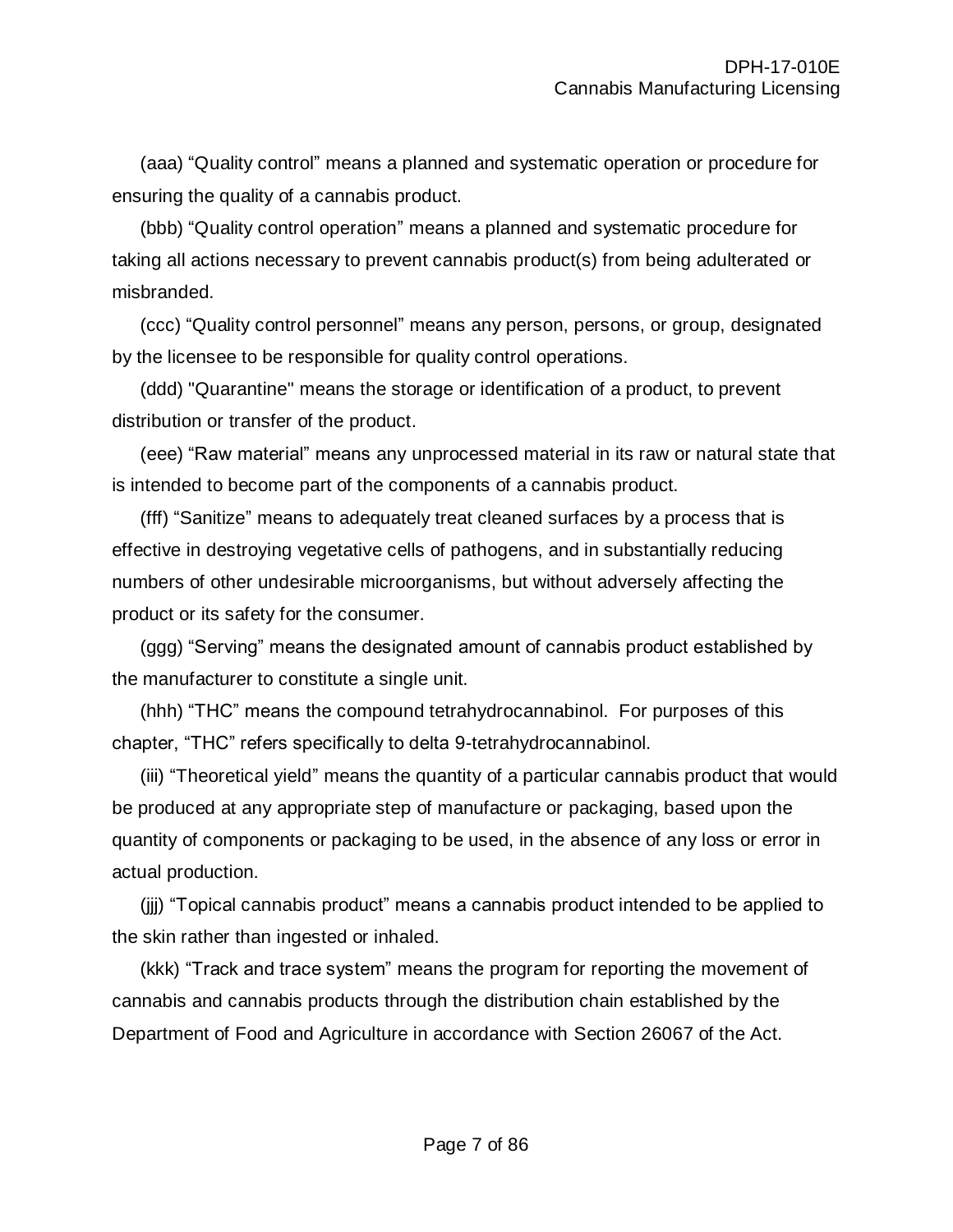(lll)"UID" means the unique identifier for use in the track-and-trace system established by the Department of Food and Agriculture in accordance with section 26069 of the Act.

(mmm) "Universal symbol" means the symbol developed by the Department pursuant to paragraph (7) of subdivision (c) of section 26130 of the Act to indicate a product contains cannabinoids.

(nnn) "Validation" means obtaining and evaluating scientific and technical evidence that a control measure, combination of control measures, or quality control procedures as a whole, when properly implemented, is capable of effectively controlling the identified hazard.

(ooo) "Verification" means the application of methods, procedures, tests, or other evaluations, in addition to monitoring, to determine whether a control measure or combination of control measures is or has been operating as intended and to establish the validity of the quality control procedures.

(ppp) "Volatile solvent" means any solvent that is or produces a flammable gas or vapor that, when present in the air in sufficient quantities, will create explosive or ignitable mixtures. Examples of volatile solvents include, but are not limited to, butane, hexane, and propane.

Authority: Sections 26012; 26013; and 26130, Business and Professions Code. Reference: Sections 26001; 26120; and 26130, Business and Professions Code. Section 11018.1, Health and Safety Code.

# **§40101. Applicability.**

(a) Unless otherwise specified, the requirements of this chapter apply to licensed manufacturers and to the manufacture of cannabis products for either the medicinal-use market or the adult-use market.

(b) The requirements of subchapters 3, 4, and 5 shall apply to licensed microbusinesses conducting manufacturing operations.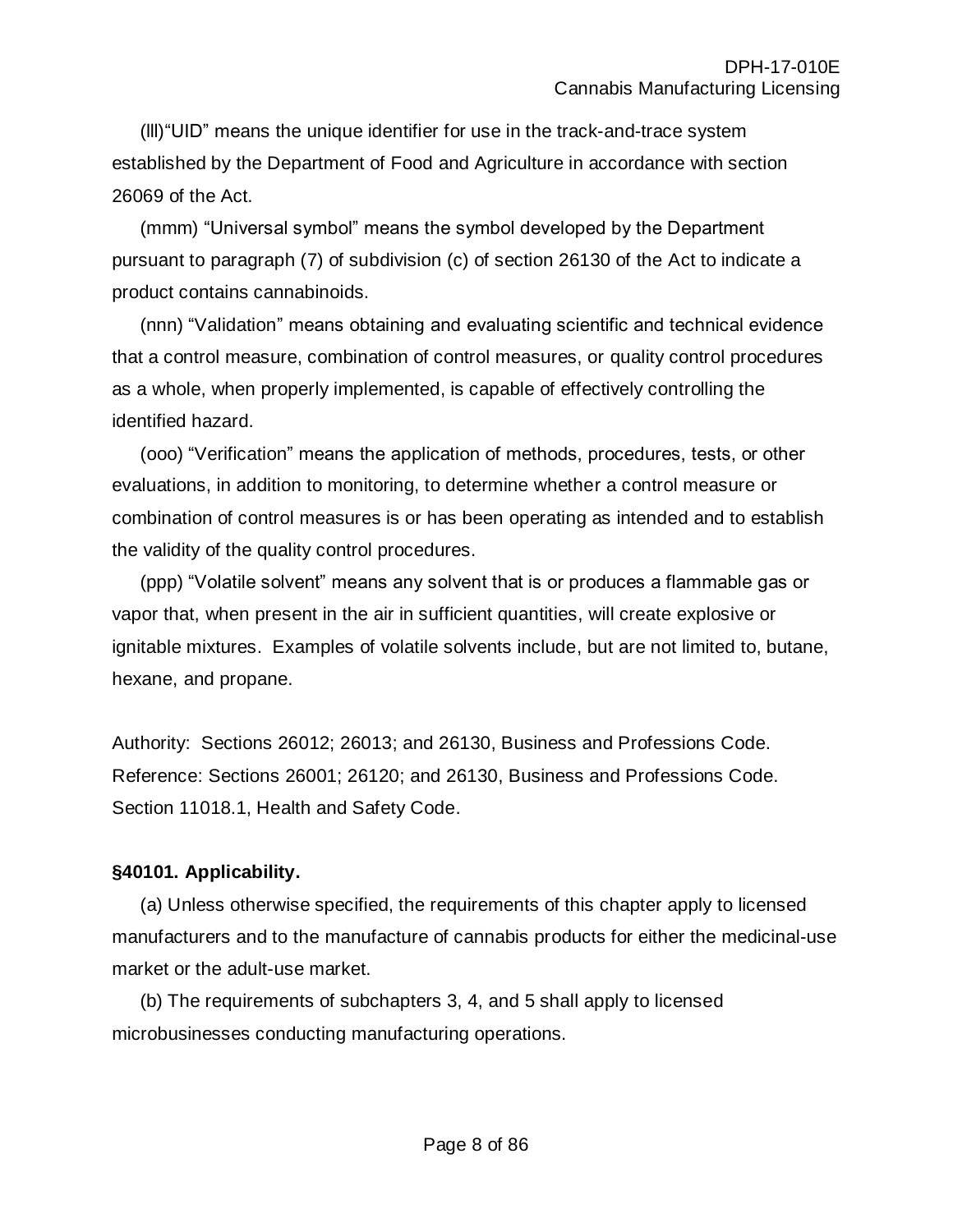Authority: Sections 26012; 26013; and 26130, Business and Professions Code. Reference: Sections 26050; and 26106, Business and Professions Code.

#### **§40102. Owners and Financial Interest Holders.**

(a) An owner shall mean any of the following:

(1) Any person that has an aggregate ownership interest, other than a security interest, lien, or encumbrance, in a commercial cannabis business of 20 percent or more;

(2) The chief executive officer of a commercial cannabis business;

(3) If a non-profit entity, each member of the Board of Directors;

(4) Any individual that will be participating in the direction, control, or management of the licensed commercial cannabis business. An owner who is an individual participating in the direction, control, or management of the commercial cannabis business includes any of the following:

(A) Each general partner of a commercial cannabis business that is organized as a partnership;

(B) Each non-member manager or managing member of a limited liability company for a commercial cannabis business that is organized as a limited liability company; and

(C) Each officer or director of a commercial cannabis business that is organized as a corporation.

(b) Persons that hold an ownership interest of less than 20 percent in a commercial cannabis business are considered to be financial interest holders for purposes of subsection (d) of section 26051.5 of the Act and shall be disclosed on the application for licensure. A financial interest means an investment into a commercial cannabis business, a loan provided to a commercial cannabis business, or any other equity interest in a commercial cannabis business.

(c) The following persons are not considered to be owners or financial interest holders:

(1) A bank or financial institution whose interest constitutes a loan;

(2) Persons whose only ownership interest in the commercial cannabis business is through an interest in a diversified mutual fund, blind trust, or similar instrument;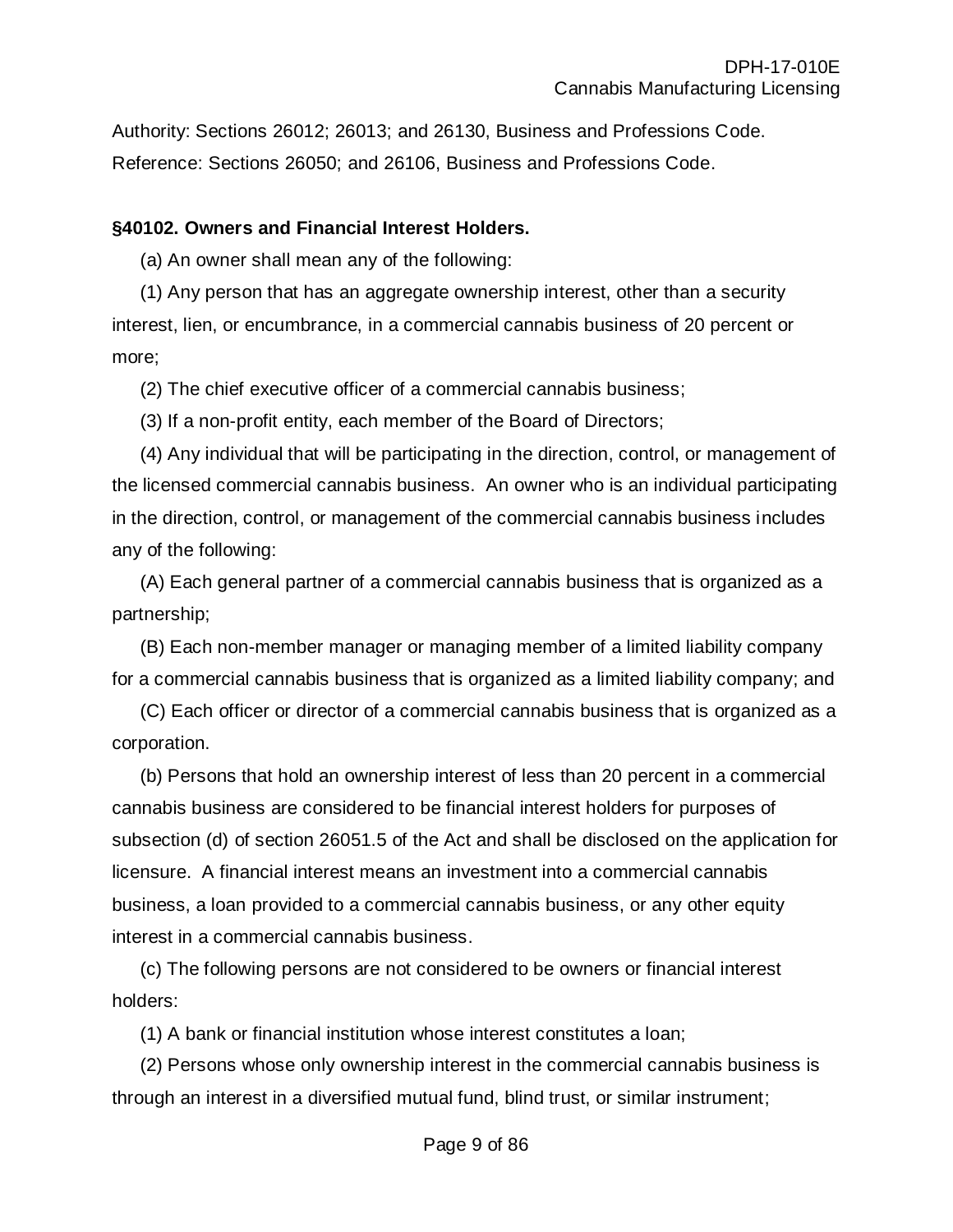(3) Persons whose only financial interest is a security interest, lien, or encumbrance on property that will be used by the commercial cannabis business; and

(4) Persons who hold a share of stock that is less than 5 percent of the total shares in a publicly traded company.

Authority: Sections 26012; and 26013, Business and Professions Code. Reference: Sections 26001; and 26051.5, Business and Professions Code.

#### **Article 2. General Provisions**

#### **§40115. License Required.**

(a) Every person who manufactures cannabis products shall obtain and maintain a valid manufacturer license from the Department for each separate premises at which cannabis products will be manufactured.

(b) No person shall manufacture cannabis products without a valid license from the Department.

(c) A M-license is required in order to manufacture cannabis products for sale in the medicinal-use market.

(d) An A-license is required in order to manufacture cannabis products for sale in the adult-use market.

(e) Licenses shall not be transferrable.

Authority: Sections 26012; 26013 and 26130, Business and Professions Code. Reference: Sections 26053, Business and Professions Code.

### **§40116. Personnel Prohibited from Holding Licenses.**

(a) A license authorized by the Act and issued by the Department may not be held by, or issued to, any person holding office in, or employed by, any agency of the State of California or any of its political subdivisions when the duties of such person have to do with the enforcement of the Act or any other penal provisions of law of this State prohibiting or regulating the sale, use, possession, transportation, distribution, testing, manufacturing, or cultivation of cannabis or cannabis products.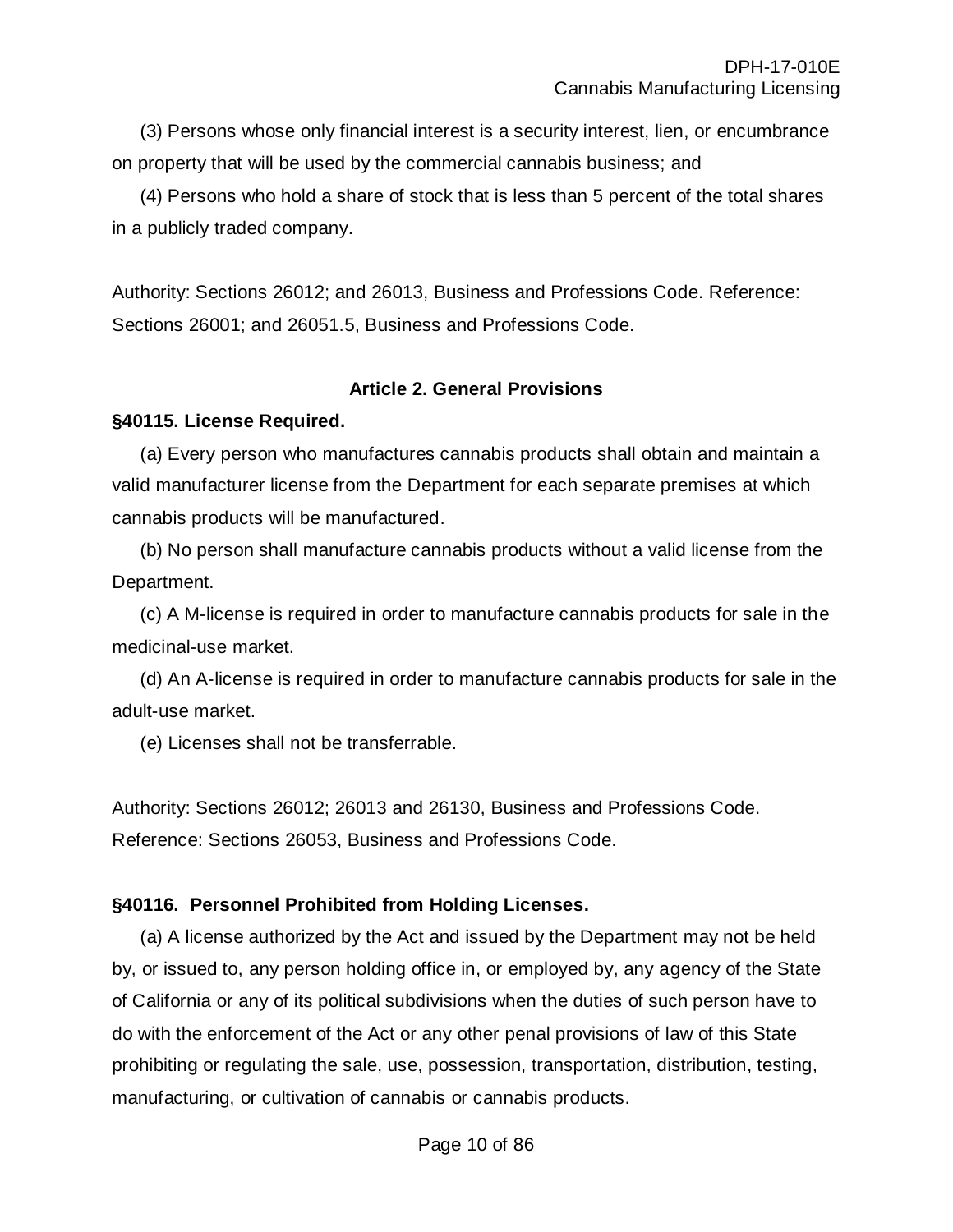(b) This section applies to, but is not limited to, any persons employed in the State of California Department of Justice as a peace officer, in any district attorney's office, in any city attorney's office, in any sheriff's office, or in any local police department.

(c) All persons listed in subsection (a) or (b) may not have any ownership interest, directly or indirectly, in any business to be operated or conducted under a cannabis license.

(d) This section does not apply to any person who holds a license in the capacity of executor, administrator, or guardian.

Authority: Sections 26012; 26013 and 26130, Business and Professions Code. Reference: Sections 26010 and 26012, Business and Professions Code.

## **§40118. Manufacturing License Categories and Types.**

(a) Manufacturing licenses may be issued for either the adult-use market or the medicinal-use market.

(b) The following license types are available from the Department:

(1) "Type 7," for extractions using volatile solvents as defined by Section 40100. A Type 7 licensee may also:

(A) Conduct extractions using nonvolatile solvents or mechanical methods on the licensed premises provided that the extraction process is noted on the application form and the relevant information pursuant to Section 40131 is provided to the Department;

(B) Conduct infusion operations on the licensed premises, provided that the infusion method is noted on the application form and that the relevant information pursuant to Section 40131 is provided to the Department; and

(C) Conduct packaging and labeling of cannabis products on the licensed premises.

(2) "Type 6," for extractions using mechanical methods or nonvolatile solvents as defined by Section 40100. A Type 6 licensee may also conduct infusion operations and packaging and labeling of cannabis products on the licensed premises provided that the infusion method is noted on the application form and that the relevant information pursuant to Section 40131 is provided to the Department.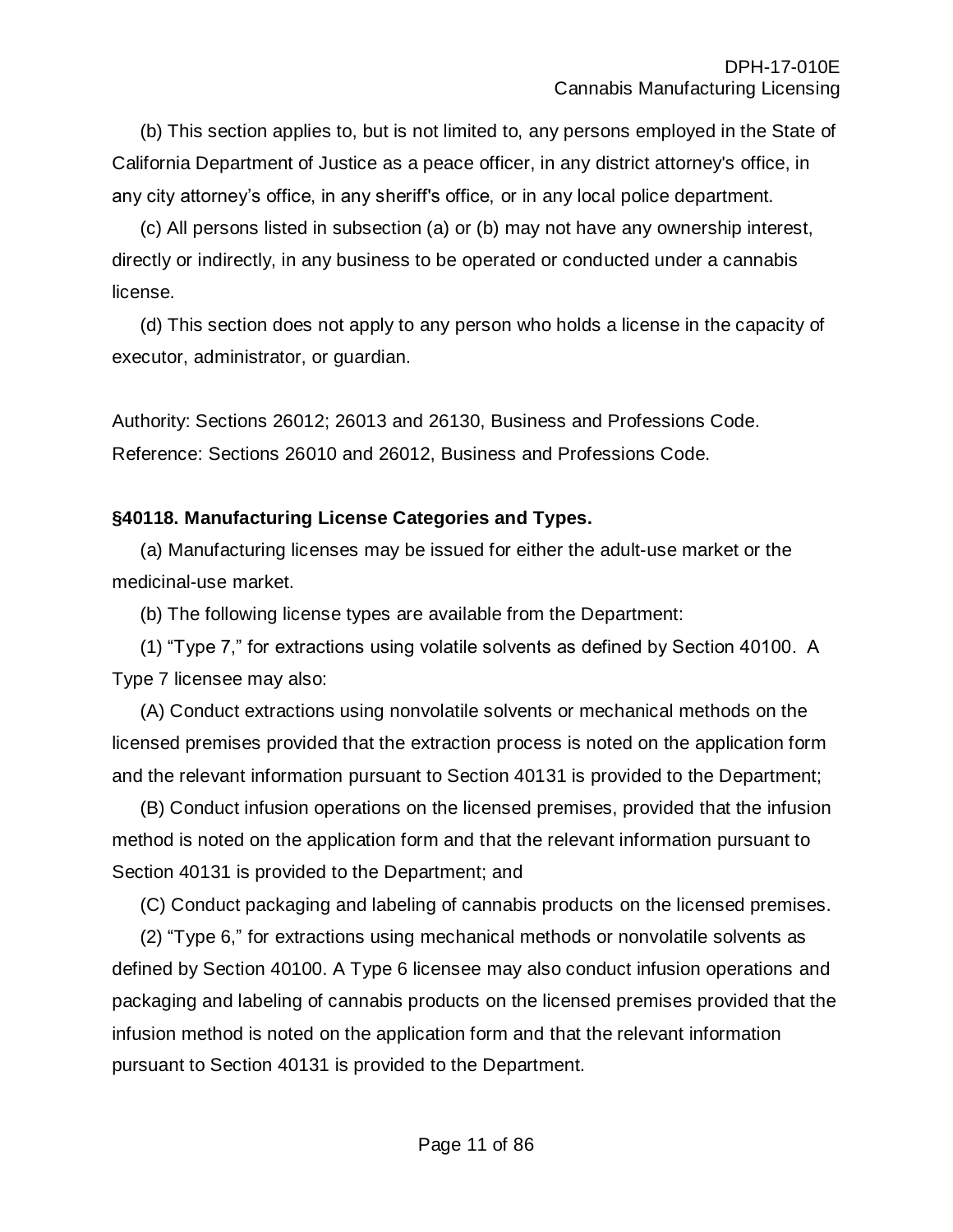(3) "Type N," for manufacturers that produce edible products or topical products using infusion processes, or other types of cannabis products other than extracts or concentrates. A Type N licensee may also package and label cannabis products on the licensed premises.

(4) "Type P," for manufacturers that only package or repackage cannabis products or label or relabel the cannabis product container or wrapper. Manufacturers that engage in packaging or labeling of cannabis products as part of the manufacturing operation do not need to hold a separate Type P license.

Authority: Sections 26012; 26013 and 26130, Business and Professions Code. Reference: Sections 26012; 26050; and 26130, Business and Professions Code.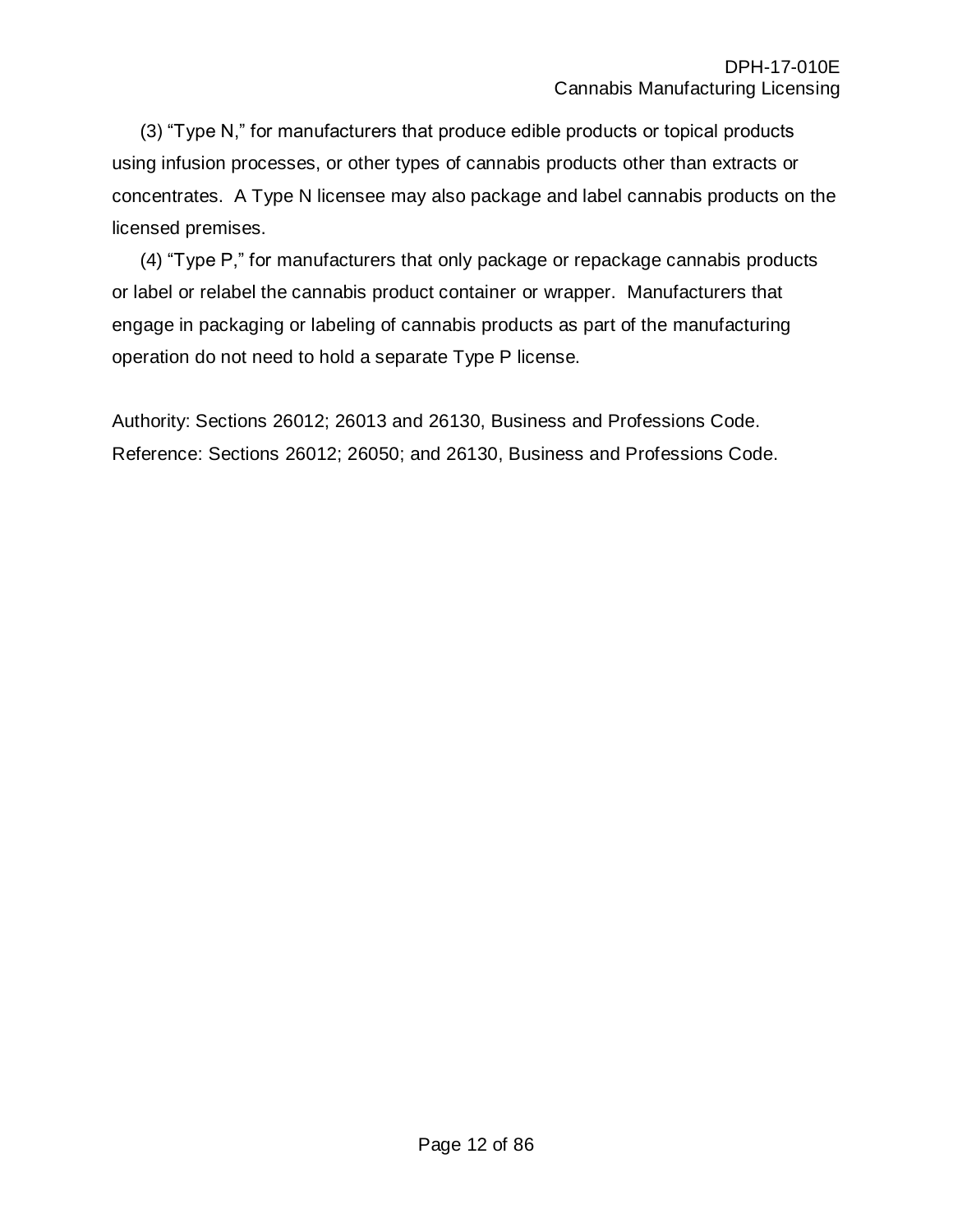## **SUBCHAPTER 2 – MANUFACTURING LICENSES**

## **Article 1. Applications for Licensure**

### **§40126. Temporary Licenses.**

(a) To request a temporary license, an applicant shall submit to the Department the following:

(1) Form CDPH-9041 (10/17), which is hereby incorporated by reference.

(2) A copy of a local license, permit, or other authorization, issued by a local jurisdiction, that enables the applicant to conduct commercial cannabis business at the location requested for the temporary license. Upon receipt of the application, the Department shall contact the applicable local jurisdiction to confirm the validity of the authorization. If the local jurisdiction does not respond within 10 calendar days, the Department shall consider the authorization valid.

(b) A temporary license shall be valid for 120 days from the effective date. No temporary license shall be effective prior to January 1, 2018.

(c) A temporary license may be extended by the Department for additional 90-day periods if the holder of a temporary license submits a complete application for annual licensure to the Department pursuant to Section 40128 prior to the initial expiration date of the temporary license.

(d) A temporary license is a conditional license and authorizes the holder thereof to engage in commercial cannabis activity as would be permitted under the privileges of the license for which the applicant may submit an application to the licensing authority.

(e) Refusal by the Department to issue or extend a temporary license shall not entitle the applicant to a hearing or appeal of the decision. Chapter 2 (commencing with Section 480) of Division 1.5 and Chapter 4 (commencing with Section 26040) of the Business and Professions Code shall not apply to temporary licenses.

(f) A temporary license does not obligate the Department to issue an annual license to the temporary license holder, nor does the temporary license create a vested right in the holder to either an extension of the temporary license or to the granting of a subsequent annual license.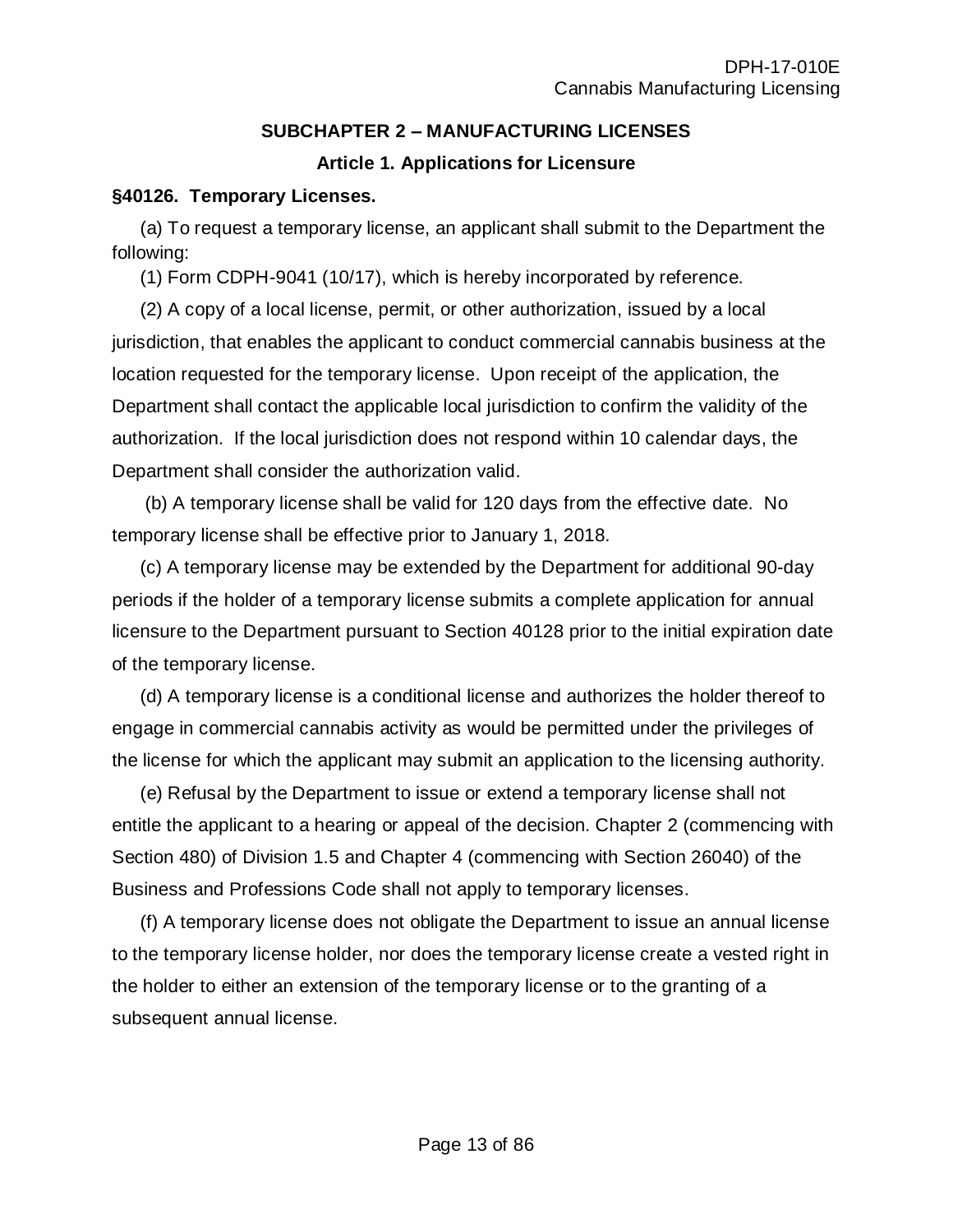Authority: Sections 26013, and 26130, Business and Professions Code. Reference: Section 26050.1, Business and Professions Code.

### **§40128. Annual License Application Requirements.**

(a) To apply for a manufacturer license from the Department, the applicant shall submit the following on behalf of the commercial cannabis business:

(1) A completed application form as prescribed by the Department, or through online submission, which includes all of the following information:

(A) Business information specified in Section 40129;

(B) Owner information as specified in Section 40130; and

(C) Manufacturing premises and operations information as specified in Section 40131.

(2) The nonrefundable application fee as specified in Section 40150.

(b) The application shall be signed by the applicant under penalty of perjury that the information provided is complete, true, and accurate, and shall include the following attestations:

(1) The applicant is authorized to act on behalf of the commercial cannabis business;

(2) If the licensed premises has 20 or more employees, the applicant will enter into a labor peace agreement and will abide by the terms of the agreement as required by section 26051.5 (a)(5)(A) of the Act. A copy of the agreement shall be sent to the Department. If the applicant has not yet entered into a labor peace agreement, a notarized statement indicating the applicant will enter into and abide by the terms of a labor peace agreement shall be sent to the Department;

(3) The commercial cannabis business is operating in compliance with all local ordinances; and

(4) The proposed premises is not within a 600-foot radius of the perimeter of a school providing instruction in kindergarten or any grades 1 through 12, or a day care center, or youth center, or that the premises complies with the local ordinance specifying a different radius, as specified in section 26054(b) of the Act.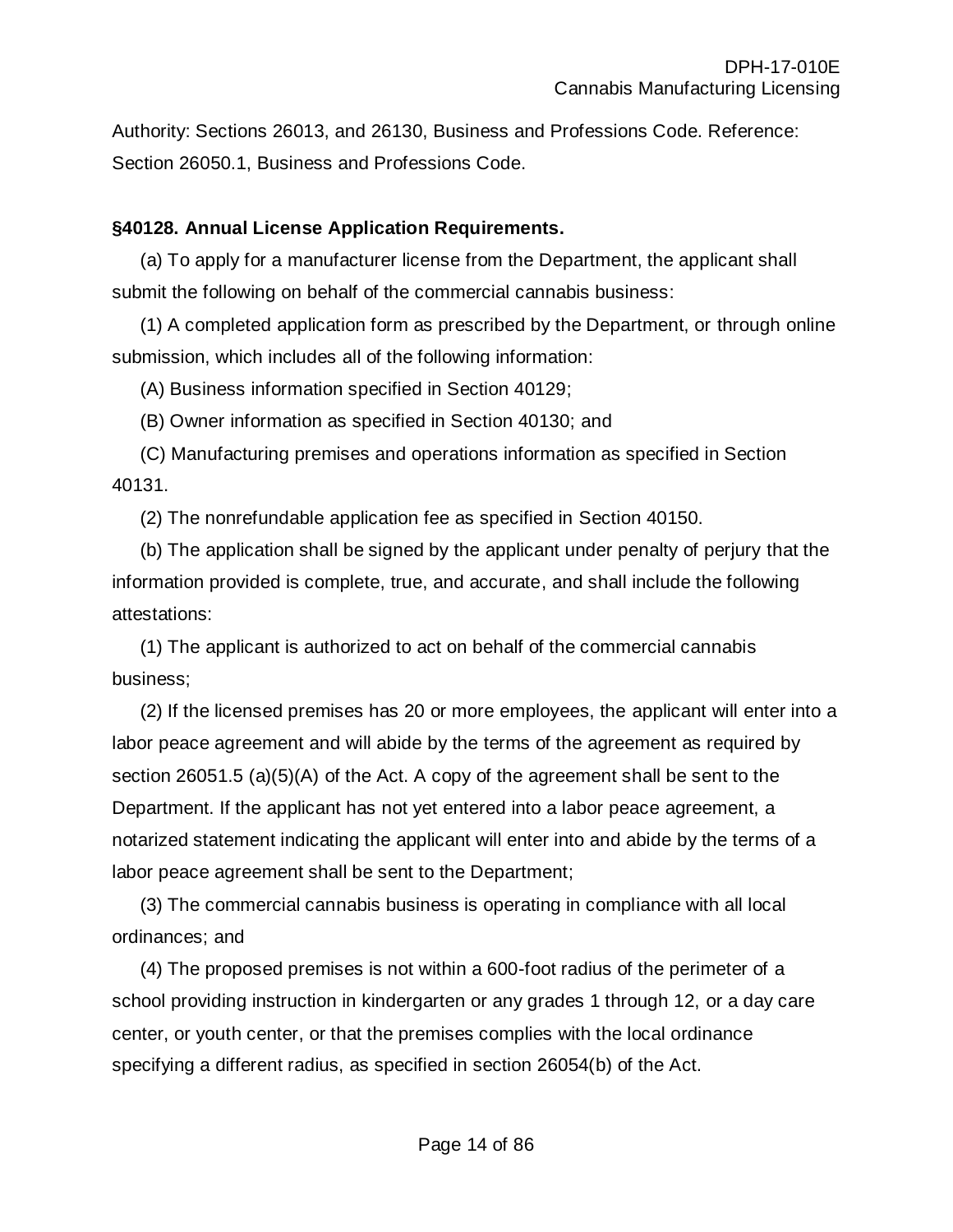Authority: Sections 26012; 26013 and 26130, Business and Professions Code. Reference: Sections 26050; 26051.5; and 26054, Business and Professions Code.

## **§40129. Annual License Application Requirements – Business Information.**

(a) The applicant shall submit the following information for the commercial cannabis business:

(1) The legal business name;

(2) The federal tax identification number. If the commercial cannabis business is a sole proprietorship without a federal tax identification number, the applicant shall submit the social security number of the sole proprietor;

(3) The name(s) under which the business will operate ("Doing Business As"), if applicable;

(4) The business's mailing address which will serve as the address of record;

(5) The name, title, phone number and email address of the primary contact person for the commercial cannabis business;

(6) The seller's permit number issued by the California Department of Tax and Fee Administration or notification issued by the California Department of Tax and Fee Administration that the business is not required to have a seller's permit. If the applicant has not yet received a seller's permit, the applicant shall attest that the applicant is currently applying for a seller's permit;

(7) The business structure of the commercial cannabis business as filed with the California Secretary of State (e.g., limited liability company, partnership, corporation). A commercial cannabis business that is a foreign corporation shall include in its application the certificate of qualification issued by the Secretary of State of California;

(8) A list of the owners, as defined in Section 40102;

(9) A list of financial interest holders, as defined in Section 40102;

(10) Proof of having obtained a surety bond in the amount of \$5,000, payable to the State as obligee, to ensure payment of the cost incurred for the destruction of cannabis products necessitated by a violation of the Act or the regulations adopted thereunder.

(11) The license type applied for and whether the application is for medicinal or adult-use manufacturing.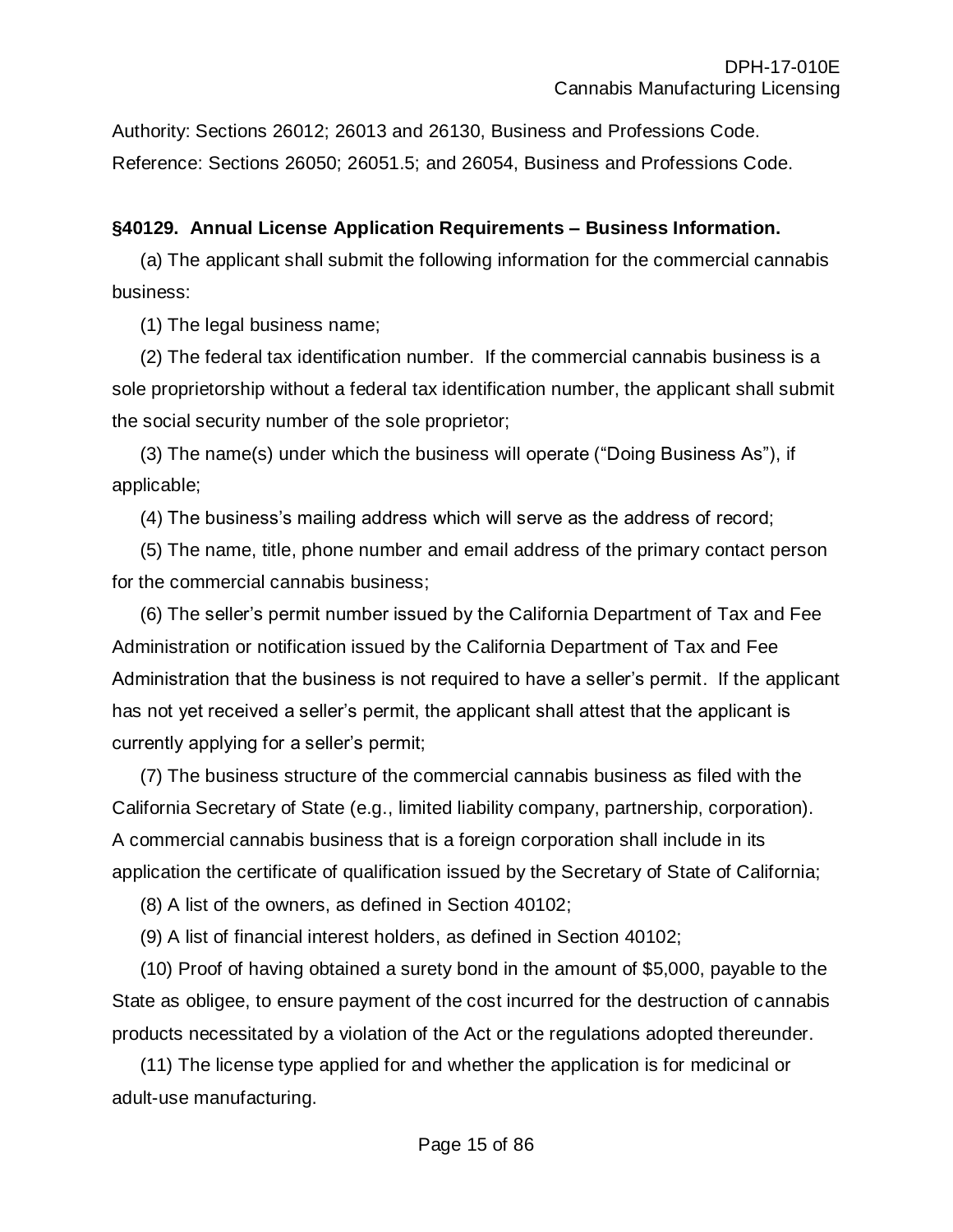(b) Pursuant to section 26055(e) of the Act, applicants may voluntarily submit a copy of a license, permit, or other authorization to conduct commercial cannabis manufacturing activities issued by the local jurisdiction. Upon receipt of the application, the Department shall contact the applicable local jurisdiction to confirm the validity of the authorization. If the local jurisdiction does not respond within 10 calendar days, the Department shall consider the authorization valid.

Authority: Sections 26012; 26013 and 26130, Business and Professions Code. Reference: Sections26050; and 26051.5, Business and Professions Code.

## **§40130. Annual License Application Requirements - Owners.**

- (a) Each owner that is an individual shall submit all of the following information:
- (1) Name;
- (2) Title or position held;
- (3) Social security number;
- (4) Date of birth;
- (5) Mailing address;
- (6) Contact phone number and email address;
- (7) A copy of Department of Justice form BCIA 8016; and

(8) Disclosure of all of the following, including dates and a description of the circumstances, if applicable:

(A) Any criminal conviction from any jurisdiction. Adjudications by a juvenile court and infractions do not need to be disclosed. Convictions dismissed under Penal Code section 1203.4 or equivalent non-California law must be disclosed;

(B) Any civil proceeding or administrative citation, penalty or license sanction that is substantially related to the qualifications of a manufacturer as identified in Section 40162, subsections (f) and (g), including proceedings, penalties or sanctions against you or against a business entity in which you were an owner or officer;

(C) Any fines or penalties for cultivation or production of a controlled substance on public or private land pursuant to Fish and Game Code section 12025 or 12025.1;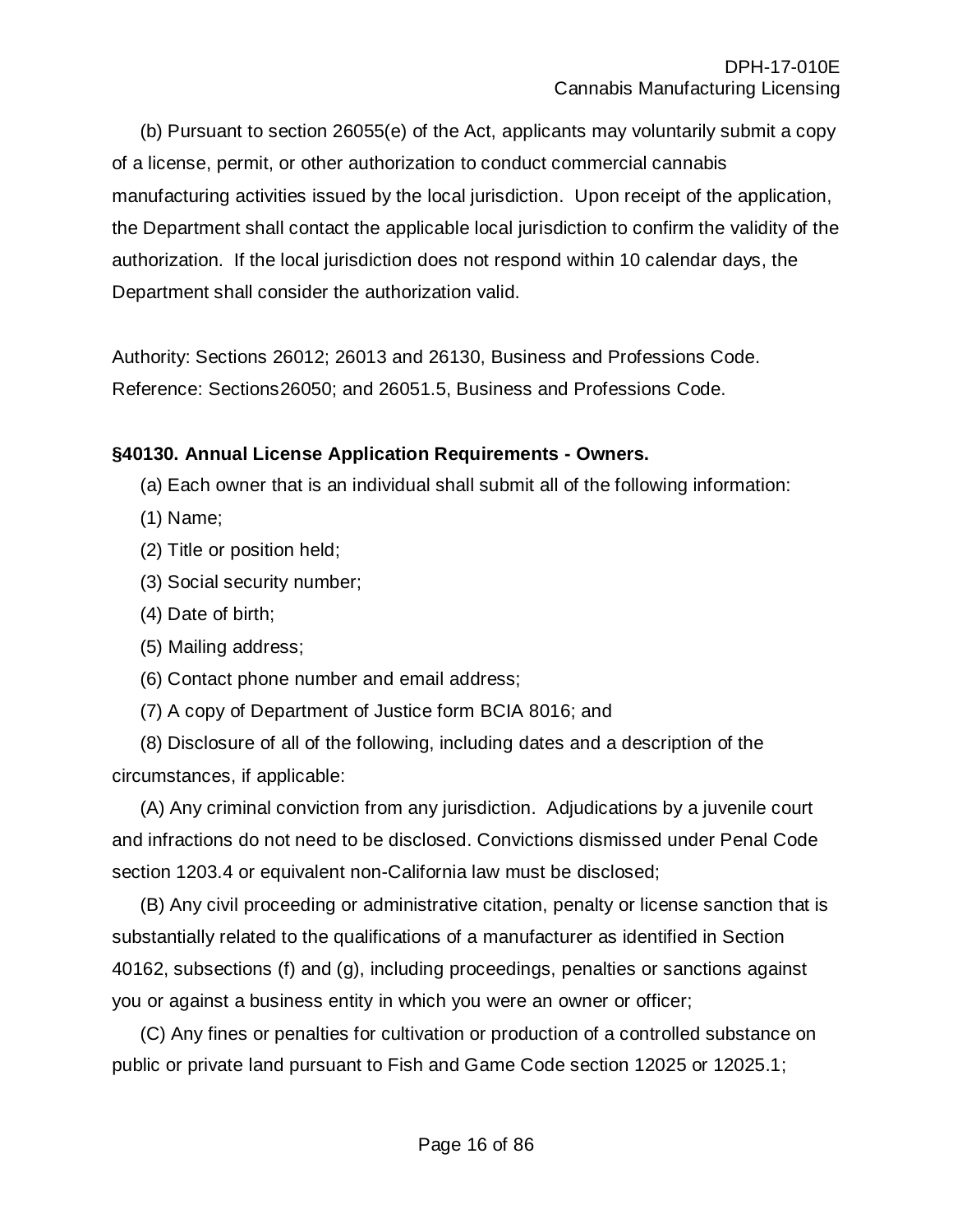(D) Any sanctions by a licensing authority, city, or county for unlicensed commercial cannabis activity within 3 years preceding the date of the application;

(E) Any suspension or revocation of a cannabis license by a licensing authority or local jurisdiction within 3 years preceding the date of the application.

(b) The owner form shall be signed by the owner under penalty of perjury that the information provided is complete, true, and accurate.

(c) An owner disclosing a criminal conviction or other penalty or sanction pursuant to subdivision (a), paragraphs (8)(A) and (B), shall submit any evidence of rehabilitation with the application for consideration by the Department. A statement of rehabilitation shall be written by the owner and contain all the evidence that the owner would like the Department to consider that demonstrates the owner's fitness for licensure. Supporting evidence may be attached to the statement of rehabilitation and may include, but is not limited to, evidence specified in Section 40165, and dated letters of reference from employers, instructors, or counselors that contain valid contact information for the individual providing the reference.

Authority: Sections 26012; 26013 and 26130, Business and Professions Code. Reference: Sections 26012; 26013; 26050; 26055; and 26130, Business and Professions Code.

# **§40131. Annual License Application Requirements – Manufacturing Premises and Operations Information.**

The applicant shall submit all of the following information regarding the manufacturing premises and operation:

(a) The physical address of the manufacturing premises;

(b) Whether the premises manufactures medicinal-use and/or adult-use cannabis products;

(c) The type of activity conducted at the premises (extraction, infusion, packaging, and/or labeling);

(d) The types of products that will be manufactured, packaged, or labeled;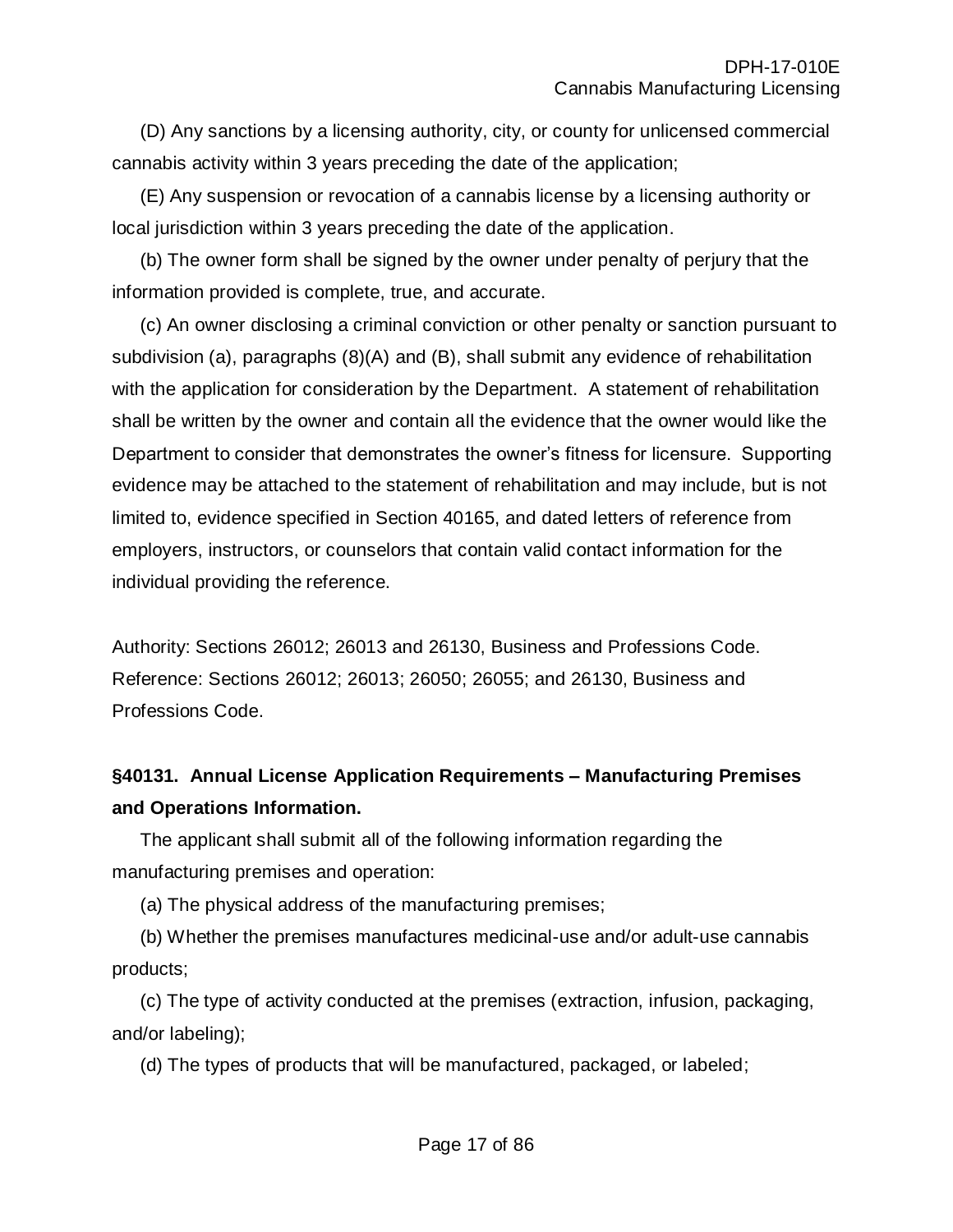(e) The name, title and phone number of the on-site individual who manages the operation of the premises;

(f) The name, title and phone number of an alternate contact person for the premises;

(g) The number of employees at the premises;

(h) The anticipated gross annual revenue from products manufactured at the premises. An applicant for an M-license shall submit the anticipated gross annual revenue from the sale of medicinal-use products manufactured at the premises and an applicant for an A-license shall submit the anticipated gross annual revenue from the sale of adult-use products manufactured at the premises;

(i) A premises diagram. The diagram shall be specific enough to enable ready determination of the bounds of the property and the proposed premises to be licensed, showing all boundaries, dimensions, entrances and exits, interior partitions, walls, rooms, windows, and common or shared entryways. The diagram must show the areas in which all commercial cannabis activities will be conducted. The diagram shall be to scale. If the proposed premises consists of only a portion of a property, the diagram shall be labeled to indicate which part of the property is the proposed premises and identifying what the remaining property is used for.

(j) The following information:

(1) A description of inventory control procedures sufficient to demonstrate how the applicant will comply with the requirements of Section 40282, or a copy of the standard operating procedure addressing inventory control;

(2) A description of quality control procedures sufficient to demonstrate how the applicant will comply with all of the applicable requirements specified in Sections 40232- 40268 or a copy of the standard operating procedure addressing quality control;

(3) A description of the transportation process to be used by the applicant that is in compliance with state law, or a copy of the standard operating procedure addressing transportation;

(4) A description of security procedures sufficient to demonstrate how the applicant will comply with the requirements of Section 40200, or a copy of the standard operating procedure addressing security procedures;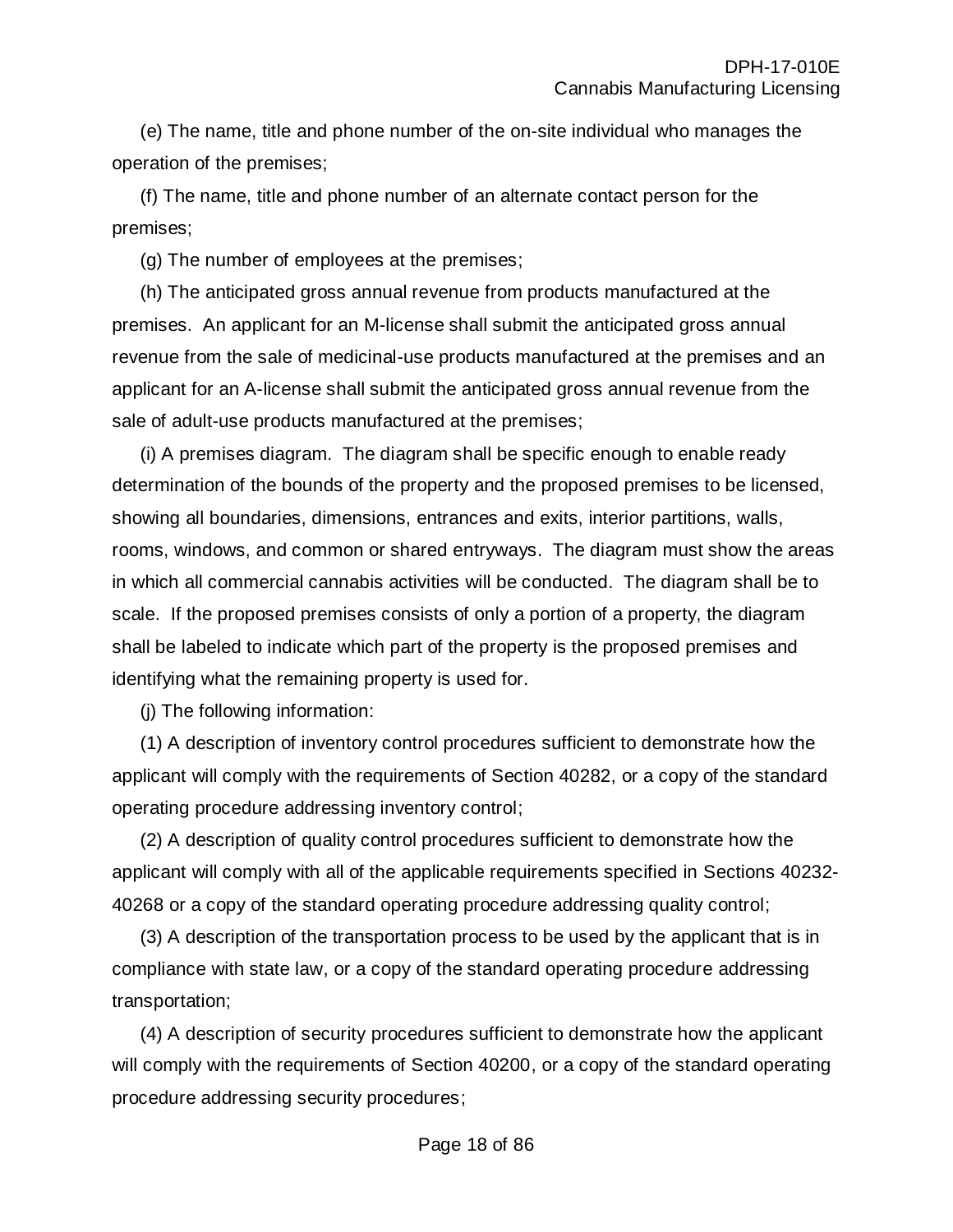(5) A description of the waste disposal procedures sufficient to demonstrate how the applicant will comply with the requirements of Section 40290, or a copy of the standard operating procedure addressing waste management.

(k) A written statement signed by the owner of the property, or the owner's agent, identifying the physical location of the property and acknowledging and consenting to the manufacture of cannabis products on the property. The name, address and contact phone number for the owner or owner's agent shall be included.

(l) Any manufacturer submitting operating procedures and protocols to the Department pursuant to the Act and this chapter may claim such information as a trade secret or confidential by clearly identifying such information as "confidential" on the document at the time of submission. Any claim of confidentiality by a manufacturer must be based on the manufacturer's good faith belief that the information marked as confidential constitutes a trade secret as defined in Civil Code section 3426.1(d), or is otherwise exempt from public disclosure under the California Public Records Act in Government Code section 6250 et seq.

Authority: Sections 26012; 26013 and 26130, Business and Professions Code. Reference: Sections26050; 26050.1; 26055; and 26130, Business and Professions Code.

#### **§40133. Limited Waiver of Sovereign Immunity.**

(a) Any applicant or licensee that may fall within the scope of sovereign immunity that may be asserted by a federally recognized tribe or other sovereign entity must waive any sovereign immunity defense that the applicant or licensee may have, may be asserted on its behalf, or may otherwise be asserted in any state administrative or judicial enforcement actions against the applicant or licensee, regardless of the form of relief sought, whether monetary or otherwise, under the state laws and regulations governing commercial cannabis activity. The applicant or licensee must submit a written waiver of sovereign immunity to the Department with any license application or renewal, which is valid for the period of the license. The written waiver shall include that the applicant or licensee has the lawful authority to enter into the waiver required by this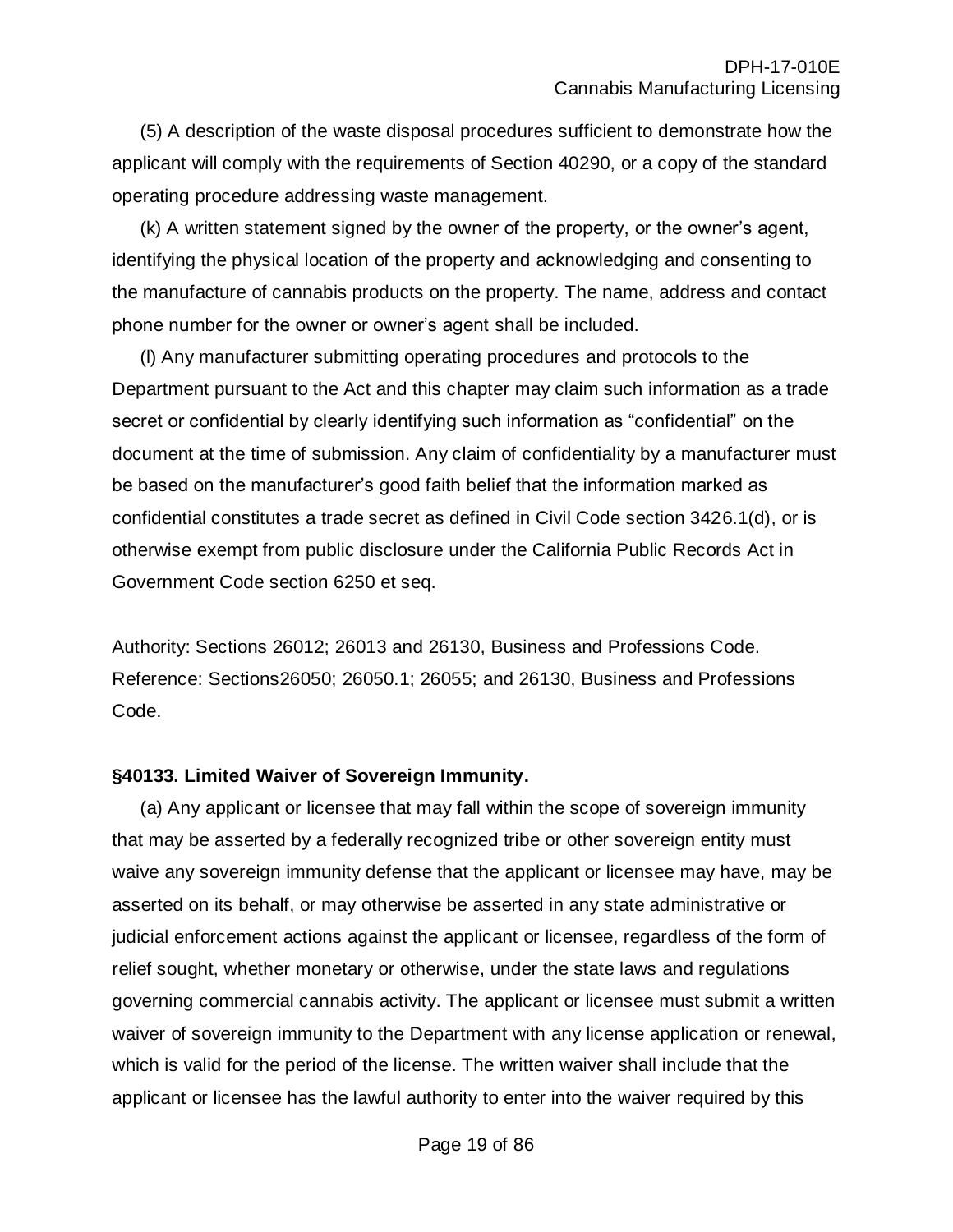section, the applicant or licensee hereby waives sovereign immunity, and the applicant or licensee agrees to do all of the following:

(1) Provide documentation to the Department that establishes that the applicant or licensee has the lawful authority to enter into the waiver required by this section;

(2) Conduct all commercial cannabis activity in full compliance with the state laws and regulations governing commercial cannabis activity, including submission to all enforcement provisions thereof;

(3) Allow access as required by state statute or regulation by persons or entities charged with duties under the state laws and regulations governing commercial cannabis activity to any premises or property at which the applicant conducts any commercial cannabis activity, including premises or property where records of commercial cannabis activity are maintained by or for the applicant or licensee;

(4) Provide any and all records, reports, and other documents as may be required under the state laws and regulations governing commercial cannabis activity;

(5) Conduct commercial cannabis activity with other state commercial cannabis licensees only, unless otherwise specified by state law;

(6) Meet all of the requirements for licensure under the state laws and regulations governing the conduct of commercial cannabis activity, and provide truthful and accurate documentation and other information of the applicant's qualifications and suitability for licensure as may be requested;

(7) Submit to the personal and subject matter jurisdiction of the California courts to address any matter related to the waiver or the commercial cannabis application, license, or activity, and that all such matters and proceedings shall be governed, construed, and enforced in accordance with California substantive and procedural law, including but not limited to the Medicinal and Adult-Use Cannabis Regulation and Safety Act and the Administrative Procedure Act;

(b) The Department shall not approve an application for a state license if approval of the license would violate the provisions of any local ordinance or regulation adopted in accordance with Section 26200 of the Act that is issued by the county or, if within a city, the city, within which the licensed premises is to be located.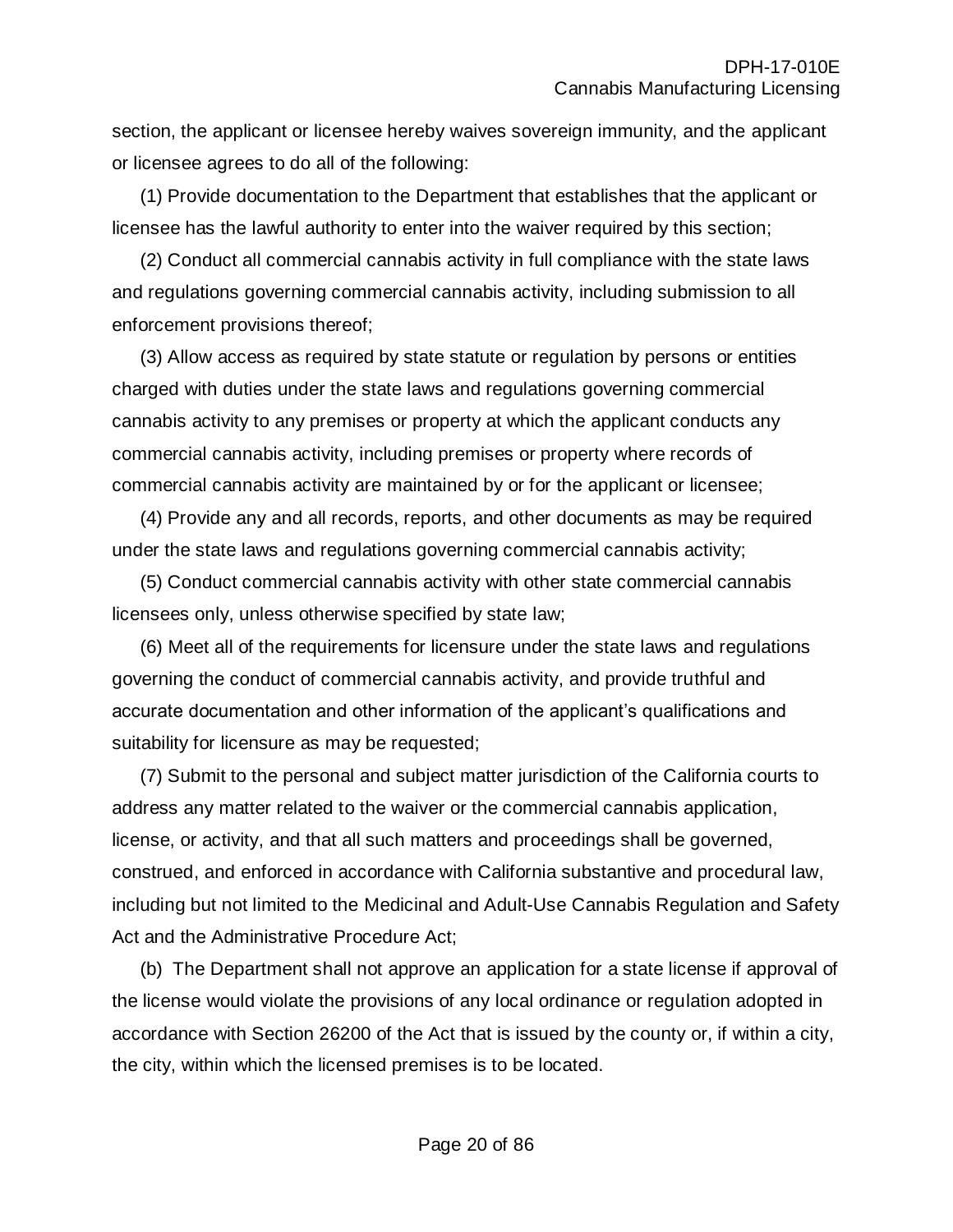(c) Any applicant or licensee must immediately notify the Department of any changes that may materially affect the applicant and licensee's compliance with subdivision (a).

(d) Any failure by an applicant or licensee to comply with the requirements of subdivisions (a) or (c) shall be a basis for denial of an application or renewal or discipline of a licensee.

Authority: Sections 26012; 26013; and 26130, Business and Professions Code. Reference: Section 26011.5, Business and Professions Code.

### **§40135. Incomplete Applications.**

(a) Incomplete applications will not be processed. Applications will only be considered complete if all of the information requested under Sections 40128 to 40131 is included. The Department shall issue a written notice to the applicant informing them of any information missing from the application.

(b) If the applicant fails to submit the required information within 180 days from the date of notice, the application shall be deemed abandoned.

Authority: Sections 26012; 26013; and 26130, Business and Professions Code. Reference: Section 26050, Business and Professions Code.

# **§40137. Application Withdrawal.**

(a) An applicant may withdraw an application for annual licensure at any time prior to the issuance or denial of the license. Requests to withdraw an application shall be submitted in writing to the Department or through online submission.

(b) An applicant may reapply for annual licensure at any time subsequent to the withdrawal of an application.

Authority: Sections 26012; 26013; and 26130, Business and Professions Code. Reference: Sections 26012; and 26050, Business and Professions Code.

# **Article 3. Fees**

# **§40150. Application and License Fees.**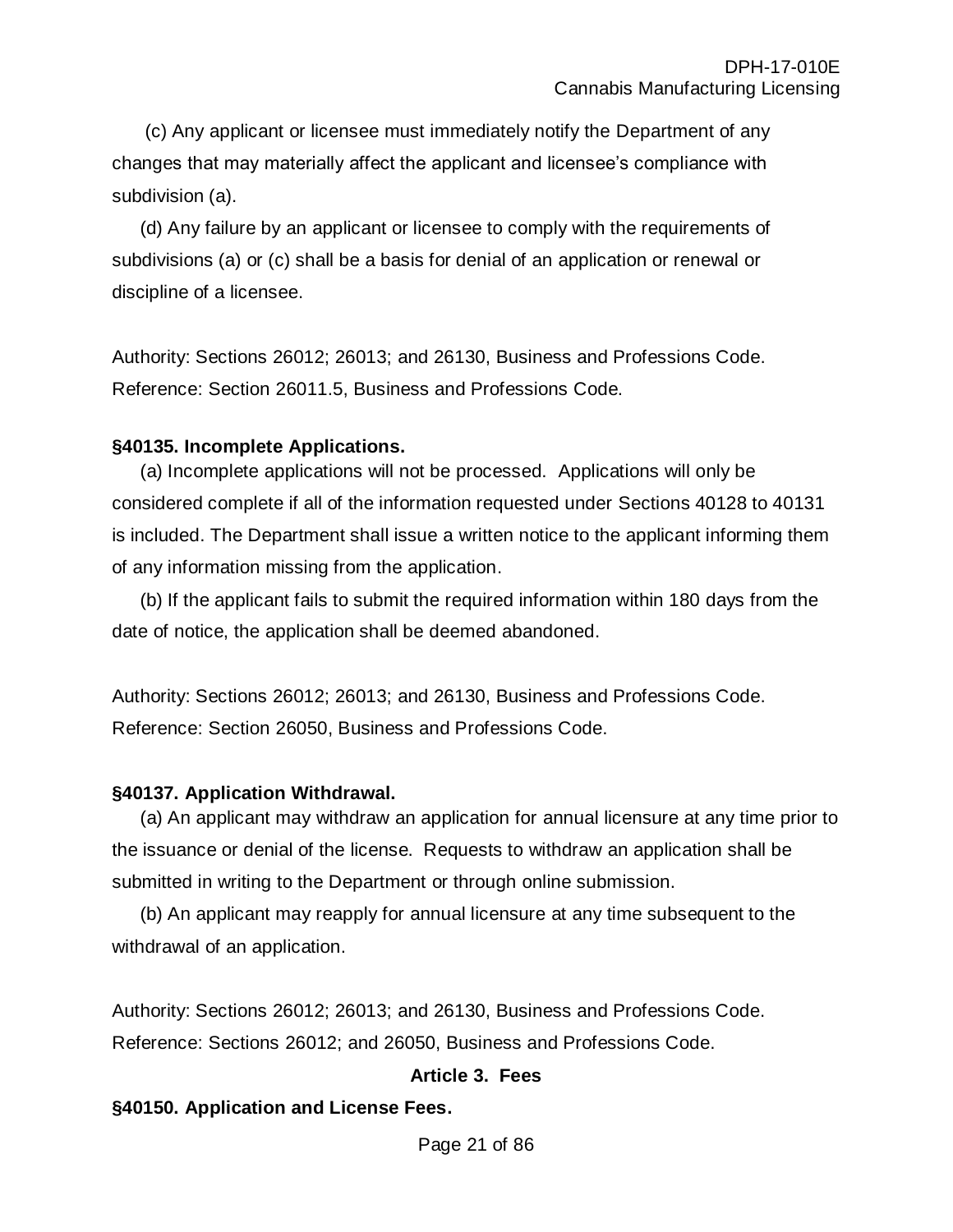Manufacturer application fees and annual license fees shall apply to all manufacturer applicants and licensees, as follows:

(a) A nonrefundable application processing fee of \$1,000 for each new application submitted.

(b) The annual license fee, based upon a sliding scale, calculated as follows:

(1) For a licensed premises with an annual gross revenue of up to \$100,000 (Tier I), the fee shall be \$2,000.

(2) For a licensed premises with annual gross revenue of \$100,001 to \$500,000 (Tier II), the fee shall be \$7,500.

(3) For a licensed premises with annual gross revenue of \$500,001 to \$1,500,000 (Tier III), the fee shall be \$15,000.

(4) For a licensed premises with annual gross revenue of \$1,500,001 to \$3,000,000 (Tier IV), the fee shall be \$25,000.

(5) For a licensed premises with annual gross revenue of \$3,000,001 to \$5,000,000 (Tier V), the fee shall be \$35,000.

(6) For a licensed premises with an annual gross revenue of \$5,000,001 to \$10,000,000 (Tier VI), the fee shall be \$50,000.

(7) For a licensed premises with an annual gross revenue of over \$10,000,000 (Tier VII), the fee shall be \$75,000.

Authority: Sections 26012; 26013; and 26130, Business and Professions Code. Reference: Sections 26012; and 26180, Business and Professions Code.

# **Article 4. Approval or Denial of Application for Licensure**

# **§40155. New License Approval.**

(a) The Department shall notify the applicant upon approval of a license application.

(b) The applicant shall pay the applicable license fee specified in Section 40150(b) within 30 calendars days of notification.

(c) The license shall become effective on the date the Department receives the applicable license fee in full.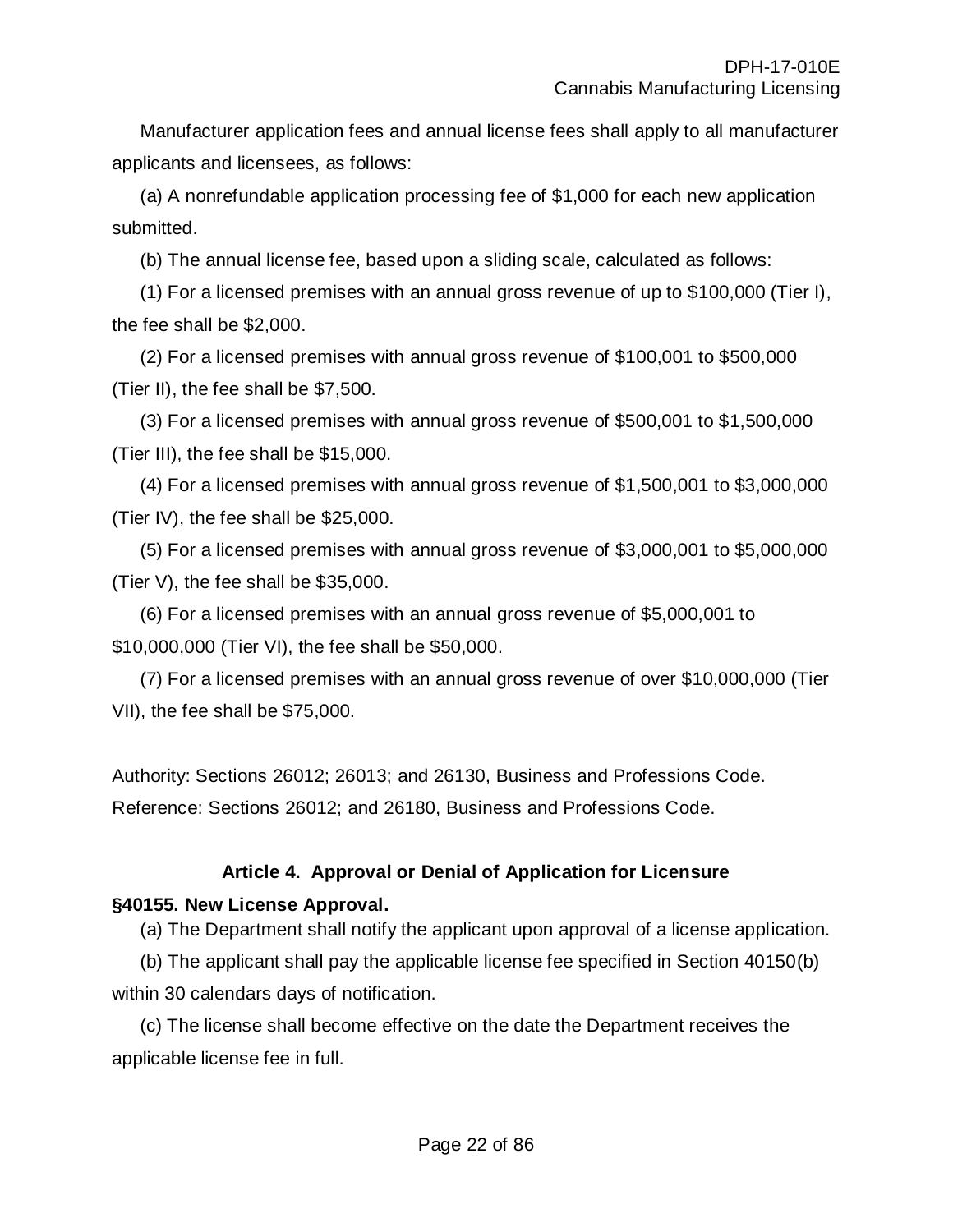Authority: Sections 26012; 26013 and 26130, Business and Professions Code. Reference: Sections 26012; and 26130, Business and Professions Code.

#### **§40156. Priority License Issuance.**

(a) Priority in issuance of licenses shall be given to applicants that can demonstrate that the commercial cannabis business was in operation under the Compassionate Use Act of 1996, Health and Safety Code sections 11362.5 et seq., as of September 1, 2016.

(b) Eligibility for priority in application processing shall be demonstrated by any of the following, dated prior to September 1, 2016:

(1) Local license or permit or other written authorization;

(2) Collective or Cooperative Membership Agreement;

(3) Tax or business forms submitted to the Board of Equalization or Franchise Tax Board;

(4) Incorporation documents; or

(5) Any other business record that demonstrates the operation of the business prior to September 1, 2016.

(c) Any applicant identified by the local jurisdiction pursuant to section 26054.2(b) of the Act shall be considered eligible for priority issuance.

(d) The Department may request additional documentation to verify the applicant's date of commencement of operations.

Authority: Sections 26012; 26013; and 26130, Business and Professions Code. Reference: Sections 26012; 26054.2; and 26130, Business and Professions Code.

#### **§40159. Denial of License.**

(a) The Department may deny an application for a new or renewal license for any reason specified in section 26057 (b) of the Act. Further, the Department may deny a new or renewal license application for any of the following additional reasons:

(1) The applicant, an owner, or licensee made a material misrepresentation in the application for the license;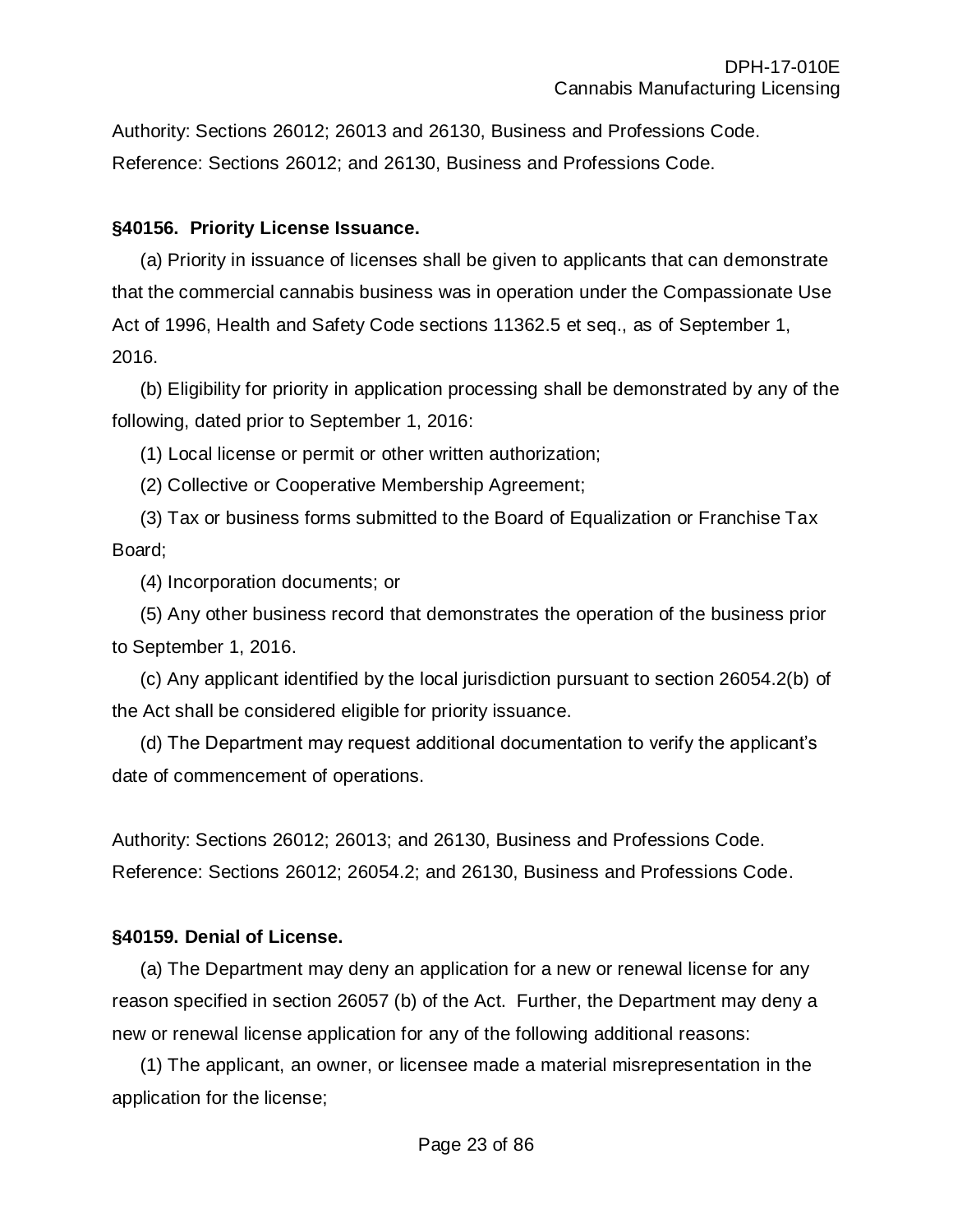(2) An owner of the commercial cannabis business has been convicted of a crime or has committed a violation of law substantially related to the qualifications, functions, or duties of a manufacturer as identified in Section 40162;

(3) The applicant or licensee has been denied a license to engage in commercial cannabis activity by a state licensing authority; or

(4) The applicant or licensee has denied the Department access to the premises.

(b) The Department shall deny an application for new or renewal license if the proposed manufacturing operation or premises would violate the applicable local ordinance.

(c) A conviction within the meaning of this section means a plea or verdict of guilty or a conviction following a plea of nolo contendere.

(d) Prior to denial of a license based upon paragraph (2) of subsection (a), the Department shall consider any evidence of rehabilitation as provided in Section 40165.

Authority: Sections 26012; 26013; and 26130, Business and Professions Code. Reference: Section 26057, Business and Professions Code.

# **§40162. Substantially Related Acts.**

For the purpose of denial of a license, a conviction or violation from any jurisdiction that is substantially related to the qualifications, functions, and duties of the business for which the application is made include:

(a) A violent felony conviction, as specified in subdivision (c) of Section 667.5 of the Penal Code;

(b) A serious felony conviction, as specified in subdivision (c) of Section 1192.7 of the Penal Code;

(c) A felony conviction involving fraud, deceit, or embezzlement;

(d) A felony conviction for hiring, employing, or using a minor in transporting, carrying, selling, giving away, preparing for sale, or peddling any controlled substance to a minor, or offering, furnishing, or selling any controlled substance to a minor;

(e) A felony conviction for drug trafficking with enhancements pursuant to Health and Safety Code sections 11370.4 or 11379.8;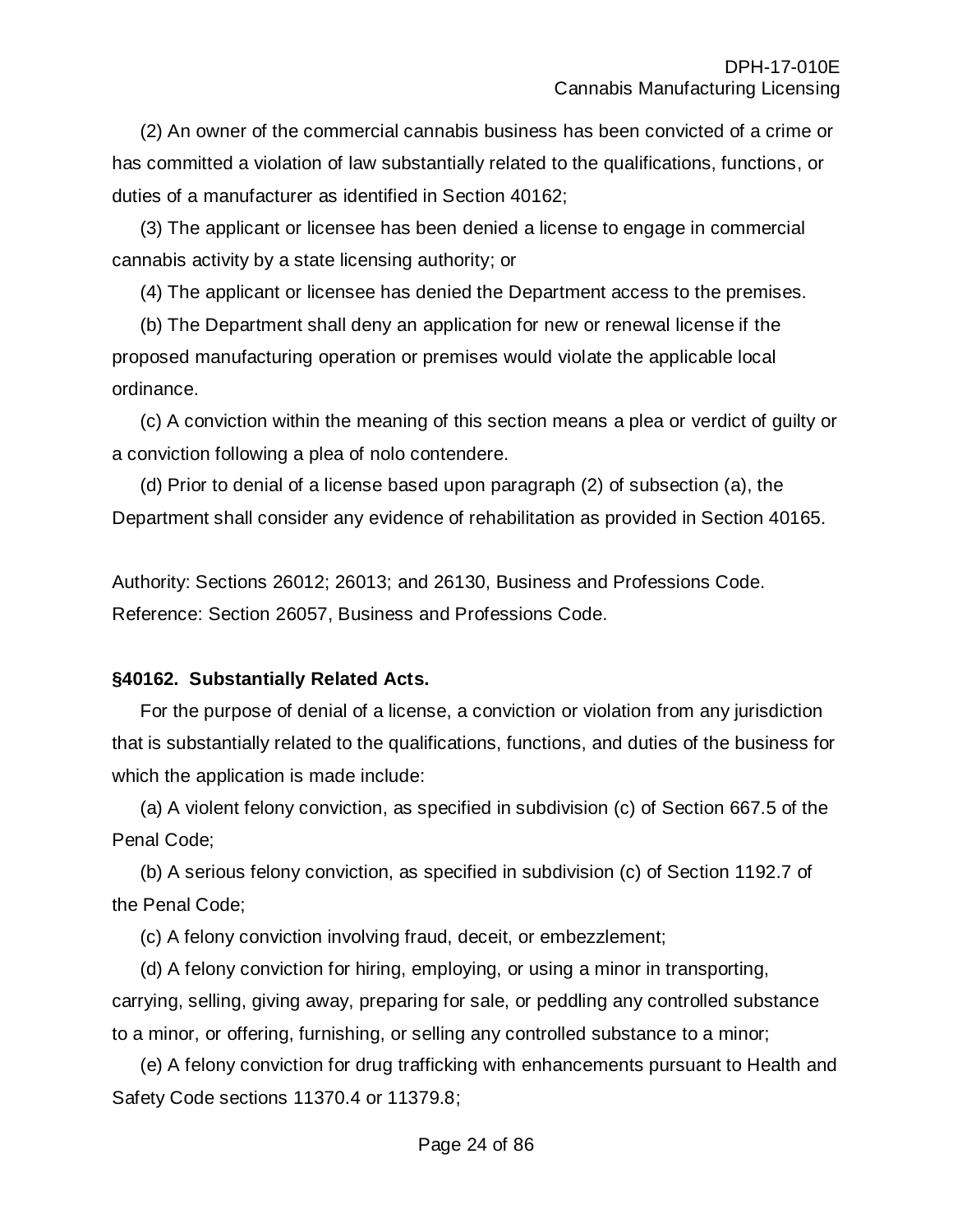(f) A violation of section 110620, 110625, 110630, 110760, 110765, 110770, 110775, 111290, 111295, 111300, 111440, 111445, 111450, or 111455 of the Health and Safety Code (Sherman Food, Drug, and Cosmetic Law) that resulted in suspension or revocation of a license, administrative penalty, civil proceeding or criminal conviction;

(g) A violation of sections 111950-112130 of the Health and Safety Code (California Food Sanitation Act) that resulted in suspension or revocation of a license, administrative penalty, civil proceeding or criminal conviction;

(h) A conviction of section 382 or 383 of the Penal Code; or

(i) A violation of law identified in subsections (f) or (g) committed by a business entity in which an owner was an officer or had an ownership interest is considered a violation that is substantially related to the owner's qualifications for licensure.

Authority: Sections 26012; 26013; and 26130, Business and Professions Code. Reference: Sections 26011.5; and 26057, Business and Professions Code.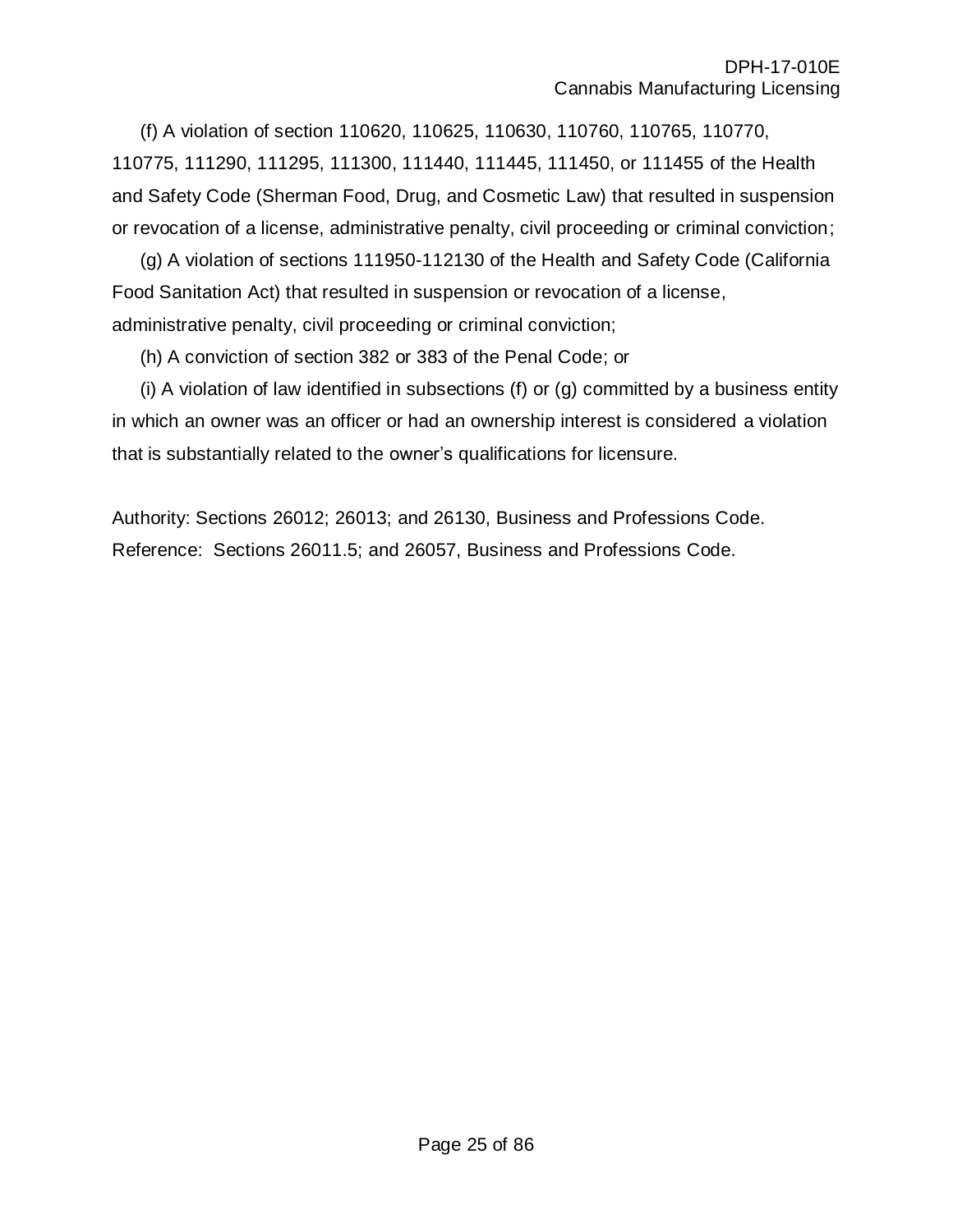## **§40165. Criteria for Evidence of Rehabilitation.**

(a) When evaluating whether a license should be issued or denied when an owner has been convicted of a criminal offense or committed a violation of law that is substantially related to the qualifications, functions, or duties of the business for which the application is made, the Department shall consider the following criteria in its evaluation of evidence of rehabilitation:

(1) The nature and severity of the act or offense, including the actual or potential harm to the public;

(2) The owner's criminal record as a whole;

(3) Evidence of any act committed subsequent to the act or offense under consideration that could be considered grounds for denial, suspension, or revocation of a manufacturing license;

(4) The time elapsed since commission of the act or offense listed in Section 40162, or in section 26057, subdivision (b)(4) of the Business and Professions Code;

(5) The extent to which the owner has complied with any terms of parole, probation, restitution, or any other sanctions lawfully imposed against the applicant or licensee;

(6) If applicable, evidence of expungement proceedings under Penal Code section 1203.4 or a similar law in another state;

(7) If applicable, a certificate of rehabilitation obtained under Penal Code section 4852.01 or a similar law in another state; and

(8) Other evidence of rehabilitation submitted by the owner.

Authority: Sections 26012; 26013; and 26130, Business and Professions Code. Reference: Sections 26011.5; 26055; and 26057, Business and Professions Code.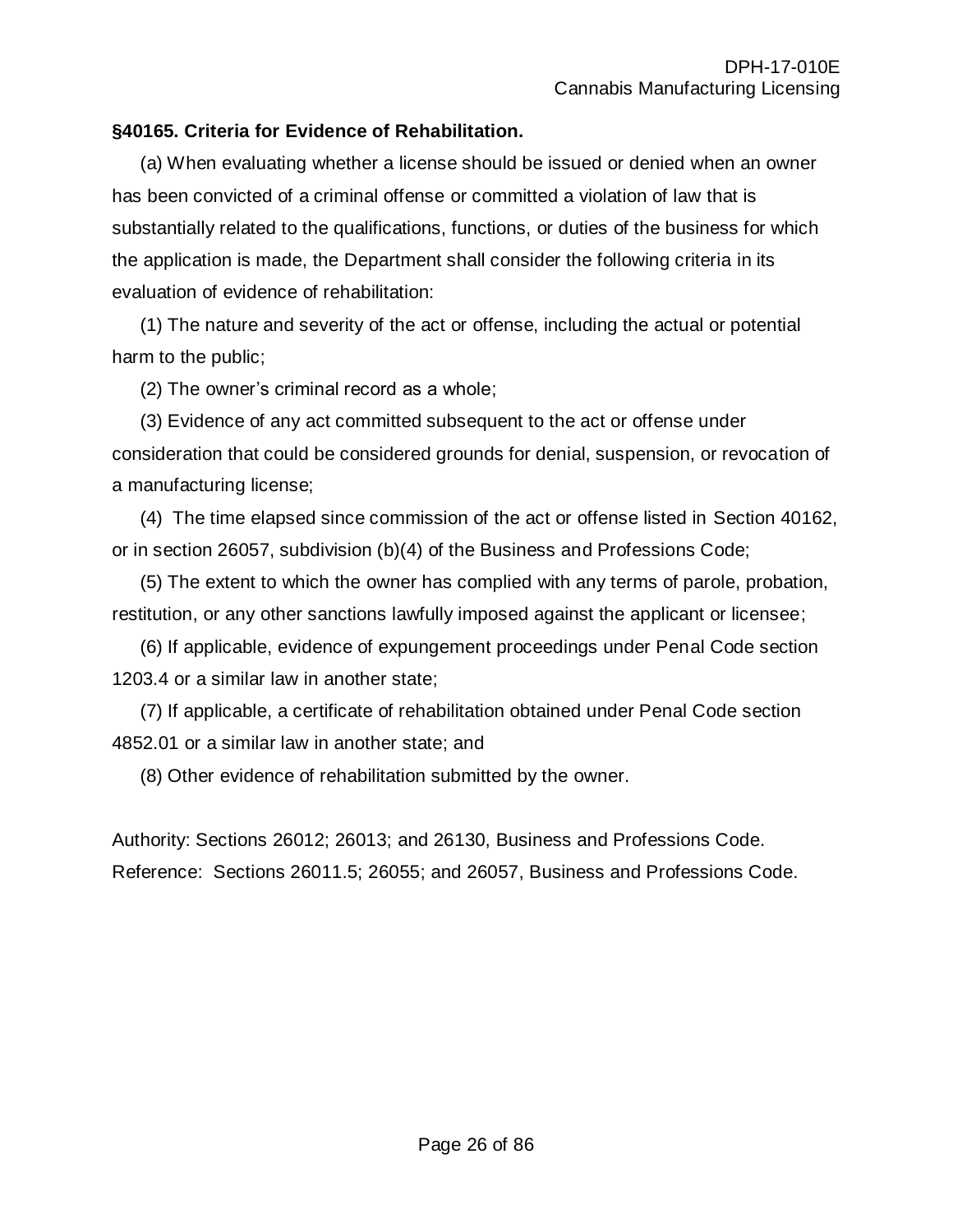## **§40167. Appeal of License Denial.**

(a) Upon denial of an application for a license, the Department shall notify the applicant in writing of the reasons for the denial and the right to a hearing to contest the denial.

(b) The applicant may request a hearing by filing a written request with the Department within 30 calendar days of service of the notice of denial. The written request for hearing must be postmarked within the 30-day period. If a request is not filed within the 30-day period, the applicant's right to a hearing is waived.

(c) Upon receipt of the request for hearing, the Department shall commence proceedings in accordance with Chapter 5 (commencing with Section 11500) of Part 1 of Division 3 of Title 2 of the Government Code.

Authority: Sections 26012; 26013; and 26130, Business and Professions Code. Reference: Sections 26058, Business and Professions Code.

# **§40169. Notification of Criminal Acts, Civil Judgments, and Revocation of a Local License, Permit, or Other Authorization after Licensure.**

(a) A licensee shall notify Department in writing of a criminal conviction of any owner, either by mail or electronic mail, within 48 hours of the conviction. The written notification to the Department shall include the date of conviction, the court docket number, the name of the court in which the licensee was convicted, and the specific offense(s) for which the licensee was convicted.

(b) A licensee shall notify the Department in writing of a civil penalty or judgment rendered against the licensee or any owner in their individual capacity, either by mail or electronic mail, within 48 hours of delivery of the verdict or entry of judgment, whichever is sooner. The written notification to the Department shall include the date of verdict or entry of judgment, the court docket number, the name of the court in which the matter was adjudicated, and a description of the civil penalty or judgement rendered against the licensee.

(c) A licensee shall notify the Department in writing of the revocation of a local license, permit, or other authorization, either by mail or electronic mail, within 48 hours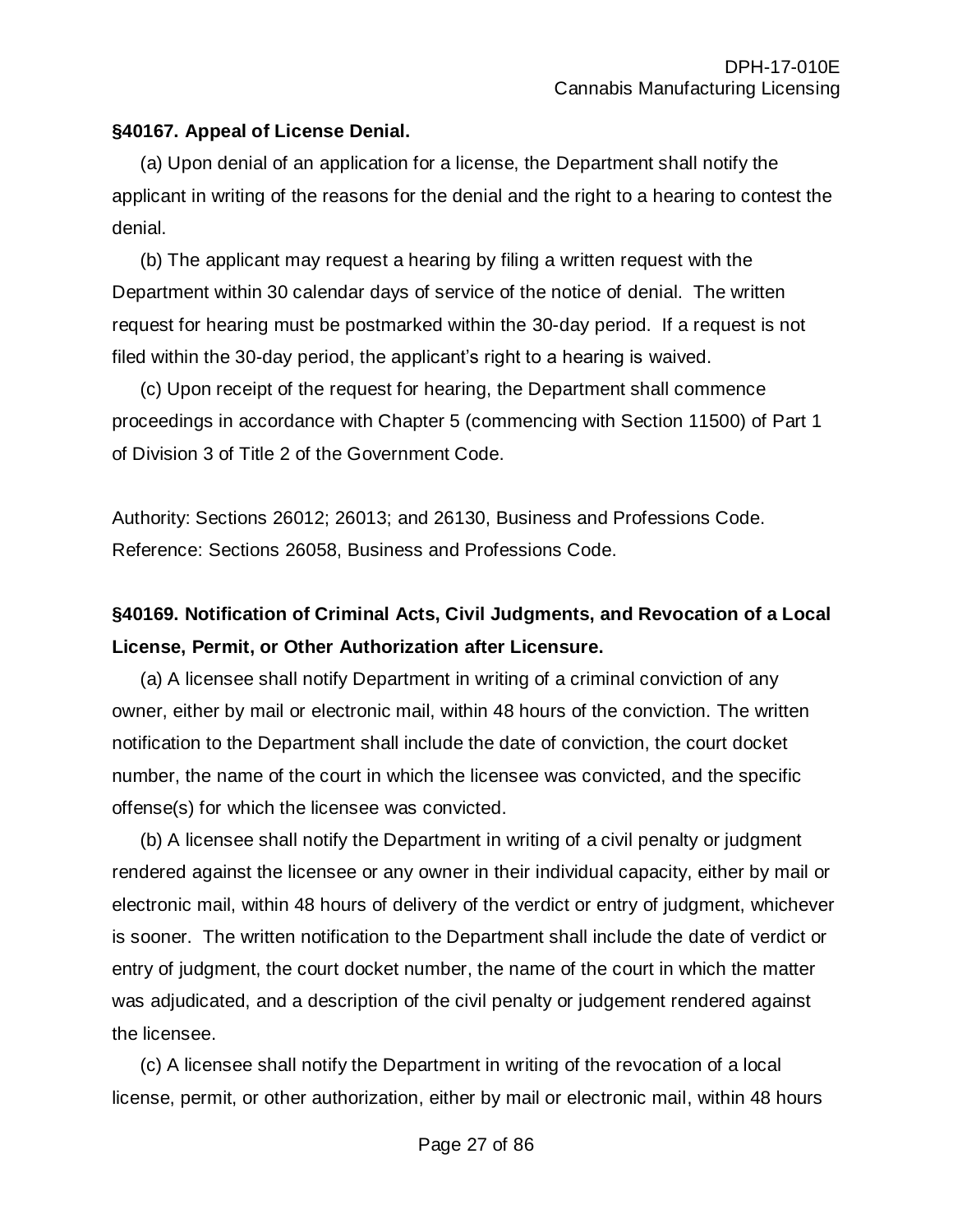of receiving notice of the revocation. The written notification shall include the name of the local agency involved, a written explanation of the proceeding or enforcement action, and the specific violation(s) that led to revocation.

Authority: Sections 26012; 26013; and 26130, Business and Professions Code. Reference: Section26031, Business and Professions Code.

## **Article 5. Licensing**

## **§40175. License Constraints.**

(a) A manufacturer licensee shall not manufacture, prepare, package or label any products other than cannabis products at the licensed premises. For purposes of this section, the term "cannabis products" also includes products that do not contain cannabis, but are otherwise identical to the cannabis-containing product, and are intended for use as samples.

- (b) No licensee shall employ an individual under 21 years of age.
- (c) A M-licensee shall only conduct commercial cannabis activities with M-licensees.
- (d) An A-licensee shall only conduct commercial cannabis activities with A-licensees.

Authority: Sections 26012; 26013; and 26130, Business and Professions Code. Reference: Sections 26050; and 26140, Business and Professions Code.

### **§40177. Change in Licensed Operations.**

(a) At any time after issuance of a license and prior to submission of an application to renew the license, a licensee may request to change the manufacturing operations conducted at the licensed premises. To request approval for additional manufacturing operations, the licensee shall submit the following:

- (1) The information required under Section 40131; and
- (2) A non-refundable \$1,000 application processing fee to review all documents.

(b) The information submitted under subsection (a) shall be evaluated on a case-bycase basis by the Department, and upon approval of the request by the Department, the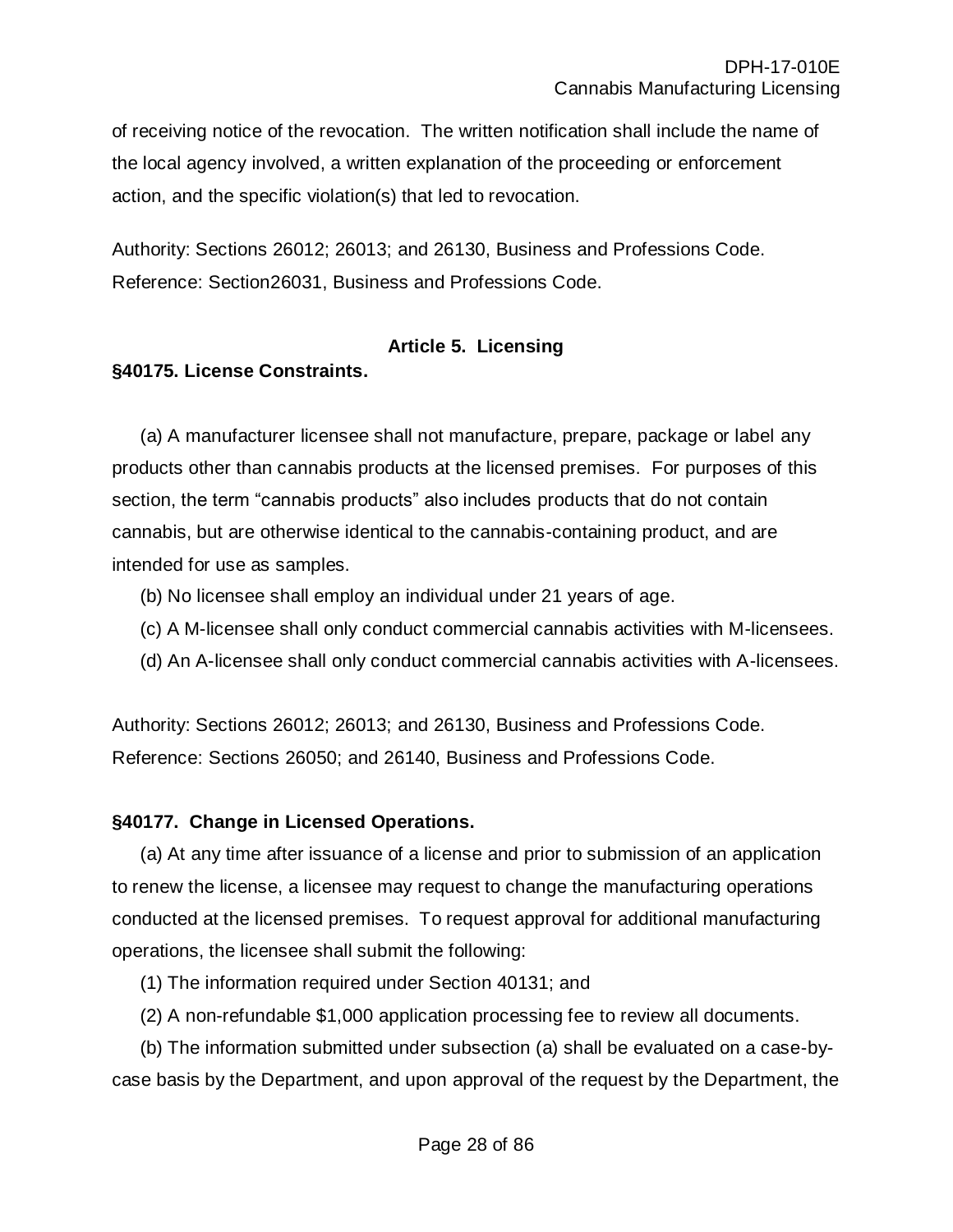licensee may begin conducting the additional manufacturing operation. The existing license shall be amended to reflect the change in operations, but the date of expiration shall not change.

(c) Pursuant to section 26055, subdivision (c) of the Act, the licensee shall also obtain approval from the Department prior to making any material or substantial changes to the premises. The request describing the proposed material or substantial change shall be submitted in writing to the Department and shall be evaluated on a case-by-case basis.

(d) Licensees that choose to cease operation of any licensed activity shall notify the Department within 10 days of cessation of the activity. License fees shall not be prorated or refunded upon cessation of any activity.

Authority: Sections 26012; 26013; and 26130, Business and Professions Code. Reference: Sections 26050; and 26055, Business and Professions Code.

### **§40178. Add or Remove Owner(s).**

The licensee shall notify the Department of the addition or removal of an owner occurring any time between issuance of a license and submission of an application to renew the license within 10 calendar days of the change. The new owner shall submit the information required under Section 40130 to the Department. The Department shall review the qualifications of the owner in accordance with the Act and these regulations and determine whether the change would constitute grounds for denial of the license. The Department may approve the addition of the owner, deny the addition of the owner, or condition the license as appropriate, to be determined on a case-by-case basis.

Authority: Sections 26012; 26013; and 26130, Business and Professions Code. Reference: Sections 26050; and 26057, Business and Professions Code.

#### **§40180. License Renewal.**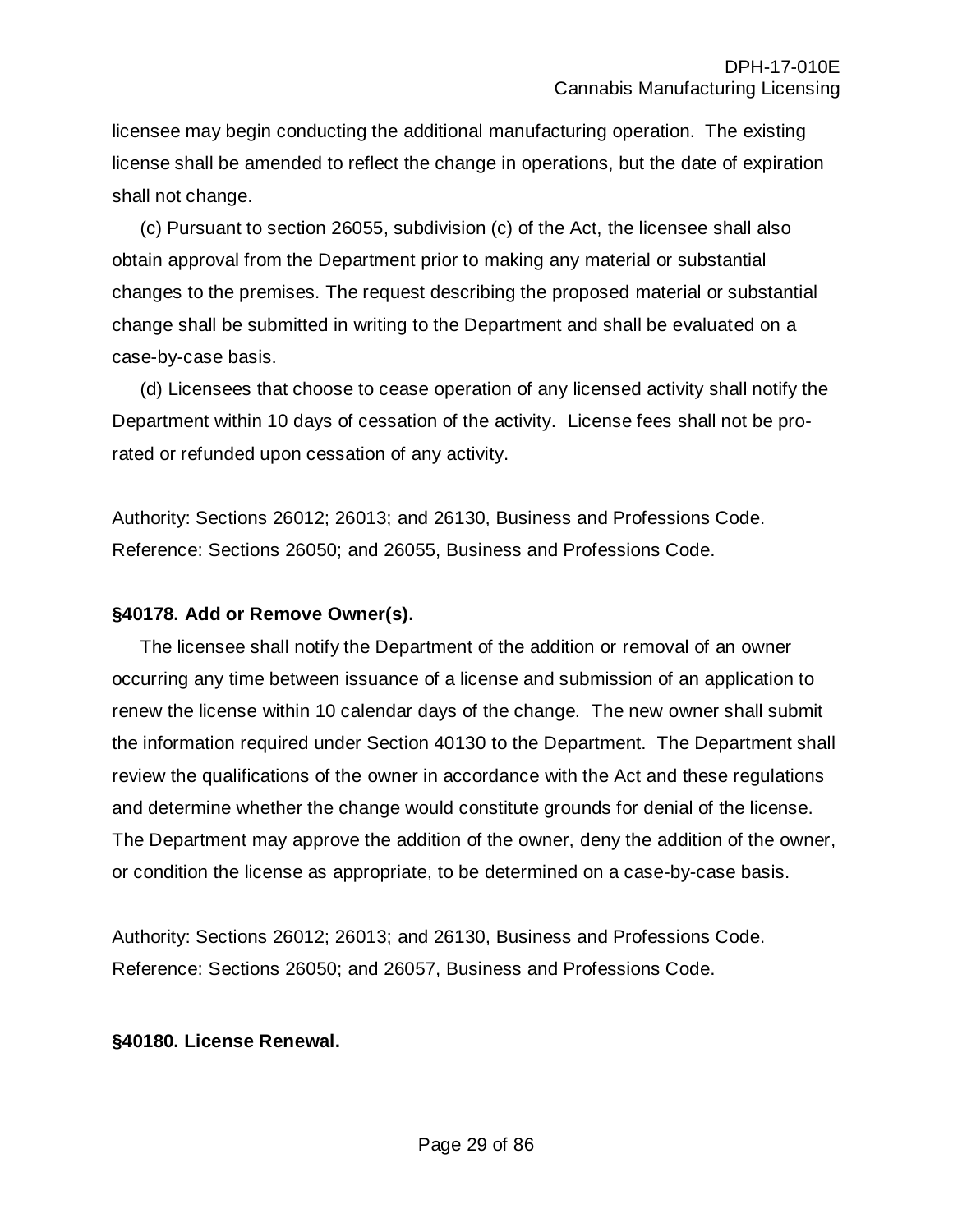(a) An application for renewal of a manufacturing license shall be submitted to the Department at least 30 calendar days prior to the expiration date of the current license. No renewal application shall be accepted by the Department more than 60 calendar days prior to the expiration date of the current license.

(b) If a complete renewal application is submitted in a timely manner, the licensee may continue to operate until the Department approves or denies the renewal application. For purposes of this section, "timely manner" means postmarked no later than, or submitted through the online database no later than 11:59 pm on, the expiration date of the current license.

(c) After expiration of the license, a licensee shall submit a late fee of \$500 to be paid in addition to the required annual renewal fee in order to renew the license.

(d) A licensed manufacturer that does not submit a complete license renewal application, including, if applicable, the required late fee, to the Department within 30 calendar days after the expiration of the license shall forfeit their eligibility to apply for a license renewal and, instead, shall be required to submit a new license application.

(e) To apply for a license renewal, the licensee shall submit any changes to their original license information (as required by Section 40128) on a form prescribed by the Director, or through online submission; and shall sign the renewal form under penalty of perjury. Upon approval of the renewal application, the licensee shall submit the annual license fee as specified in subsection (b) of Section 40150.

(f) All owners shall also provide the information required by Section 40130, include any change in information, and sign the form under penalty of perjury.

(g) Licensees and owners applying for license renewal are not required to submit fingerprints to the Department of Justice if they have previously submitted fingerprints with an application for a cannabis manufacturer license.

Authority: Sections 26012; 26013; and 26130, Business and Professions Code. Reference: Sections 26050; 26051.5; and 26180, Business and Professions Code.

#### **§40182. Disaster Relief.**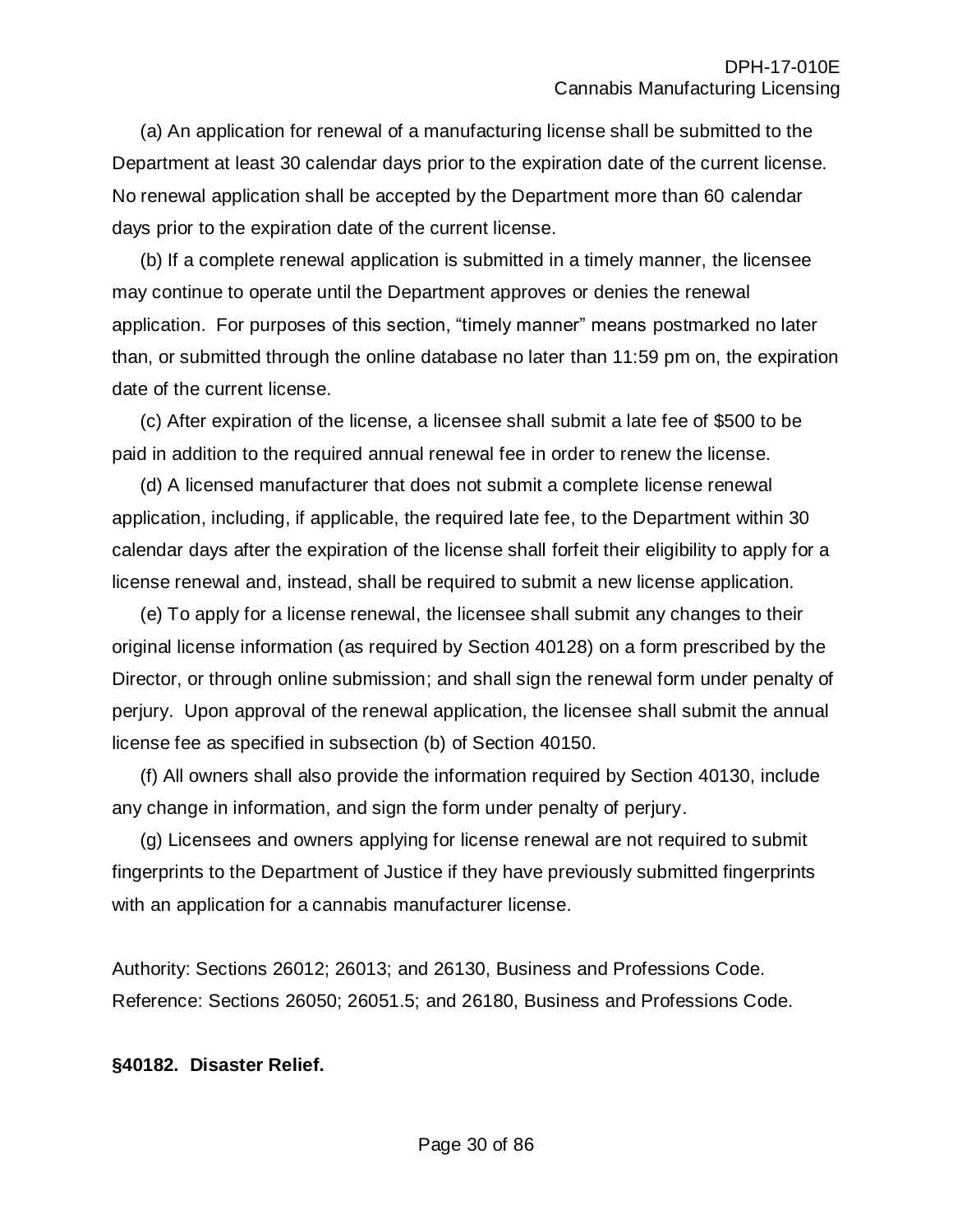(a) If a licensee is unable to comply with any licensing requirement due to a disaster, the licensee may notify the Department of this inability to comply and request relief from the specific licensing requirement.

(b) The Department may exercise its discretion to provide temporary relief from specific regulatory requirements in this chapter and from other licensing requirements when allowed by law.

(c) Temporary relief from specific licensing requirements shall be issued for a reasonable amount of time in order to allow the licensee to recover from the disaster.

(d) The Department may require that certain conditions be followed in order for a licensee to receive temporary relief from specific licensing requirements.

(e) A licensee shall not be subject to an enforcement action for a violation of a licensing requirement in which the licensee has received temporary relief.

(f) For purposes of this section, "disaster" means fire, flood, storm, tidal wave, earthquake, or similar public calamity, whether or not resulting from natural causes.

(g) Notwithstanding subsection (a) of this section, if a licensee needs to move cannabis or cannabis products stored on the premises to another location immediately to prevent loss, theft, or degradation of the cannabis or cannabis products from the disaster, the licensee may move the cannabis or cannabis products without obtaining prior approval from the Department if the following conditions are met:

(1) The cannabis or cannabis products are moved to a secure location where access to the cannabis or cannabis products can be restricted to the licensees, its employees, and its contractors;

(2) The licensee notifies the Department in writing that the cannabis or cannabis products have been moved and that the licensee is requesting relief from complying with the specific licensing requirements pursuant to subsection (a) of this section within 24 hours of moving the cannabis or cannabis products;

(3) The licensee agrees to grant the Department access to the location where the cannabis or cannabis products have been moved;

(4) The licensee submits in writing to the Department within 10 days of moving the cannabis or cannabis products a request for temporary relief that clearly indicates what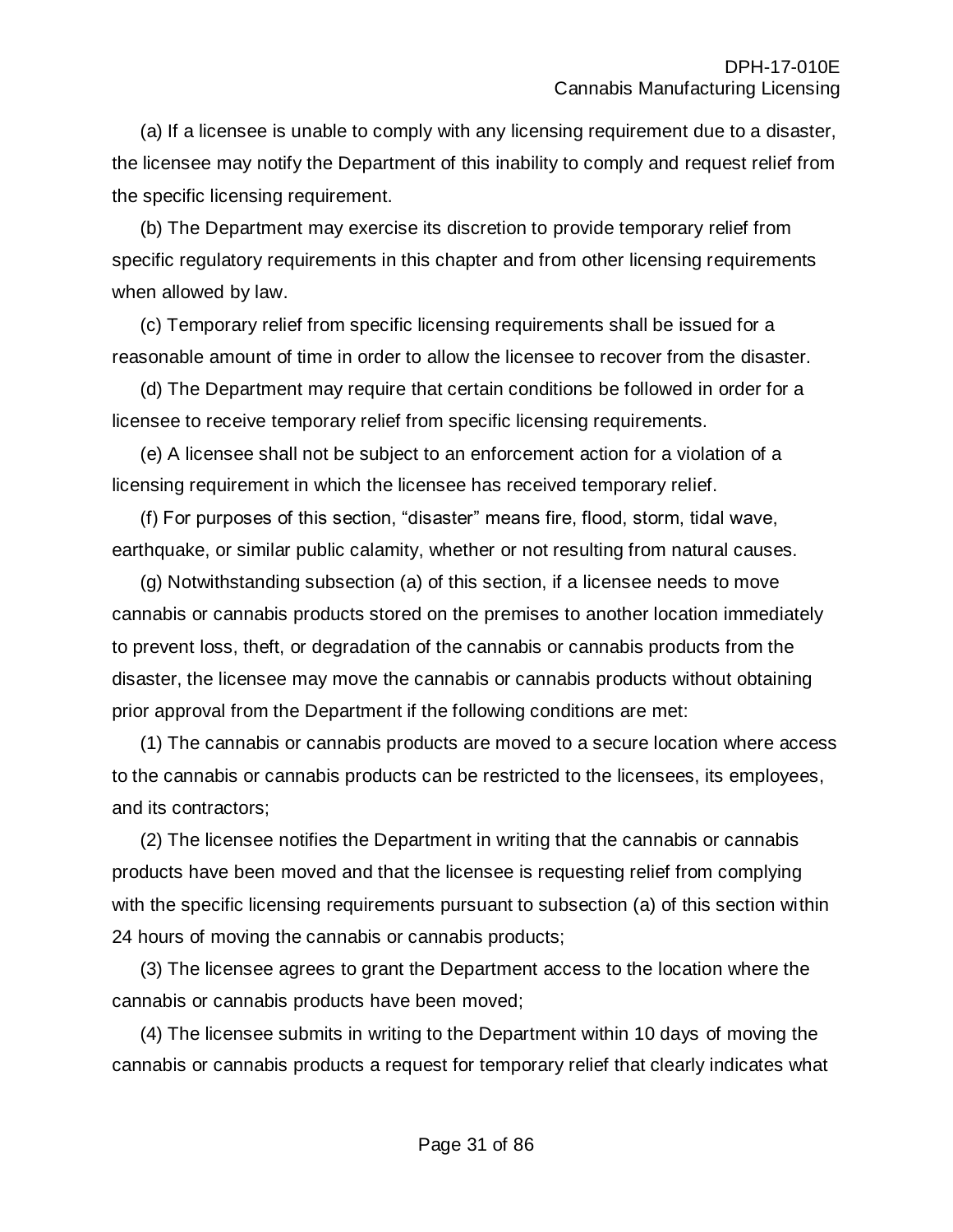statutory and regulatory sections relief is requested from, the time period for which the relief is requested, and the reasons relief is needed for the specified amount of time.

Authority: Sections 26012; 26013; and 26130, Business and Professions Code. Reference: Section 26012, Business and Professions Code.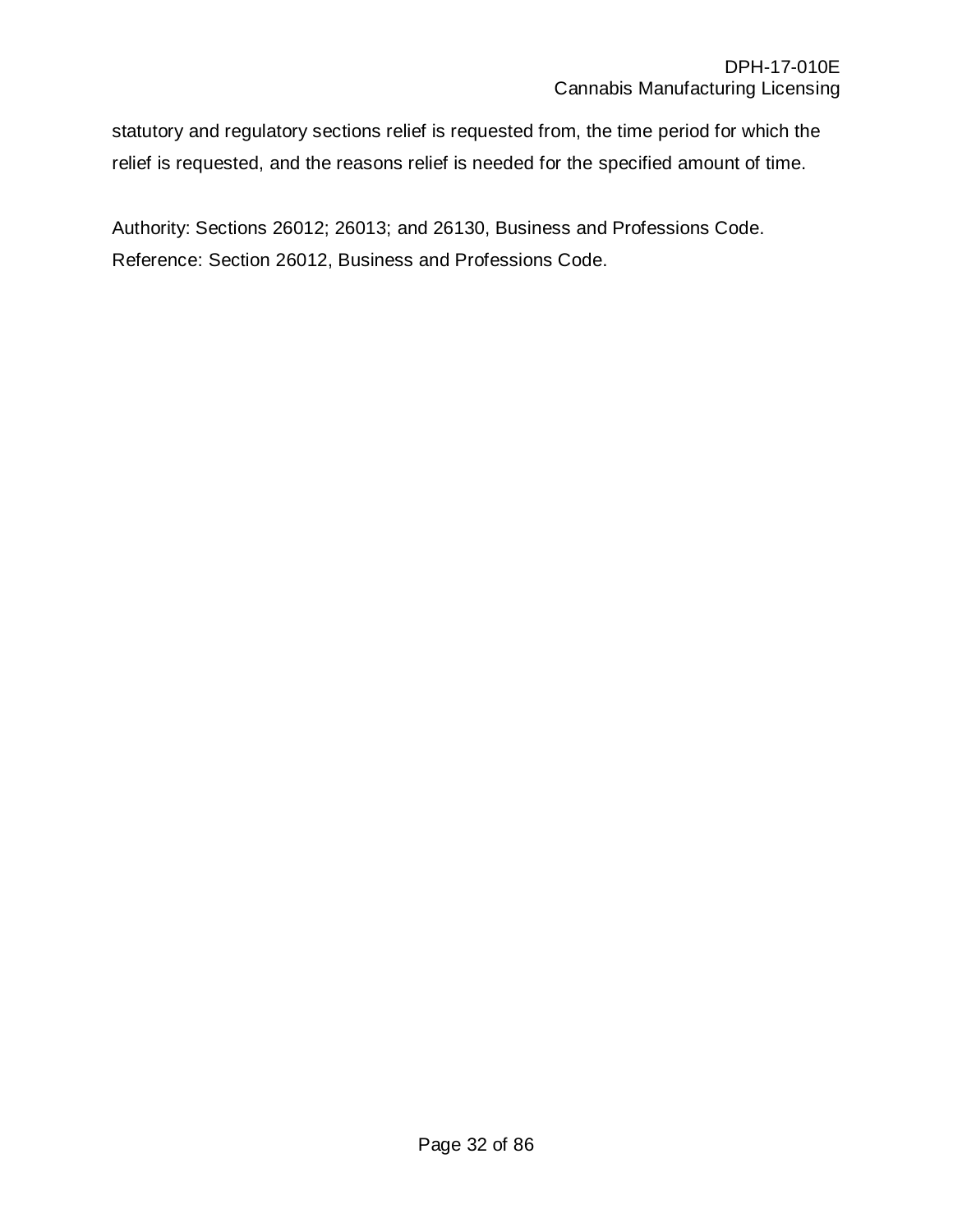# **SUBCHAPTER 3. REQUIREMENTS OF OPERATION Article 1. Safety and Security**

### **§40200. Security Plan.**

Every applicant and licensee shall develop and implement a security plan. At a minimum, the security plan shall include a description of the security measures to be taken to:

(a) Prevent access to the manufacturing premises by unauthorized personnel and protect the physical safety of employees. This includes, but is not limited to:

(1) Establishing physical barriers to secure perimeter access and all points of entry into a manufacturing premises (such as locking primary entrances with commercialgrade, non-residential door locks, or providing fencing around the grounds, driveway, and any secondary entrances including windows, roofs, or ventilation systems);

(2) Installing a security alarm system to notify and record incident(s) where physical barriers have been breached;

(3) Establishing an identification and sign-in/sign-out procedure for authorized personnel, suppliers, and/or visitors;

(4) Maintaining the premises such that visibility and security monitoring of the premises is possible; and

(5) Establishing procedures for the investigation of suspicious activities.

(b) Prevent against theft or loss of cannabis and cannabis products. This includes but is not limited to:

(1) Establishing an inventory system to track cannabis and cannabis products and the personnel responsible for processing it throughout the manufacturing process;

(2) Limiting access of personnel within the premises to those areas necessary to complete job duties, and to those time-frames specifically scheduled for completion of job duties;

(3) Supervising tasks or processes with high potential for diversion (including the loading and unloading of cannabis transportation vehicles); and

(4) Providing designated areas in which personnel may store and access personal items.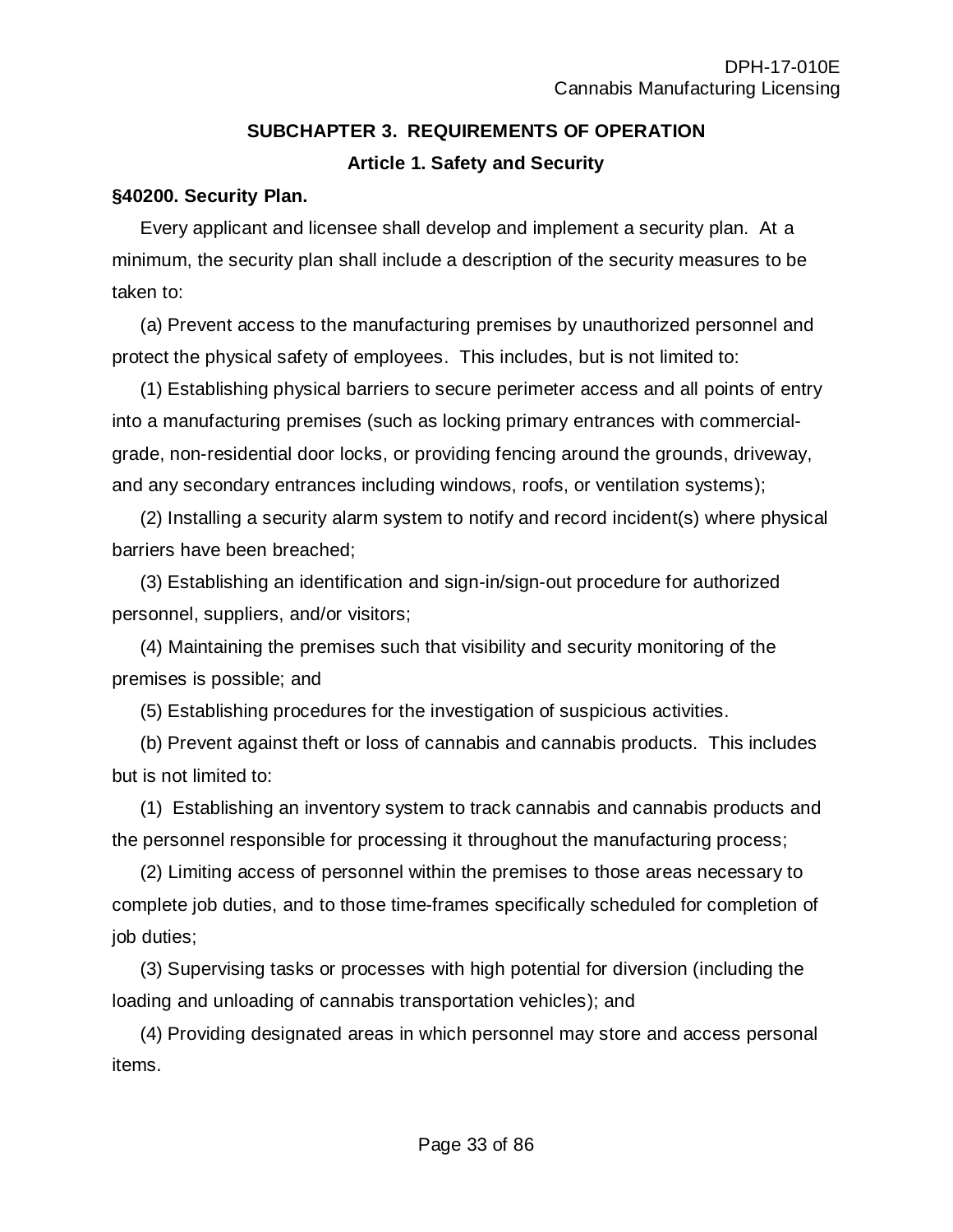(c) Secure and back up electronic records in a manner that prevents unauthorized access and that ensures the integrity of the records is maintained.

Authority: Sections 26012; 26013; and 26130, Business and Professions Code. Reference: 26011.5; and 26051.5, Business and Professions Code.

#### **§40205. Video Surveillance.**

(a) At a minimum, licensed premises shall have a digital video surveillance system with a minimum camera resolution of  $1280 \times 720$  pixels. The video surveillance system shall be able to effectively and clearly record images of the area under surveillance.

(b) The video surveillance system shall be accessible via remote access by the licensee.

(c) To the extent reasonably possible, all video surveillance cameras shall be installed in a manner that prevents intentional obstruction, tampering with, and/or disabling.

(d) Areas that shall be recorded on the video surveillance system include the following:

(1) Areas where cannabis or cannabis products are weighed, packed, stored, quarantined, loaded and/or unloaded for transportation, prepared, or moved within the premises;

(2) Limited-access areas;

(3) Security rooms;

(4) Areas containing surveillance-system storage devices shall contain at least one camera to record the access points to such an area; and

(5) The interior and exterior of all entrances and exits to the premises.

(e) The surveillance system shall record continuously 24 hours per day and at a minimum speed of 15 frames per second.

(f) All recording and monitoring equipment shall be located in secure rooms or areas of the premises in an access-controlled environment.

(g) All surveillance recordings shall be kept on the licensee's recording device for a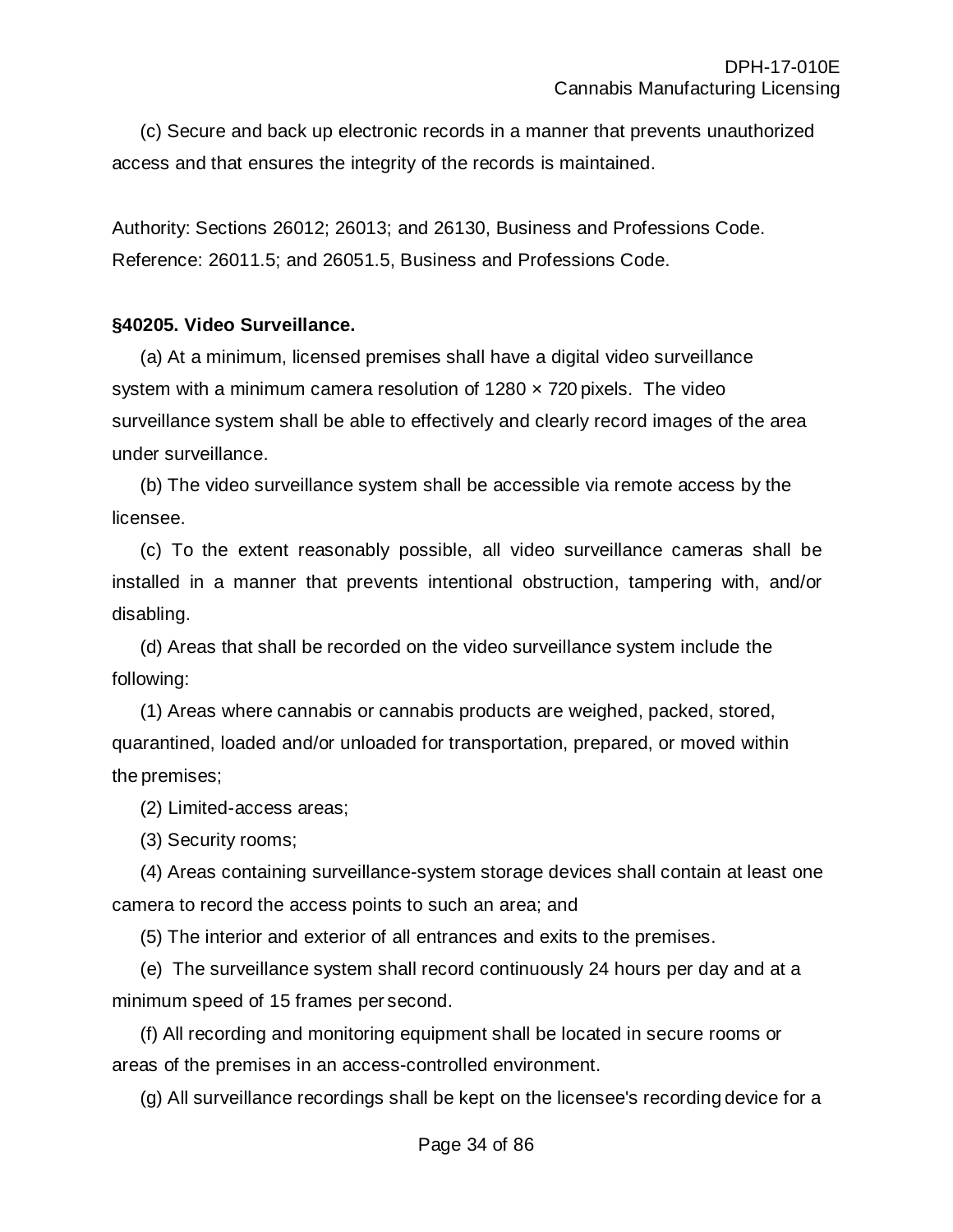minimum of 90 days.

(h) All video surveillance recordings are subject to inspection by the Department and shall be copied and sent, or otherwise provided, to the Department upon request.

(i) The video recordings shall display the current date and time of recorded events. Time is to be measured in accordance with the U.S. National Institute of Standards and Technology standards. The displayed date and time shall not significantly obstruct the view of recorded images.

Authority: Sections 26012; 26013; and 26130, Business and Professions Code. Reference: Sections 26011.5 and 26070, Business and Professions Code.

# **Article 2. Extractions**

# **§40220. Permissible Extractions.**

(a) Except as provided in subsection (b), cannabis extraction shall only be conducted using the following methods:

(1) Mechanical extraction;

(2) Chemical extraction using a nonvolatile solvent such as a nonhydrocarbon-based or other solvent such as water, vegetable glycerin, vegetable oils, animal fats, or foodgrade glycerin. Nonhydrocarbon-based solvents shall be food grade;

(3) Chemical extraction using a professional closed loop  $CO<sub>2</sub>$  gas extraction system;

- (4) Chemical extraction using a volatile solvent, as defined in Section 40100; or
- (5) Any other method authorized by the Department pursuant to subsection (b).

(b) To request authorization from the Department to conduct cannabis extraction using a method other than those specified in paragraphs (1) through (4) of subsection (a), the applicant or licensee shall submit a detailed description of the extraction method, including any documentation that validates the method and any safety procedures to be utilized to mitigate any risk to public or worker health and safety.

Authority: Sections 26012; 26013; and 26130, Business and Professions Code. Reference: Sections 26011.5 and 26130, Business and Professions Code.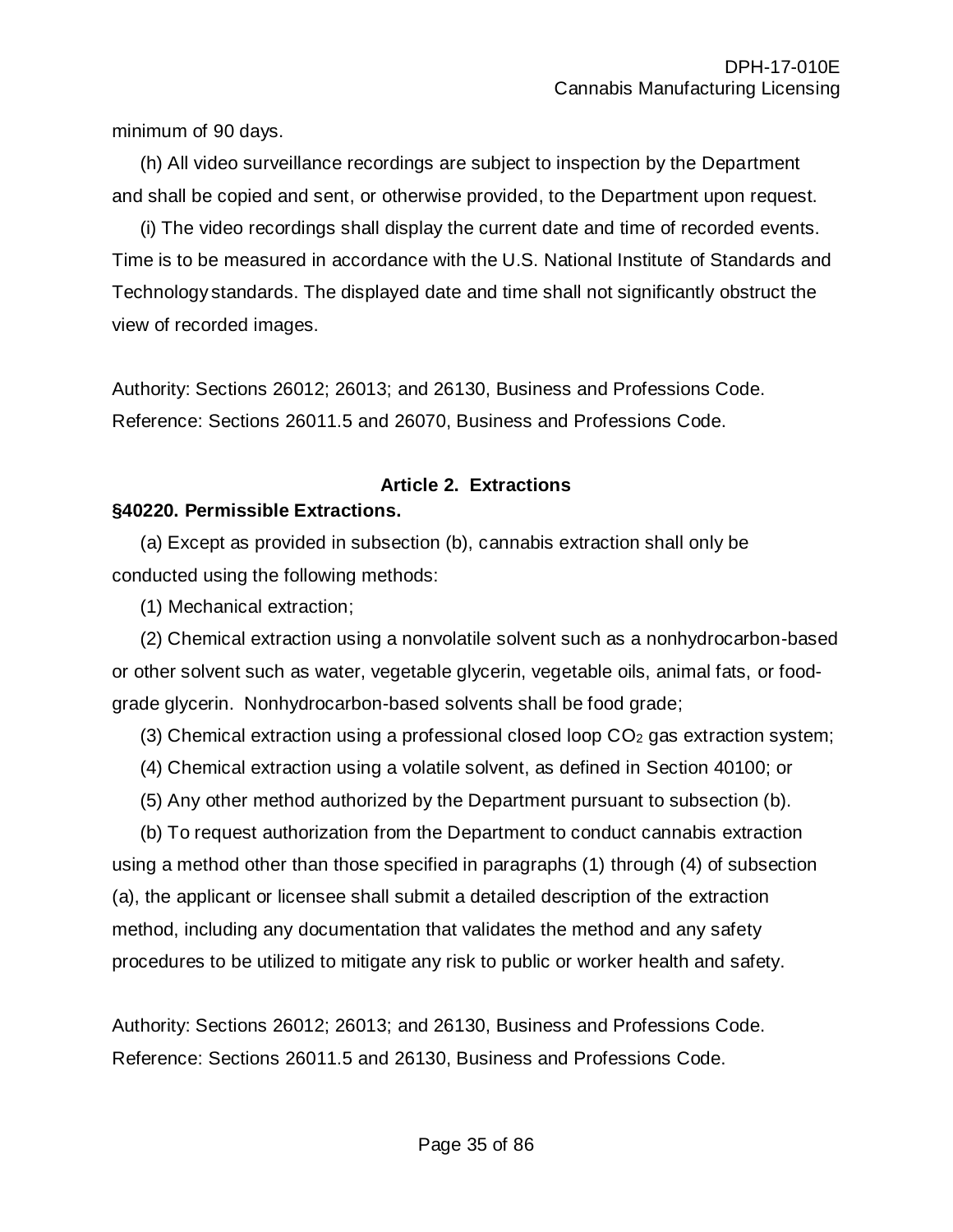## **§40222. Volatile Solvent Extractions.**

Chemical extractions using volatile solvents shall be subject to the following requirements:

(a) Hydrocarbon-based solvents shall be at least 99 percent purity;

(b) All extractions shall be performed in a closed loop extraction system as described in Section 40225;

(c) No volatile solvent extraction operations shall occur in an area zoned as residential; and

(d) The extraction operation shall be approved by the local fire code official and shall be operated in accordance with all relevant state and local requirements.

Authority: Sections 26012; 26013; and 26130, Business and Professions Code. Reference: Sections 26011.5; 26105; and 26130, Business and Professions Code.

## **§40223. Ethanol Extractions.**

(a) Ethanol used for extractions or for post-extraction processing shall be foodgrade.

(b) The extraction operation shall be approved by the local fire code official and shall be operated in accordance with Division of Occupational Health and Safety (Cal/OSHA) regulations and any other relevant state and local requirements.

Authority: Section 26012; 26013; and 26130, Business and Professions Code. Reference: Sections 26011.5; and 26130, Business and Professions Code.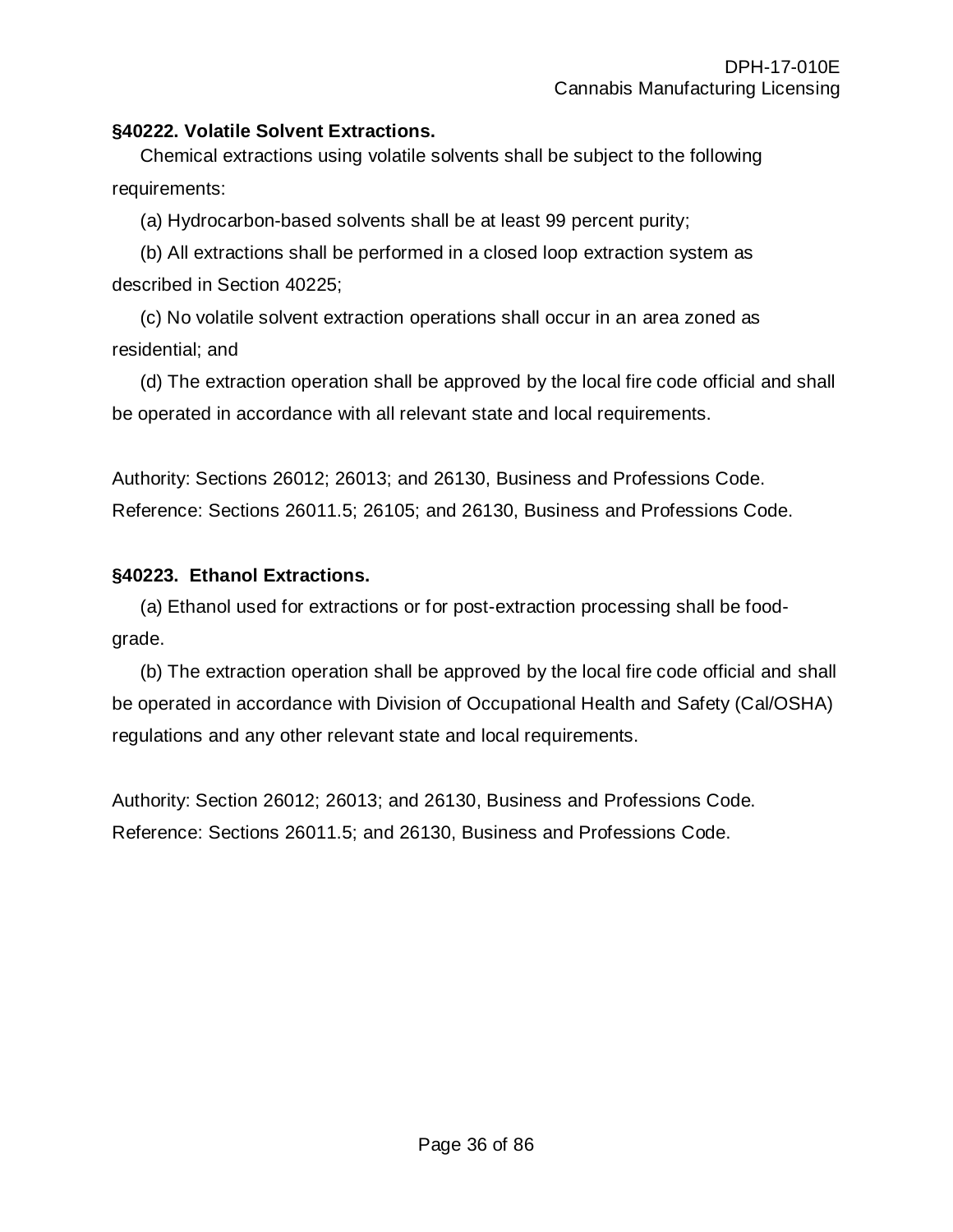# **§40225. Closed-Loop Extraction System Requirements.**

(a) Chemical extractions using  $CO<sub>2</sub>$  or a volatile solvent shall be conducted in a professional closed loop extraction system. The system shall be commercially manufactured and bear a permanently affixed and visible serial number. The system shall be certified by a California-licensed engineer that the system was commercially manufactured, safe for its intended use, and built to codes of recognized and generally accepted good engineering practices, such as:

(1) The American Society of Mechanical Engineers (ASME);

- (2) American National Standards Institute (ANSI);
- (3) Underwriters Laboratories (UL); or
- (4) The American Society for Testing and Materials (ASTM).

(b) Professional closed loop systems, other equipment used, the extraction operation, and facilities must be approved for use by the local fire code official and comply with any required fire, safety, and building code requirements related to the processing, handling and storage of the applicable solvent or gas.

(c) The certification document required pursuant to subsection (a) shall contain the signature and stamp of a California-licensed professional engineer and the serial number of the extraction unit being certified.

Authority: Sections 26012; 26013; and 26130, Business and Professions Code. Reference: Section 26011.5, Business and Professions Code.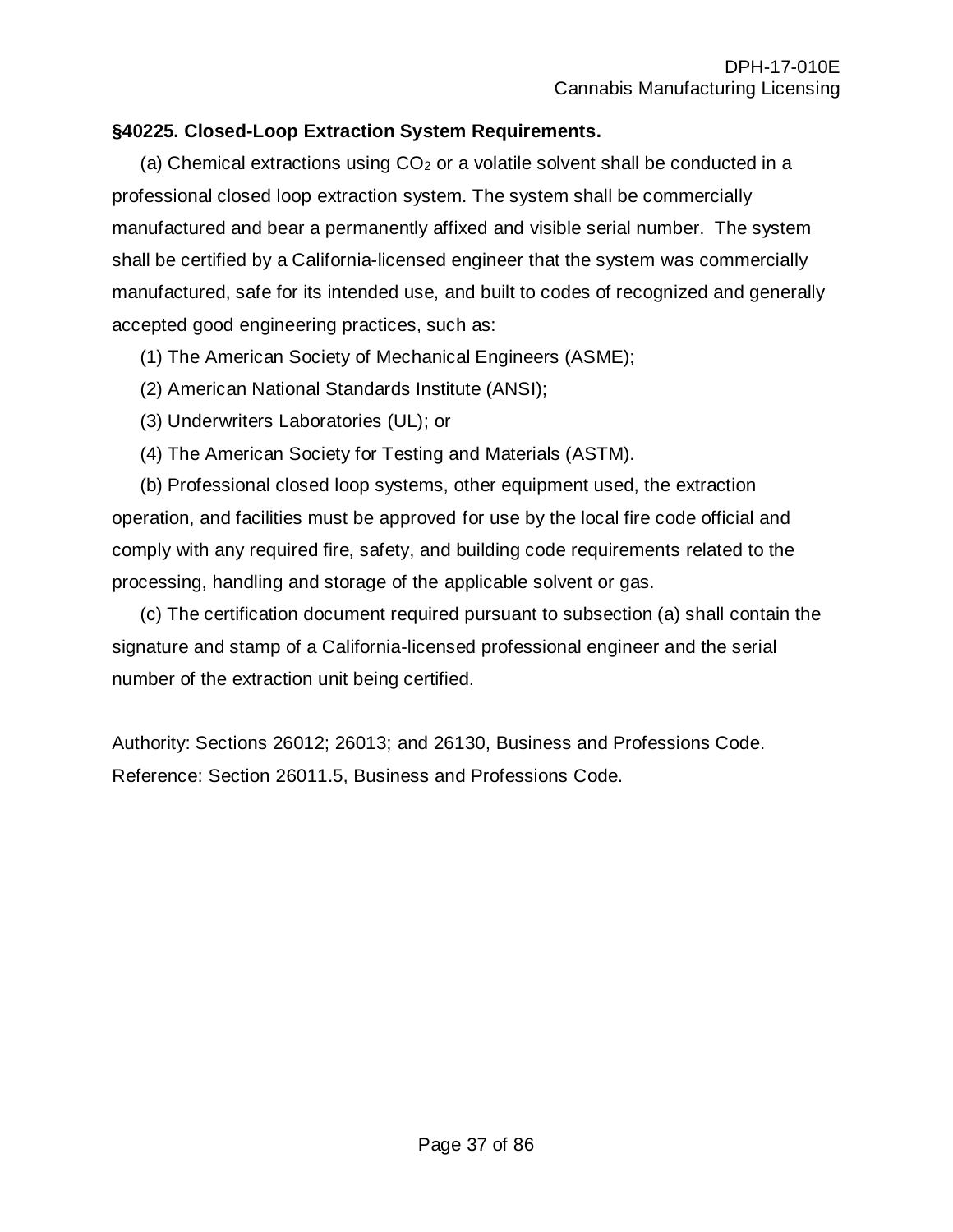#### **Article 3. Good Manufacturing Practices §40232. Requirements for Personnel.**

The licensee shall establish and implement written procedures to ensure the following for all personnel:

(a) Disease control. Any individual who by medical examination or supervisory observation is shown to have, or appears to have, an illness, open lesion (such as boils, sores, or infected wounds), or any other source of microbial contamination presenting a reasonable threat of contamination to cannabis products, contact surfaces, or packaging materials, shall be excluded from any related manufacturing operations until their health condition is corrected. Open lesions, boils, and/or infected wounds shall be adequately covered (e.g., by an impermeable cover). Personnel shall be instructed to report such health conditions to their supervisors.

(b) Cleanliness. All individuals working in direct contact with cannabis products, cannabis product-contact surfaces, and cannabis product-packaging materials shall conform to hygienic practices to the extent necessary to protect against allergen crosscontact and contamination of cannabis products while on duty. The methods for maintaining cleanliness include:

(1) Wearing appropriate outer garments to protect against allergen cross-contact and contamination of cannabis products, contact surfaces, and/or packaging materials;

(2) Maintaining adequate personal cleanliness;

(3) Washing hands thoroughly in an adequate hand-washing facility before starting work, after each absence from the work station, and at any time when the hands may have become soiled or contaminated, and sanitizing hands if necessary to protect against contamination with undesirable microorganisms;

(4) Removing all unsecured jewelry and other objects that might fall into cannabis products, equipment, or containers, and removing hand jewelry that cannot be adequately sanitized during periods in which cannabis products are manipulated by hand. If such hand jewelry cannot be removed, it may be covered by material which can be maintained in an intact, clean, and sanitary condition and which effectively protects against the contamination by these objects of the cannabis products, cannabis productcontact surfaces, or cannabis product-packaging materials.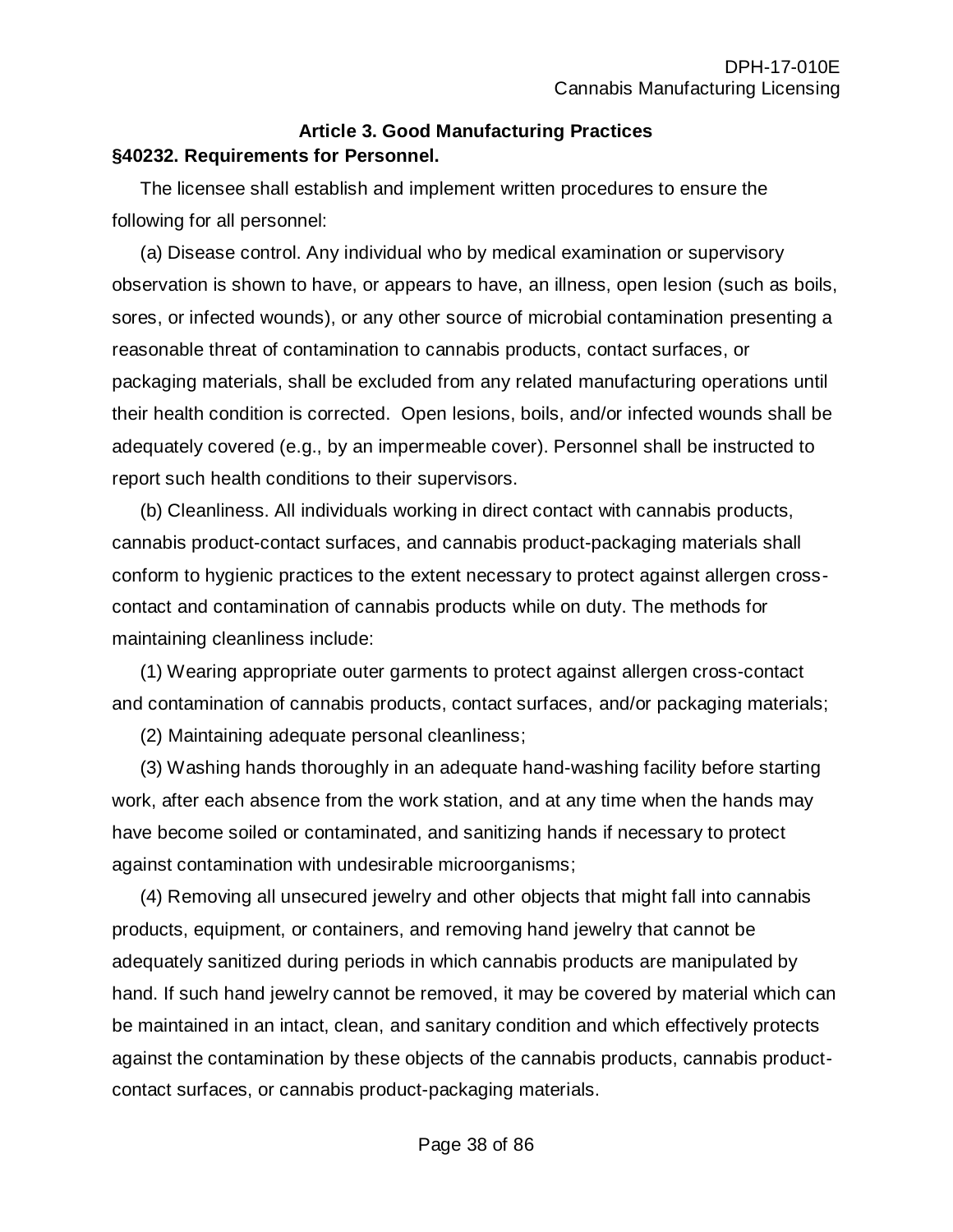(5) Maintaining any gloves, if they are used in cannabis product handling in an intact, clean, and sanitary condition.

(6) Wearing hair nets, headbands, caps, beard covers, or other hair restraints in an effective manner, where appropriate.

(7) Storing clothing or other personal belongings in areas separate from those where cannabis products are exposed or where equipment or utensils are washed.

(8) Confining the following activities to areas separate from those where cannabis products may be exposed or where equipment or utensils are washed: eating food, chewing gum, drinking beverages, and/or using tobacco.

(9) Taking any other necessary precautions to protect against allergen cross-contact and against contamination of cannabis products, cannabis product-contact surfaces, or cannabis product-packaging materials by microorganisms or foreign substances (including perspiration, hair, cosmetics, tobacco, chemicals, and medicines applied to the skin).

Authority: Sections 26012; 26013; and 26130, Business and Professions Code. Reference: Sections 26011.5; and 26131, Business and Professions Code.

# **§40234. Grounds.**

The licensee shall establish and implement written procedures to ensure that the grounds of the premises controlled by the licensee are kept in a condition that prevents the contamination of components and cannabis products. The methods for adequate maintenance of the grounds shall include at minimum:

(a) The proper storage of equipment, removal of litter and waste, and cutting of weeds or grass within the immediate vicinity of the cannabis manufacturing facility so that the premises shall not constitute an attractant, breeding place, or harborage for pests.

(b) The proper maintenance of roads, yards, and parking lots so that these areas shall not constitute a source of contamination in areas where cannabis products are handled or transported.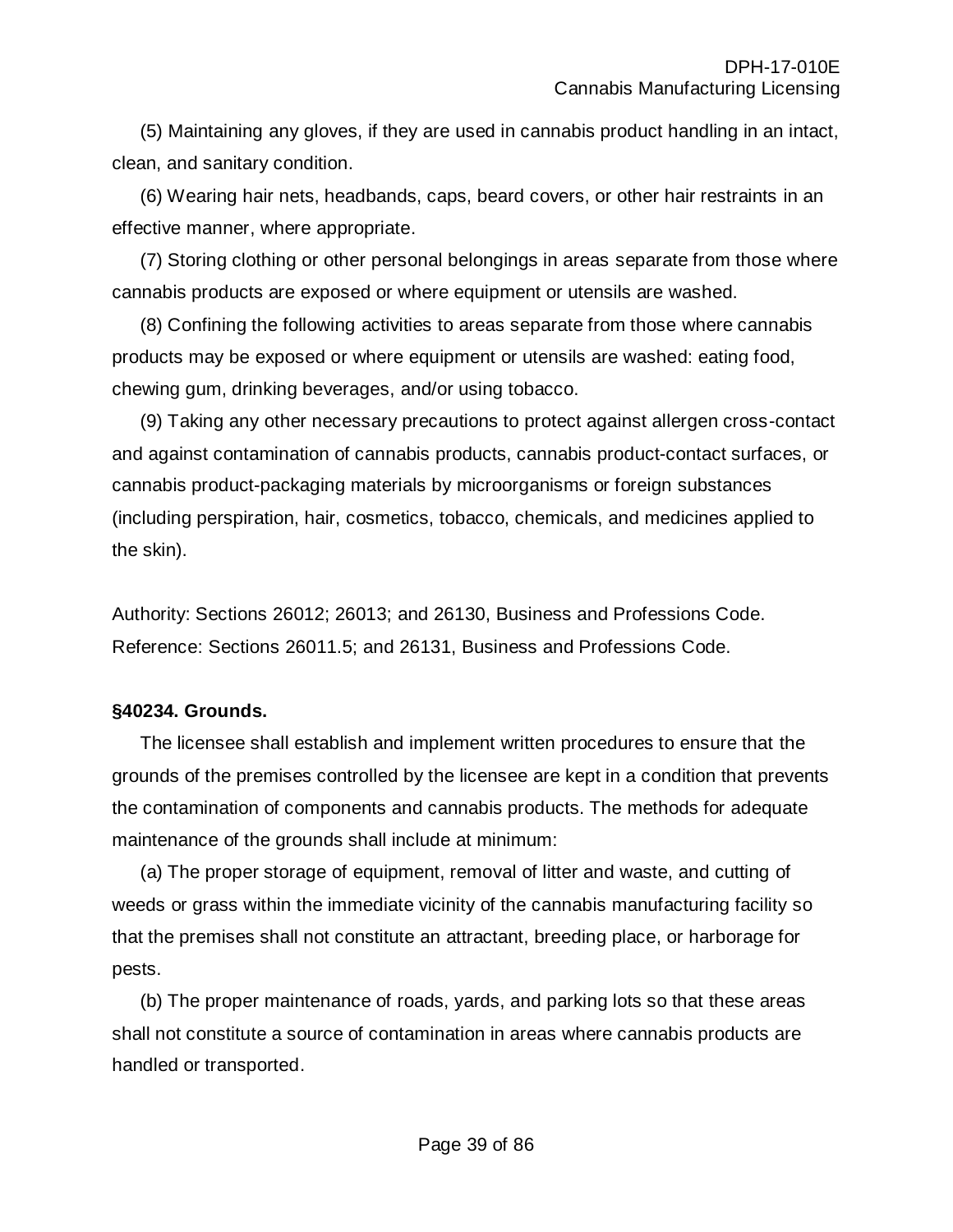(c) The provision of adequate draining areas in order to prevent contamination by seepage, foot-borne filth, or the breeding of pests due to unsanitary conditions.

(d) The provision and maintenance of waste treatment systems so as to prevent contamination in areas where cannabis products may be exposed to such a system's waste or waste by-products.

(e) If the grounds of the cannabis manufacturing facility are bordered by grounds outside the licensee's control that are not maintained in the manner described in subsections (a) through (d) of this section, inspection, extermination, and other reasonable care shall be exercised within the cannabis manufacturing facility in order to eliminate any pests, dirt, and/or filth that pose a source of cannabis product contamination.

Authority: Sections 26012; 26013; and 26130, Business and Professions Code. Reference: Sections 26011.5; and 26131, Business and Professions Code.

#### **§40236. Facility Construction and Design.**

At minimum, a cannabis manufacturing facility shall:

(a) Provide adequate space for such placement of equipment and storage of materials as is necessary for maintenance, sanitary operations, and the production of quality cannabis products.

(b) Permit the taking of adequate precautions to reduce the potential for allergen cross-contact and for contamination of cannabis products, cannabis product-contact surfaces, or cannabis product-packaging materials by microorganisms, chemicals, filth, and other extraneous material.

(c) Permit the taking of adequate precautions to protect product components in installed outdoor bulk vessels by any effective means, including:

(1) Using protective coverings;

(2) Controlling areas over and around the vessels in order to eliminate harborages for pests; or

(3) Checking such vessels on a regular basis for pests and pest infestation.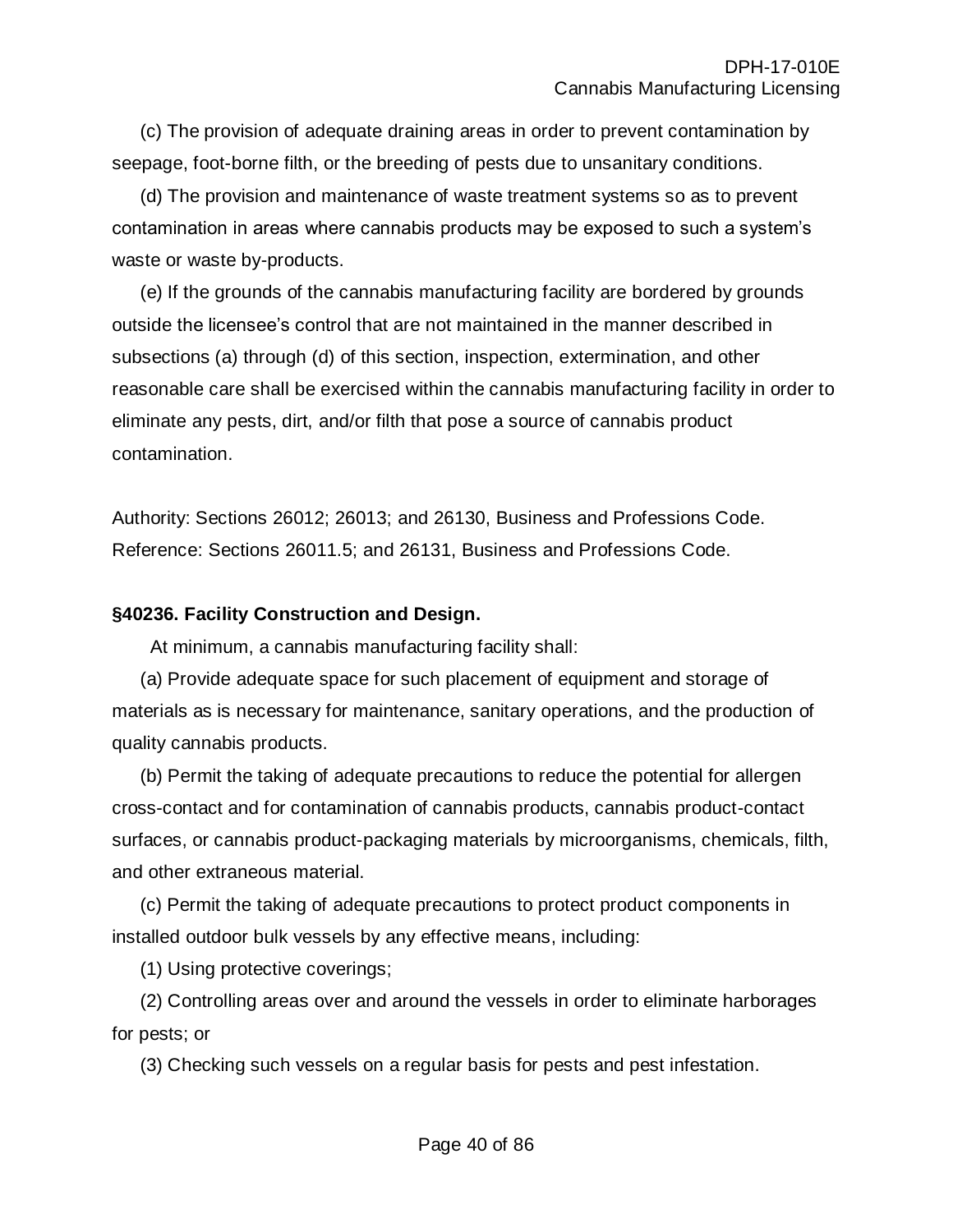(d) Be constructed in such a manner that floors, walls, and ceilings may be adequately cleaned and kept clean and in good repair.

(e) Be constructed in such a manner that drip or condensate from fixtures, ducts and pipes does not contaminate cannabis products, cannabis product-contact surfaces, or cannabis product-packaging materials.

(f) Be constructed in such a manner so as to provide adequately wide and unobstructed aisles or working spaces between equipment and walls that permit employees to both perform their duties and protect against the contamination of cannabis products, cannabis product-contact surfaces, or cannabis product-packaging materials via clothing or personal contact.

(g) Provide adequate lighting in hand-washing areas; dressing and locker rooms; toilet facilities; all areas where components or cannabis products are examined, manufactured, processed, packed, or held; and in all areas where equipment or utensils are cleaned.

(h) Provide shatter-resistant light bulbs, fixtures, skylights, and/or other shatterresistant glass fixtures in all areas where glass breakage may result in the contamination of exposed cannabis, components or products at any step of preparation.

(i) Provide adequate ventilation or control equipment to minimize dust, odors and vapors (including steam and noxious fumes) in areas where they may cause allergen cross-contact or contamination of cannabis products; and locate and operate fans and other air-blowing equipment in a manner that minimizes the potential for allergen crosscontact and contamination of cannabis products, cannabis product-packaging materials, and cannabis product-contact surfaces.

(j) Provide, where necessary, adequate screening or other protection against pests.

Authority: Sections 26012; 26013; and 26130, Business and Professions Code. Reference: Sections 26011.5; and 26131, Business and Professions Code.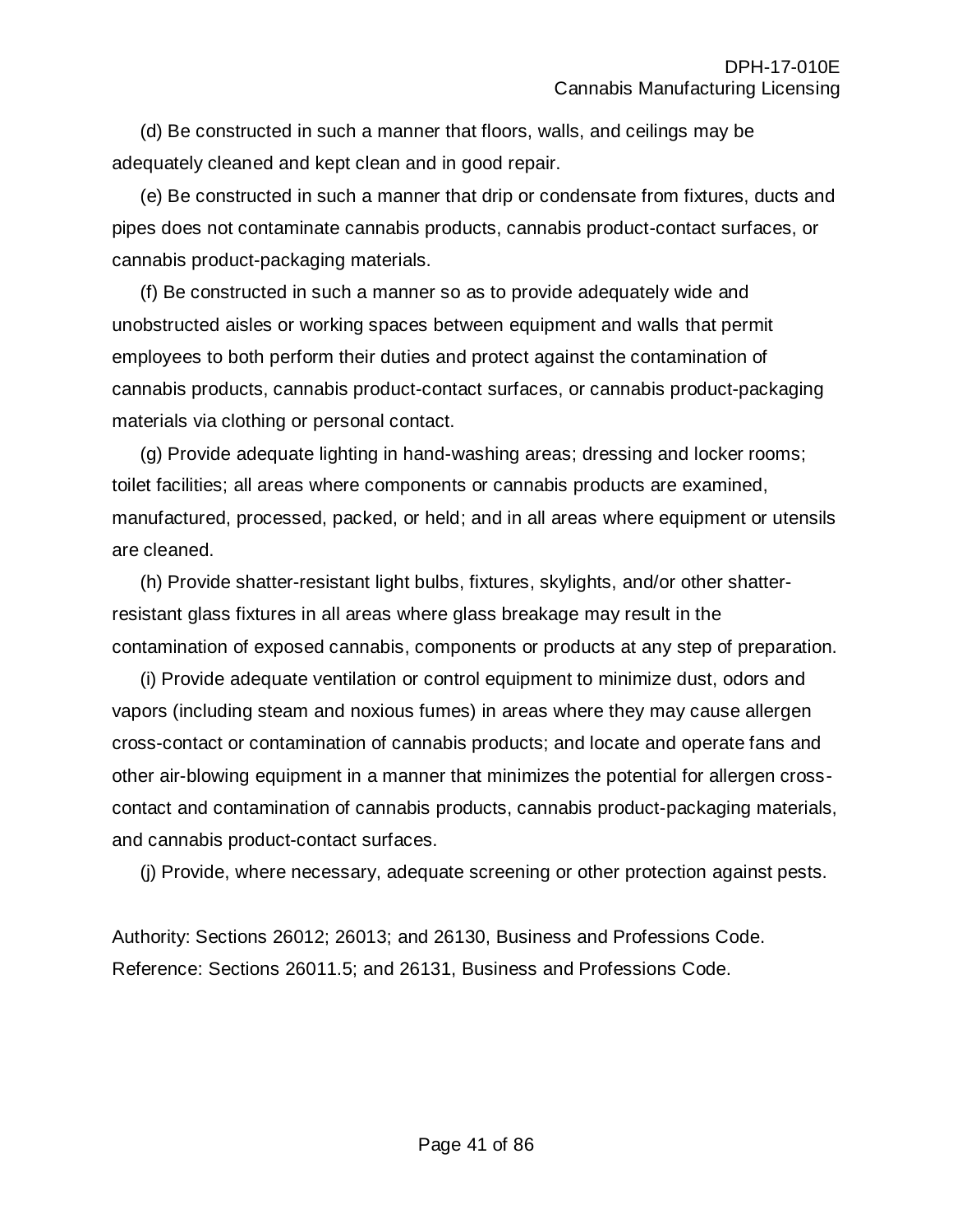#### **§40238. Sanitary Operations.**

The licensee shall establish and implement written sanitary operation procedures to ensure the following:

(a) Buildings, fixtures, and other physical facilities on the premises are maintained in a clean and sanitary condition and are kept in good repair so as to prevent cannabis products from becoming adulterated.

(b) The cleaning and sanitization of utensils and equipment is conducted in a manner that protects against allergen cross-contact and contamination of cannabis products or product components, cannabis product-contact surfaces, or cannabis product-packaging materials.

(c) Cleaning compounds and sanitizing agents used in cleaning and sanitizing procedures are free from undesirable microorganisms and are safe and adequate under their conditions of use. Only the following toxic materials shall be used or stored in a manufacturing facility where cannabis products are processed or exposed:

(1) Those required to maintain clean and sanitary conditions;

- (2) Those necessary for facility and equipment maintenance and operation; and
- (3) Those necessary for use in the cannabis manufacturing facility's operations.

(d) Toxic cleaning compounds, sanitizing agents, and pesticide chemicals are identified, held, and stored in a manner that protects against contamination of product components, cannabis products, cannabis product-contact surfaces, or cannabis product-packaging materials.

(e) Measures are taken to exclude pests from the cannabis manufacturing facility in all areas where cannabis components and/or products may be at risk of contamination by pests. The use of pesticides to control pests in the cannabis manufacturing facility is permitted only under precautions and restrictions that protect against the contamination of cannabis products, cannabis product-contact surfaces, and cannabis productpackaging materials.

(f) All cannabis product-contact surfaces including utensils and equipment are cleaned as frequently as necessary to protect against allergen cross-contact and contamination of cannabis products.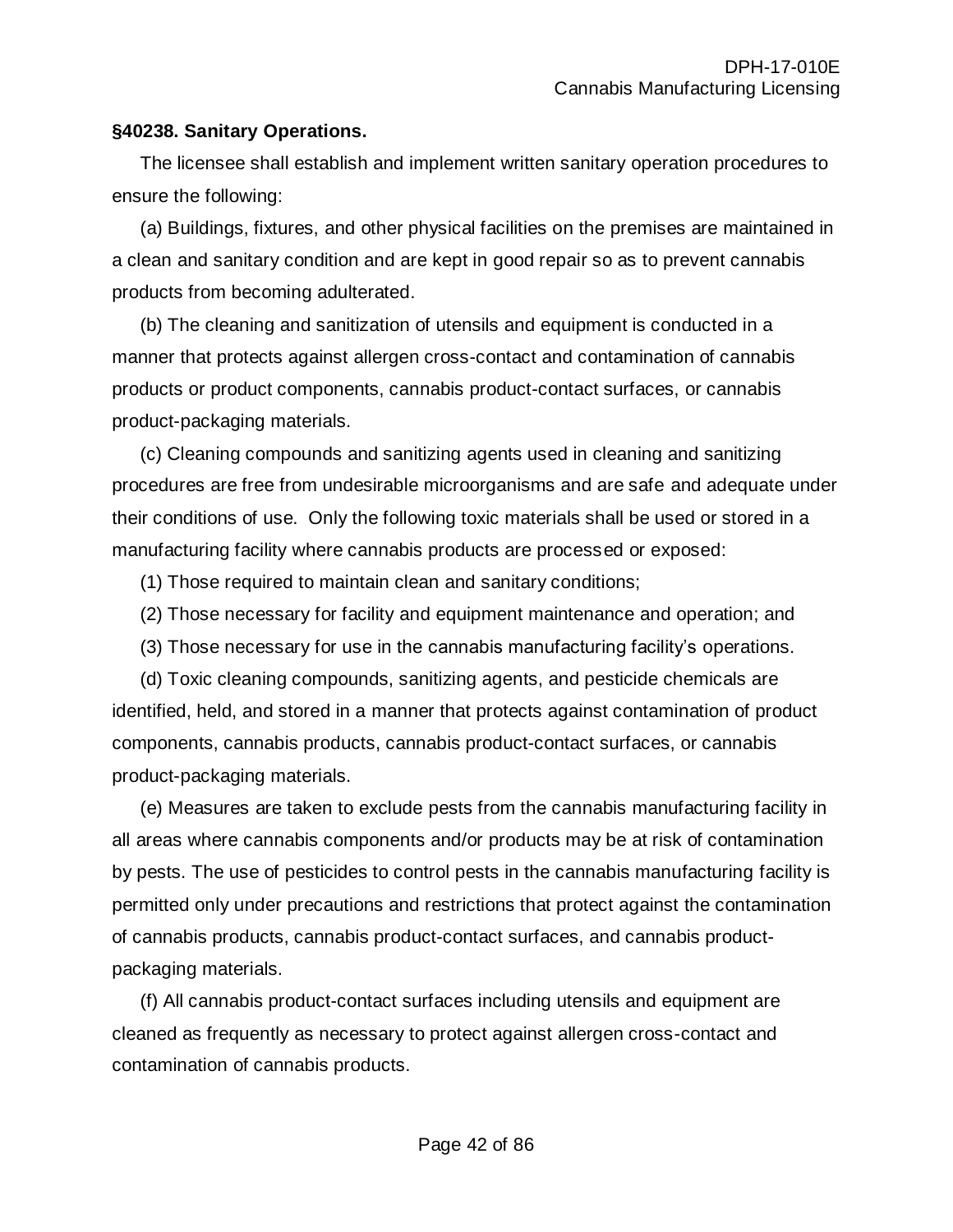(g) Cannabis product-contact surfaces used for manufacturing, processing, packing or holding low-moisture cannabis products shall be maintained in a clean, dry, and sanitary condition before use. When such surfaces are wet-cleaned, they shall, when necessary, be sanitized and thoroughly dried before subsequent use.

(h) When cleaning is necessary to protect against allergen cross-contact or the introduction of microorganisms into cannabis products during processing methods that utilize water (wet processing), all cannabis product-contact surfaces shall be cleaned and sanitized before use and after any interruption during which cannabis productcontact surfaces may have become contaminated. Where equipment and utensils are used in a continuous production operation, their surfaces shall be cleaned and sanitized as necessary.

(i) Single-service articles (such as utensils intended for one-time use, paper cups, and paper towels) are stored, handled, and disposed of in a manner that protects against allergen cross-contact and contamination of cannabis product, cannabis product-contact surfaces, or cannabis product-packaging materials.

(j) The non-cannabis product-contact surfaces of equipment used in the cannabis manufacturing facility are cleaned in a manner and as frequently as necessary to protect against allergen cross-contact and contamination of cannabis products, cannabis product-contact surfaces, and cannabis product-packaging materials.

(k) Cleaned and sanitized portable equipment with cannabis product-contact surfaces and utensils are stored in a location and manner that protects cannabis product-contact surfaces from allergen cross-contact and contamination.

Authority: Sections 26012; 26013; and 26130, Business and Professions Code. Reference: Sections 26011.5; and 26131, Business and Professions Code.

#### **§40240. Sanitary Facilities and Controls.**

The facility shall be equipped with adequate sanitary accommodations as follows: (a) Water supply. The water supply shall be adequate for the operations intended and derived from an adequate source. Any water that contacts cannabis products, cannabis product-contact surfaces, or cannabis product-packaging materials shall be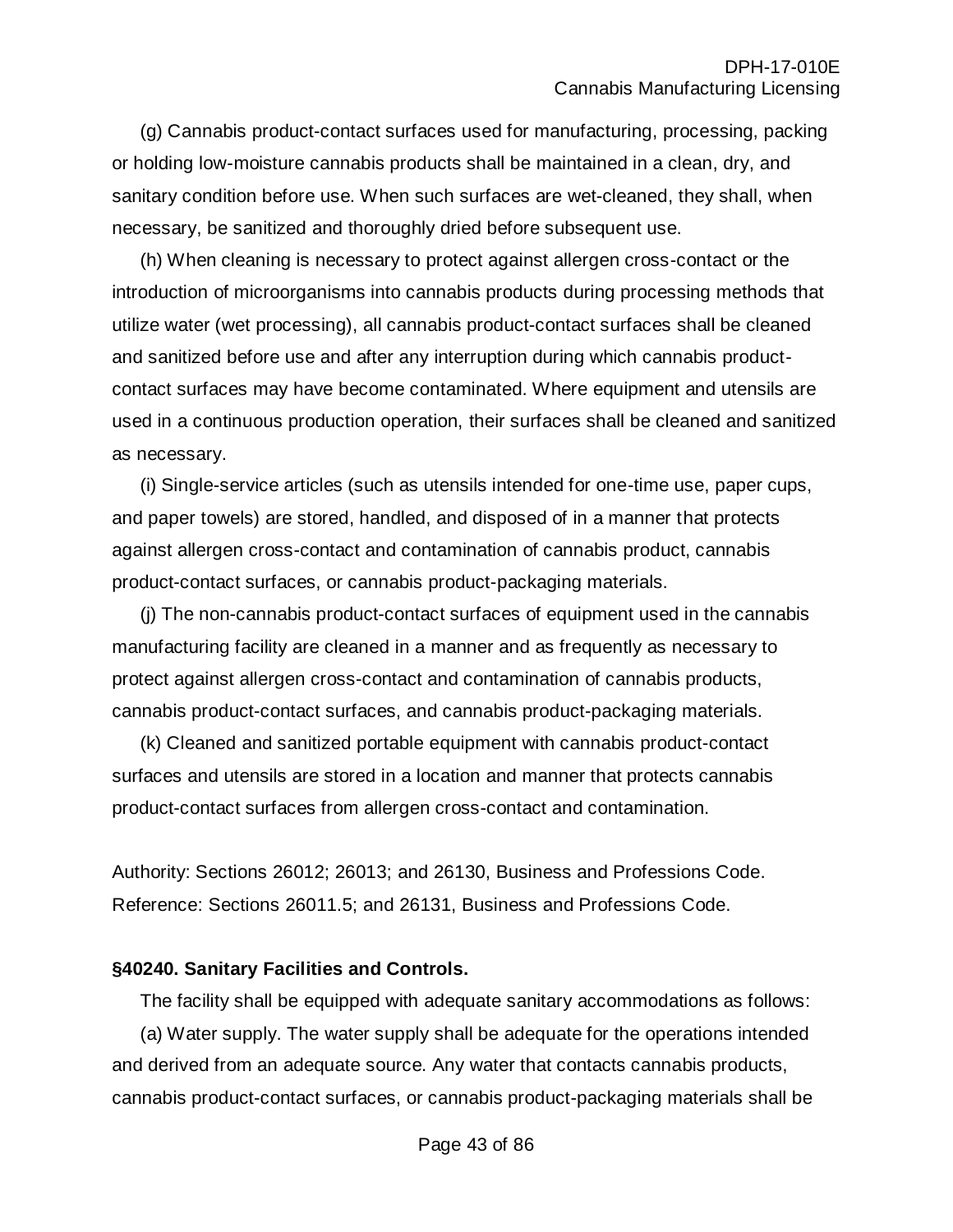safe and of adequate sanitary quality. Running water shall be provided in all areas where required for the processing of cannabis products, for the cleaning of equipment, utensils, and cannabis product-packaging materials, and/or for employee sanitary facilities.

(b) Plumbing. Plumbing systems shall be of adequate size and design and shall be adequately installed and maintained in order to:

(1) Carry adequate quantities of water to required locations throughout the manufacturing facility.

(2) Properly convey sewage and liquid disposable waste from the facility.

(3) Avoid the creation of unsanitary conditions and/or contamination to cannabis products, water supplies, equipment, or utensils.

(4) Provide adequate floor drainage in all areas where floors are subject to floodingtype cleaning or where normal operations release or discharge water or other liquid waste on the floor.

(5) Provide that there is not backflow from, or cross-connection between, piping systems that discharge waste water or sewage, and piping systems that carry water for cannabis products or cannabis product manufacturing.

(c) Sewage disposal. Sewage shall be disposed of into an adequate sewerage system or through other adequate means.

(d) Toilet facilities. Each manufacturing facility shall provide employees with adequate, readily accessible toilet facilities. Toilet facilities shall be kept clean and shall not pose a potential source of contamination of cannabis products, cannabis productcontact surfaces, or cannabis product-packaging materials.

(e) Hand-washing facilities. Each manufacturing facility shall provide hand-washing facilities designed to ensure that an employee's hands do not pose a source of contamination to cannabis products, cannabis product-contact surfaces, or cannabis product-packaging materials. Hand-washing facilities shall be adequate, convenient, and furnish running water of at least 100° F (30° C).

(f) Waste disposal. Waste shall be conveyed, stored, and disposed of so as to minimize the development of odor, minimize the potential that waste will attract, harbor, or otherwise contribute to the breeding of pests, and protect against the contamination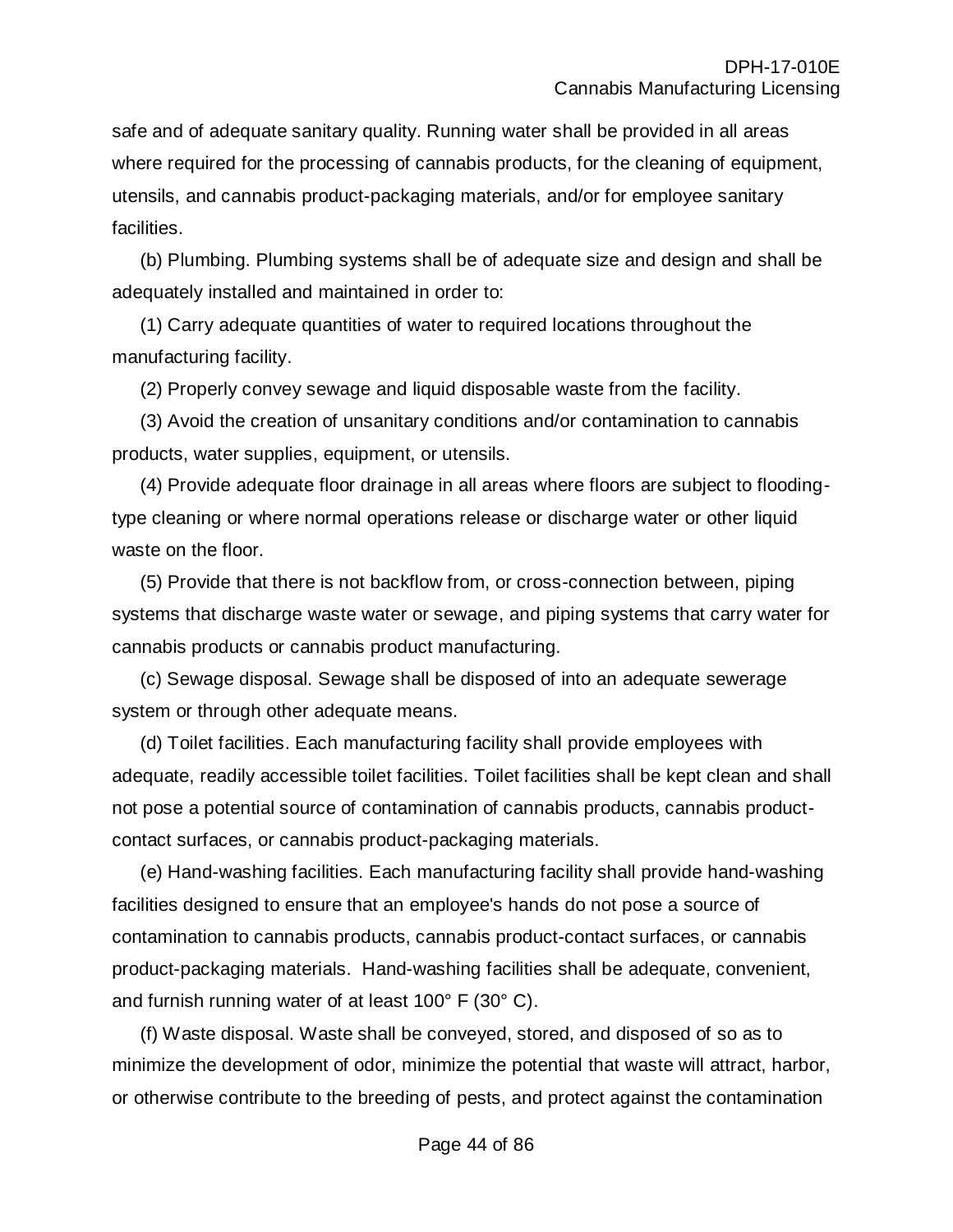of cannabis products, cannabis product-contact surfaces, cannabis product-packaging materials, water supplies, and ground surfaces.

Authority: Sections 26012; 26013; and 26130, Business and Professions Code. Reference: Section 26011.5; and 26131, Business and Professions Code.

#### **§40242. Equipment and Utensils.**

(a) All cannabis manufacturing equipment and utensils used in manufacturing cannabis products shall be so designed and of such material and workmanship as to be adequately cleanable, and shall be adequately maintained to protect against allergen cross-contact and contamination.

(b) Equipment and utensils shall be designed, constructed, and used appropriately to avoid the adulteration of cannabis products with lubricants, fuel, metal fragments, contaminated water, or any other contaminants.

(c) Equipment shall be installed so as to facilitate the cleaning and maintenance of the equipment and of adjacent spaces.

(d) Cannabis product-contact surfaces shall be corrosion-resistant when in contact with cannabis products.

(e) Cannabis product-contact surfaces shall be made of nontoxic materials, designed to withstand the environment of their intended use, and, if applicable, cleaning compounds, sanitizing agents, and cleaning procedures.

(f) Cannabis product-contact surfaces shall be maintained to protect cannabis products from allergen cross-contact and from contamination by any source, including prohibited additives specified in Section 40300.

(g) Seams on cannabis product-contact surfaces shall be smoothly bonded or maintained so as to minimize accumulation of particles, dirt, and organic matter and thus minimize the opportunity for growth of microorganisms and allergen cross-contact.

(h) Equipment in areas where cannabis products are manufactured and that do not come into contact with cannabis products shall be constructed so that they may be kept in a clean and sanitary condition.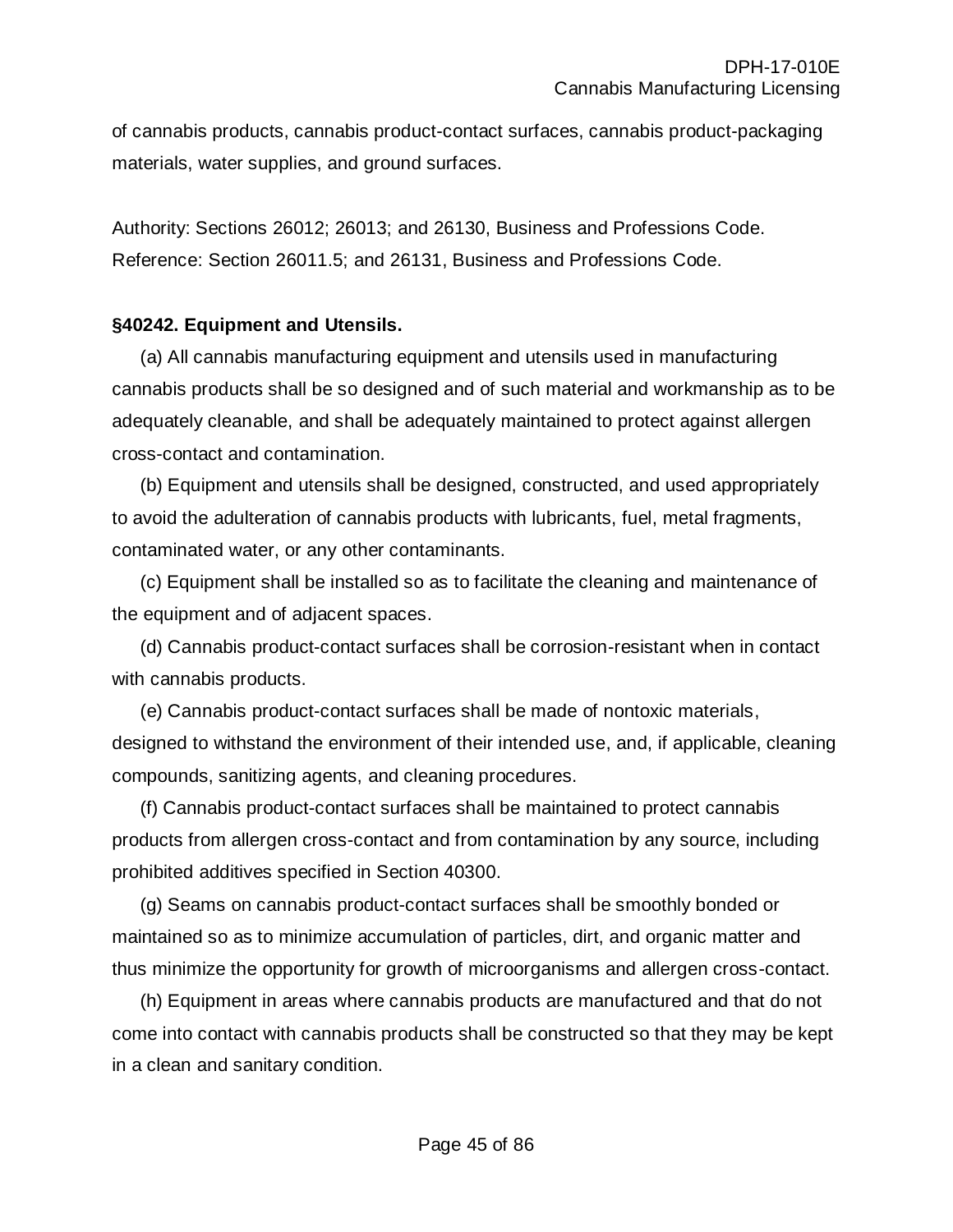(i) Holding, conveying, and manufacturing systems, including gravimetric, pneumatic, closed, and automated systems, shall be of a design and construction that enables them to be maintained in a clean and sanitary condition.

(j) Each freezer and cold storage compartment used to store and hold cannabis products, ingredients, or components capable of supporting growth of microorganisms shall be fitted with an indicating thermometer, temperature-measuring device, or temperature-recording device so installed as to show the temperature accurately within the compartment.

(k) Instruments and controls used for measuring, regulating, or recording temperatures, pH, acidity, water activity, or other conditions that control or prevent the growth of undesirable microorganisms in cannabis products or components shall be accurate, precise, adequately maintained and calibrated, and be provided in an adequate number for their designated use(s).

(l) Compressed air or other gases mechanically introduced into cannabis products or used to clean cannabis product-contact surfaces or equipment shall be treated in such a way that cannabis products shall not be contaminated.

Authority: Sections 26012; 26013; and 26130, Business and Professions Code. Reference: Sections 26011.5; and 26131, Business and Professions Code.

# **Article 4. Production and Process Controls**

# **§40250. General Provisions.**

(a) Appropriate quality control operations shall be employed to ensure that cannabis products are suitable for human consumption or use, and that cannabis productpackaging materials are safe and suitable.

(b) Overall sanitation of the premises shall be under the supervision of one or more qualified individuals assigned responsibility for this function.

(c) Adequate precautions shall be taken to ensure that production procedures do not contribute to allergen cross-contact and to contamination from any source.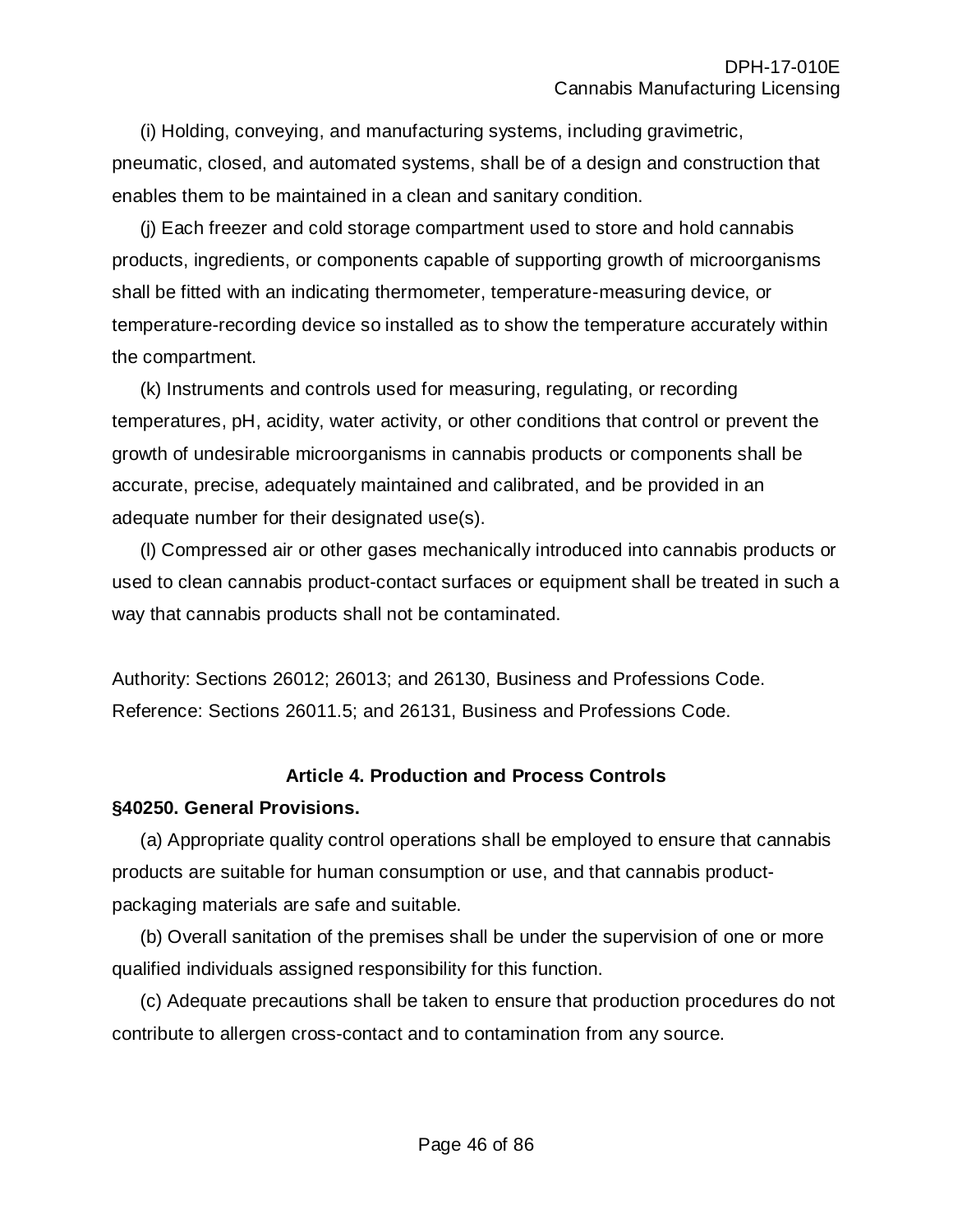(d) Chemical, microbial, or extraneous-material testing procedures shall be used where necessary to identify sanitation failures or possible allergen cross-contact and cannabis product contamination.

(e) Any cannabis product that has become contaminated to the extent that it is adulterated shall be rejected, or if appropriate, treated or processed to eliminate the contamination, as determined by a qualified individual.

Authority: Sections 26012; 26013; and 26130, Business and Professions Code. Reference: Sections 26011.5; and 26131, Business and Professions Code.

#### **§40252. Quality of Raw Materials and Ingredients.**

The licensee shall establish and implement written policies and procedures to ensure the quality of raw materials and ingredients as follows:

(a) Raw materials and other ingredients shall be inspected, segregated, or otherwise handled as necessary to ensure that they are clean and suitable for processing into cannabis products, and shall be stored under conditions that protect against allergen cross-contact and contamination, and in such a way as to minimize deterioration.

(b) Raw materials must be washed or cleaned as necessary to remove soils and other contaminates. Water used for washing, rinsing, or conveying cannabis product ingredients must be safe and of adequate sanitary quality.

(c) Raw materials and other ingredients shall not contain levels of microorganisms that render the cannabis product injurious to human health, or shall be pasteurized or otherwise treated during manufacturing so that they no longer contains levels of microorganisms that would cause the cannabis product to be adulterated.

(d) Raw materials and other ingredients susceptible to contamination with aflatoxin or other natural toxins, pests, or extraneous material shall not exceed generally acceptable limits set by the U.S. Food and Drug Administration in the *Defect Levels Handbook* (Rev. February 2005), which is hereby incorporated by reference, before these raw materials or other ingredients are incorporated into finished cannabis products.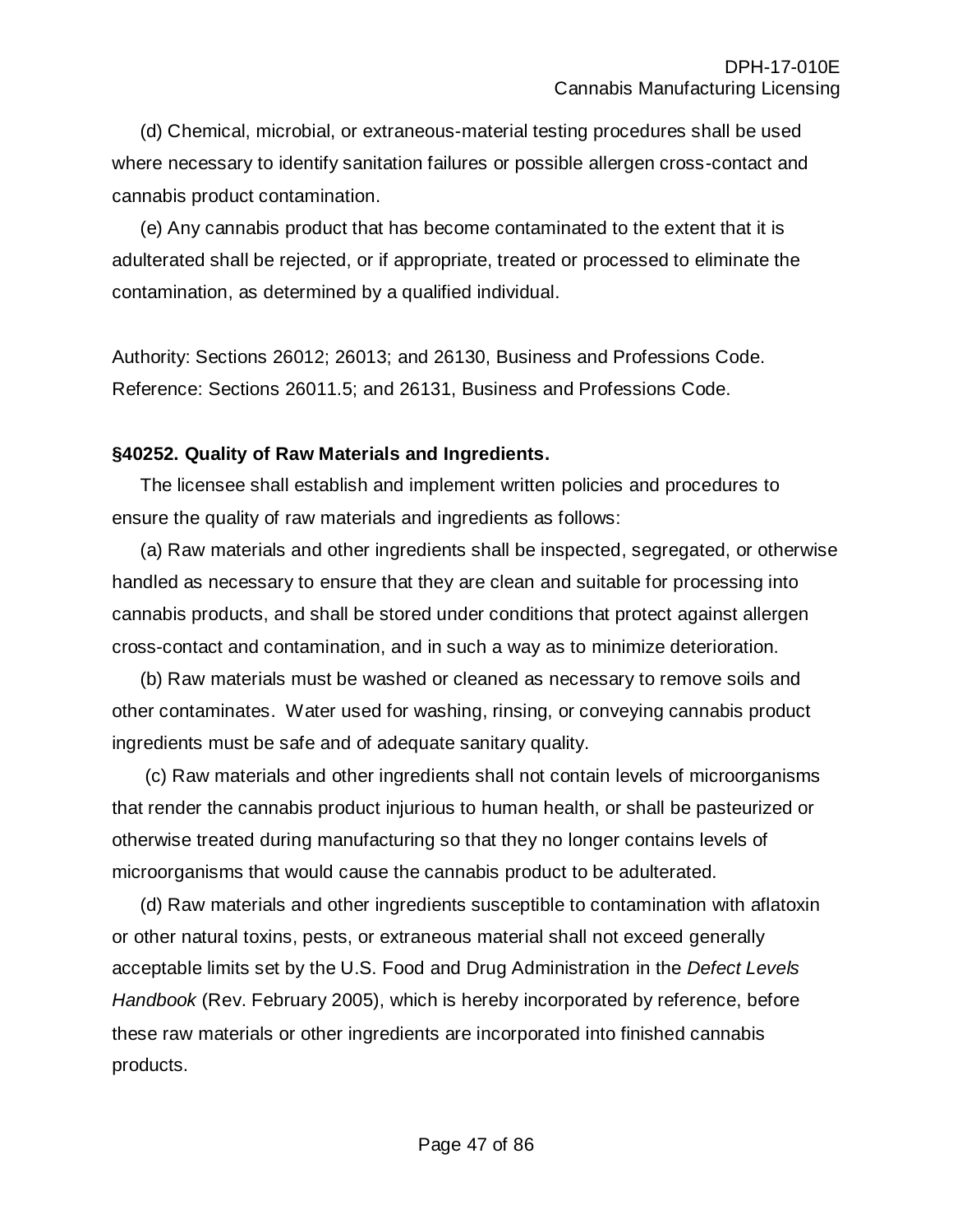(e) Raw materials and other ingredients shall be held in bulk, or in containers designed and constructed so as to protect against allergen cross-contact or contamination, and shall be held at such temperature and relative humidity and in such a manner as to prevent the cannabis products from becoming adulterated.

(f) Frozen raw materials and other ingredients shall be kept frozen. If thawing is required prior to use, it shall be done in a manner that prevents the raw materials and other ingredients from becoming adulterated.

(g) Raw materials and other ingredients that are food allergens shall be identified and held in a manner that prevents cross-contact with other raw materials or ingredients.

Authority: Sections 26012; 26013; and 26130, Business and Professions Code. Reference: Sections 26011.5; and 26131, Business and Professions Code.

#### **§40254. Manufacturing Operations.**

The licensee shall establish and implement written manufacturing operation procedures to ensure the following:

(a) All cannabis product manufacturing shall be conducted under such conditions and controls as are necessary to minimize the potential for the growth of microorganisms, allergen cross-contact, contamination of cannabis products, and deterioration of cannabis products.

(b) Cannabis products capable of supporting the rapid growth of undesirable microorganisms shall be held at temperatures that prevent the cannabis product from becoming adulterated during manufacturing, processing, packing and holding.

(c) Measures such as sterilizing, irradiating, pasteurizing, cooking, freezing, refrigerating, controlling pH, or controlling water activity that are undertaken to destroy or prevent the growth of undesirable microorganisms shall be adequate under the conditions of manufacture, handling, and transfer to prevent the cannabis product from being adulterated. For purposes of this chapter, "water activity" (aw) is a measure of the free moisture in a manufactured cannabis product and is the quotient of the water vapor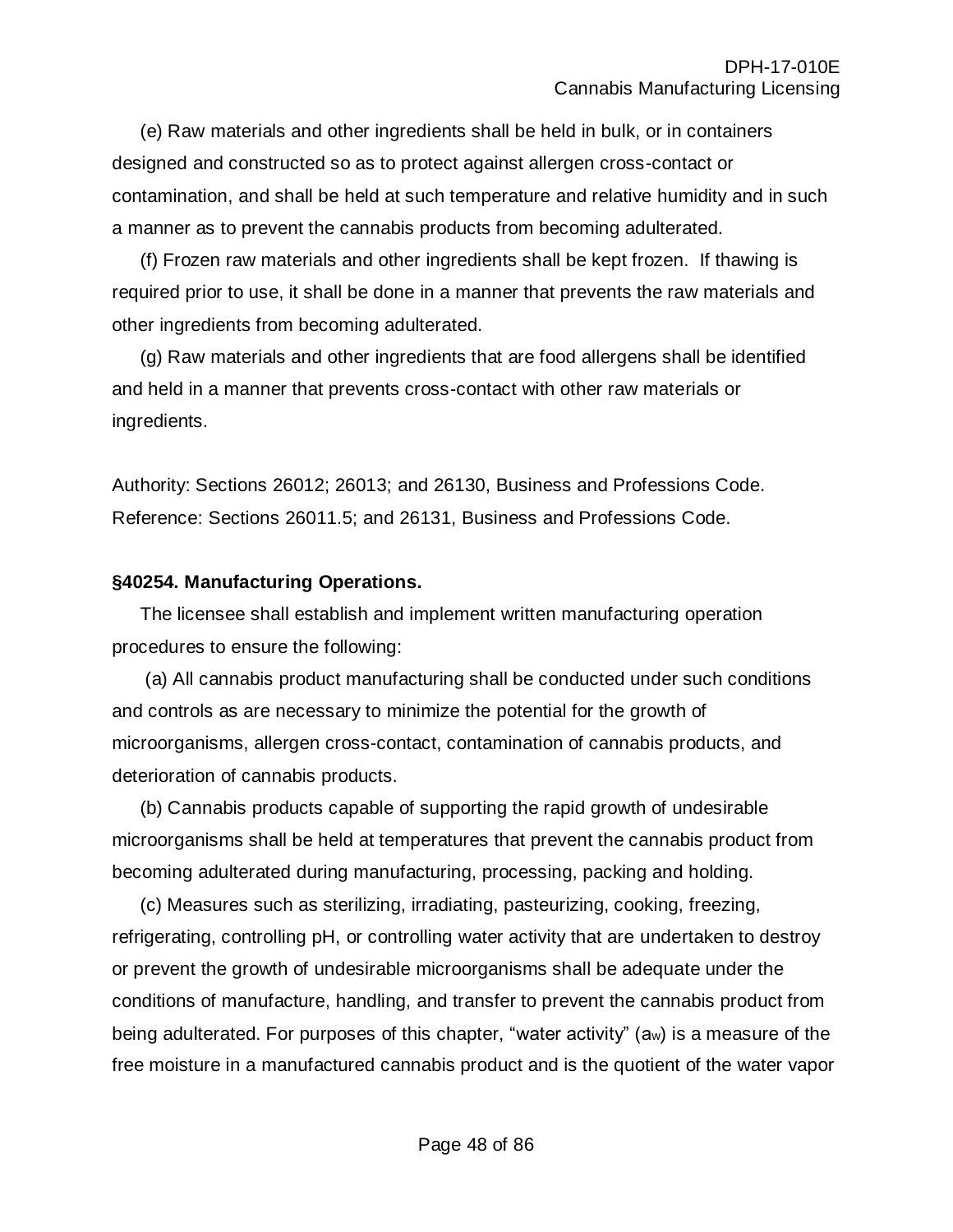pressure of the substance divided by the vapor pressure of pure water at the same temperature.

(d) Work-in-process shall be handled in a manner that protects against allergen cross-contact, contamination, and growth of microorganisms.

(e) Measures shall be taken to protect finished cannabis products from allergen cross-contact and from contamination by raw materials, other ingredients, rejected components, or waste. When raw materials, other ingredients, or waste are unprotected, they shall not be handled simultaneously in a receiving, loading or shipping area if such handling could result in allergen cross-contact or contaminated cannabis products. Cannabis products transported by conveyer shall be protected against allergen cross-contact and against contamination as necessary.

(f) Equipment, containers, and utensils used to convey, hold, or store raw materials and other ingredients, work-in-process, or other cannabis products shall be constructed, handled, and maintained during manufacturing, processing, packing, and holding in a manner that protects against allergen cross-contact and contamination.

(g) Adequate measures shall be taken to protect against the inclusion of metal or other extraneous material in cannabis products.

(h) Adulterated cannabis products, raw materials, or other ingredients shall be either:

(1) Disposed of in a manner that protects against the contamination of other cannabis products or ingredients; or

(2) Reprocessed, if appropriate, using a method that has been proven to be effective and subsequently reexamined and found to be unadulterated.

(i) Steps such as washing, peeling, trimming, cutting, sorting, inspecting, mashing, dewatering, cooling, shredding, extruding, drying, whipping, defatting, and forming shall be performed so as to protect cannabis products against allergen cross-contact and contamination. Cannabis products shall be protected from contaminants that may drip, drain, or be drawn into the cannabis product.

(j) When required in the preparation of cannabis products capable of supporting microbial growth, heat blanching shall be conducted by heating the cannabis product or component to a temperature to control microbial growth, holding at that temperature for an amount of time to control microbial growth, and then either rapidly cooling the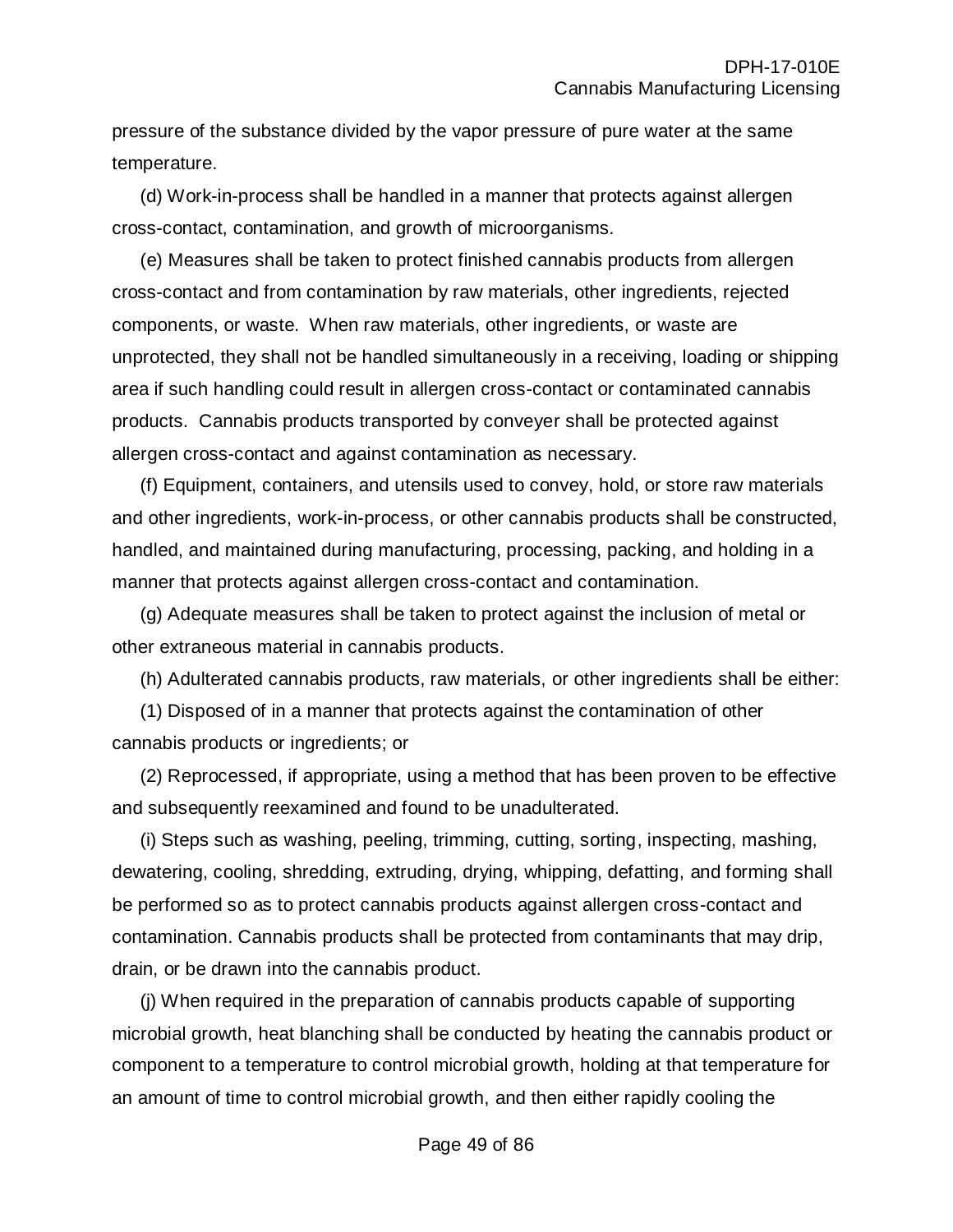cannabis product or passing it to subsequent manufacturing without delay. Growth and contamination by thermophilic microorganisms in blanchers shall be minimized by the use of adequate operating temperatures and by periodic cleaning and sanitization as necessary.

(k) Batters, breading, sauces, gravies, dressings, dipping solutions, and other similar preparations that are held and used repeatedly over time shall be treated or maintained in such a manner that they are protected against allergen cross-contact and contamination, and in a manner that minimizes the potential growth of undesirable microorganisms.

(l) Filling, assembling, packaging, and related operations shall be performed in such a way that the cannabis product is protected against allergen cross-contact, contamination and growth of undesirable microorganisms.

(m) Cannabis products that principally rely on the control of water activity (aw) for preventing the growth of undesirable microorganisms (such as dry mixes, nuts, and dehydrated cannabis products) shall be processed and maintained at a safe moisture level. For purposes of this section "safe moisture level" is a level of moisture low enough to prevent the growth of undesirable microorganisms in the finished product under the intended conditions of manufacturing. The safe moisture level for an edible cannabis product is related to its aw. An a<sup>w</sup> will be considered safe for a manufactured cannabis product if adequate data is available to demonstrate that at or below the given a<sup>w</sup> the manufactured cannabis product will not support the growth of undesirable microorganisms.

(n) When ice is used in contact with cannabis products, the ice shall be made from water that is safe, potable, and of adequate sanitary quality.

Authority: Sections 26012; 26013; and 26130, Business and Professions Code. Reference: Sections 26011.5; and 26131, Business and Professions Code.

#### **§40256. Hazard Analysis.**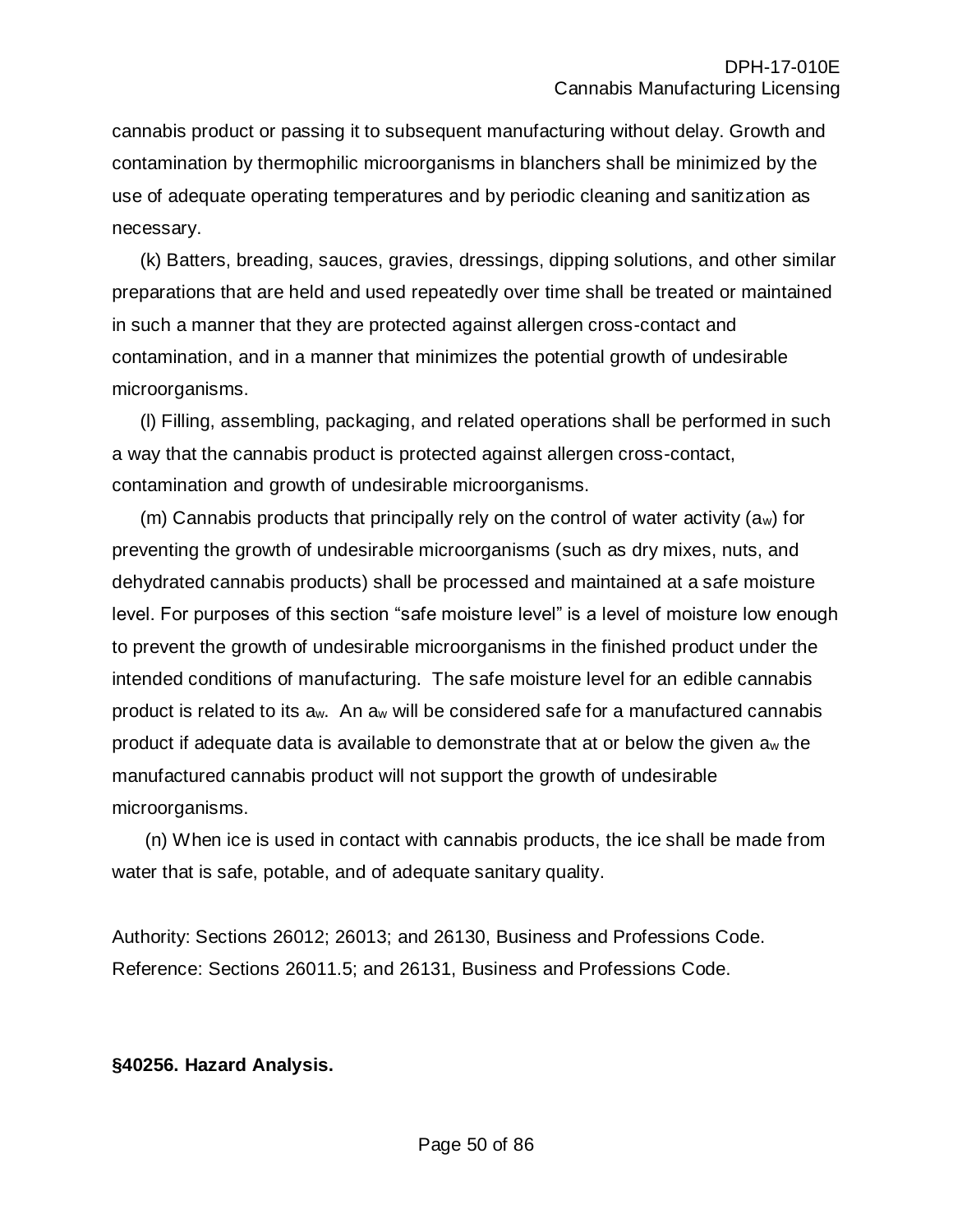The licensee shall conduct and prepare a written hazard analysis to identify or and evaluate known or reasonably foreseeable hazards for each type of cannabis product produced at their facility in order to determine whether there exist any hazards requiring a preventive control. The hazard analysis shall include:

(a) The identification of potential hazards, including:

(1) Biological hazards, including microbiological hazards;

(2) Chemical hazards, including radiological hazards, pesticide(s) contamination, solvent or other residue, natural toxins, decomposition, or food allergens; and/or

(3) Physical hazards, such as stone, glass, metal fragments, hair or insects.

(b) The evaluation of the hazards identified in order to assess the severity of any illness or injury that may occur as a result of a given hazard, and the probability that the hazard will occur in the absence of preventive controls.

(c)The hazard evaluation shall consider the effect of the following on the safety of the finished cannabis product for the intended consumer:

(1) The sanitation conditions of the manufacturing premises;

(2) The product formulation;

(3) The design, function and condition of the manufacturing facility and its equipment;

(4) The raw material, ingredients and other components used in a given cannabis product;

(5) Product transportation and transfer practices;

(6) The manufacturing and processing procedures;

(7) The packaging and labeling activities;

(8) The storage of components and/or the finished cannabis product;

(9) The intended or reasonably foreseeable use of the finished cannabis product;

(10) Any other relevant factors.

Authority: Sections 26012; 26013, and 26130, Business and Professions Code. Reference: Sections 26011.5; and 26131, Business and Professions Code.

# **§40258. Preventive Controls.**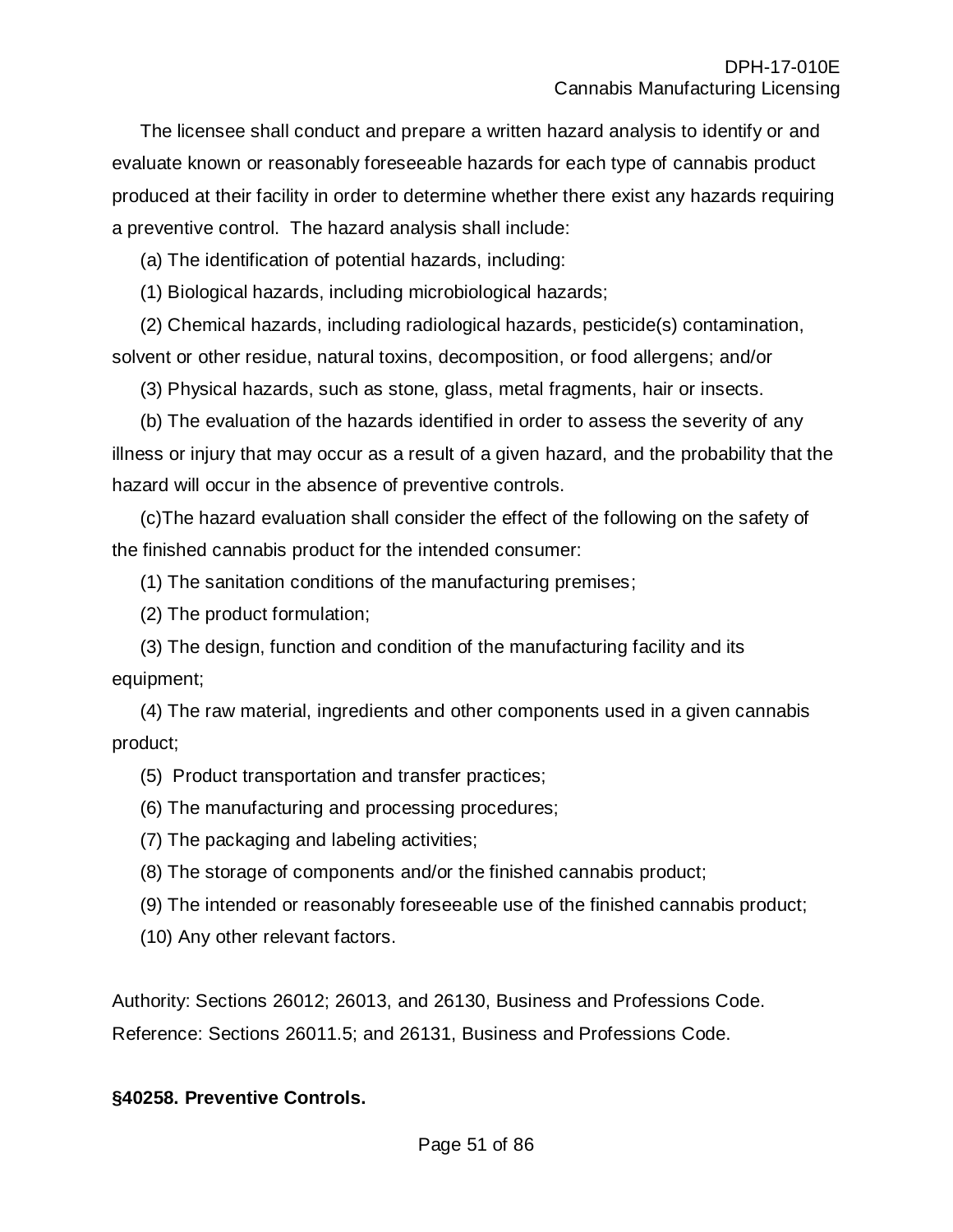Upon completion of the hazard analysis, the licensee shall identify and implement written preventive controls to provide assurance that any hazards requiring a preventative control will be significantly minimized or prevented such that the manufactured cannabis product is not adulterated or misbranded. The preventive controls shall include the following components:

(a) The identification of critical control points. The points, steps or procedures in a given process in which control can be applied, and as a result, a hazard can be prevented, eliminated, or reduced to acceptable levels.

(b) The establishment of critical limits for each critical control point. The maximum or minimum value to which a physical, biological, or chemical hazard must be controlled in order to prevent, eliminate, or reduce to an acceptable level the occurrence of an identified hazard. For example: the establishment of specific limits on temperature, humidity, or pH.

(c) The establishment and implementation of monitoring procedures in order to use monitoring results to adjust a given process and maintain control. This shall include specifying the frequency and documentation requirements for monitoring.

(d) The establishment and implementation of corrective actions to be taken when monitoring indicates there is a deviation from an established critical limit. This shall include procedures for ensuring:

(1) Appropriate action is taken to identify and correct a problem that has occurred with implementation of a preventative control;

(2) Appropriate action is taken, when necessary, to reduce the likelihood that a problem will recur;

(3) All affected material(s) or product(s) are evaluated for safety;

(4) All affected material(s) or product(s) are prevented from entering into commerce if the safety or quality of that material(s) or product(s) cannot be verified.

(e) The establishment and implementation of record keeping procedures to document hazard analyses and control plans, identify the person responsible for each step, and identify the corrective actions that were taken upon of the discovery of a deviation. These records shall be subject to review by the Department.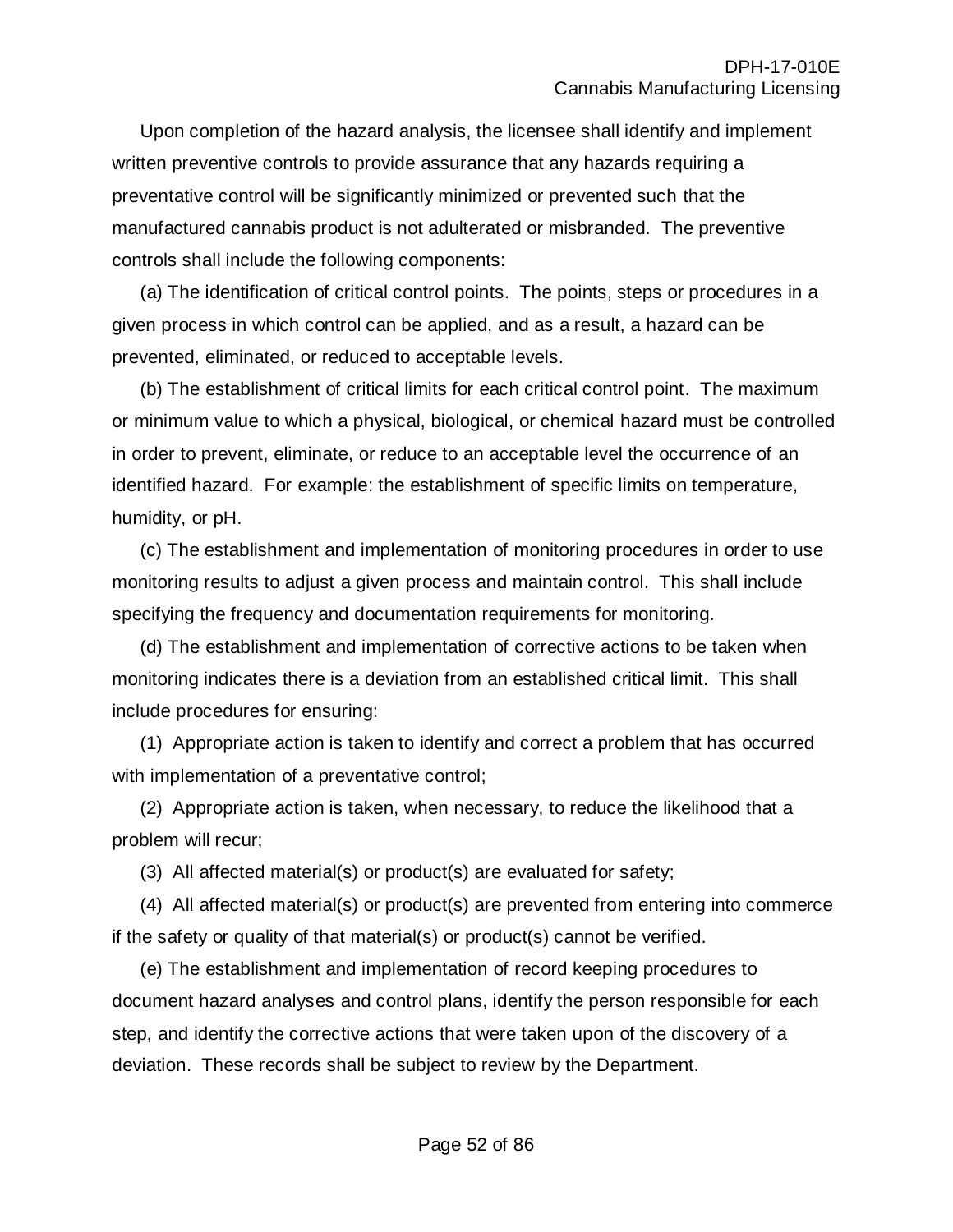(f) The establishment and implementation of verification procedures in order to validate that preventative controls are consistently implemented and are effective in minimizing or preventing identified hazards; and that monitoring activities are being conducted as required.

Authority: Sections 26012; 26013, and 26130, Business and Professions Code. Reference: Sections 26011.5; and 26131, Business and Professions Code.

# **§40260. Equipment and Machinery Qualification.**

(a) The licensee shall establish and implement written procedures to ensure that each piece of equipment and machinery is suitable for its intended use prior to operation. These procedures include, but are not limited to:

(1) Procedures for validating that all equipment and machinery has design specifications, operating procedures, and performance characteristics appropriate for its intended use by the licensee.

(2) Procedures for validating that all equipment and machinery are built as designed with proper materials, capacity, and functions, and properly installed, connected, and calibrated.

(3) Procedures for validating that all equipment and machinery perform in accordance with quality requirements in all anticipated operating ranges using the licensee's standard operating procedures. Operating ranges shall be shown to be capable of being held as long as would be necessary during routine production.

(4) The establishment of a schedule for routine re-verification of all equipment and machinery.

(b) The licensee shall maintain verification records for all equipment and machinery, which contain at minimum:

(1) Documentation of successful verification of each piece of equipment and machinery, dated and signed by the person conducting the verification.

(2) Documentation of successful re-verifications of each piece of equipment and machinery upon any modification to the equipment or machinery, intended use, or standard operating procedure.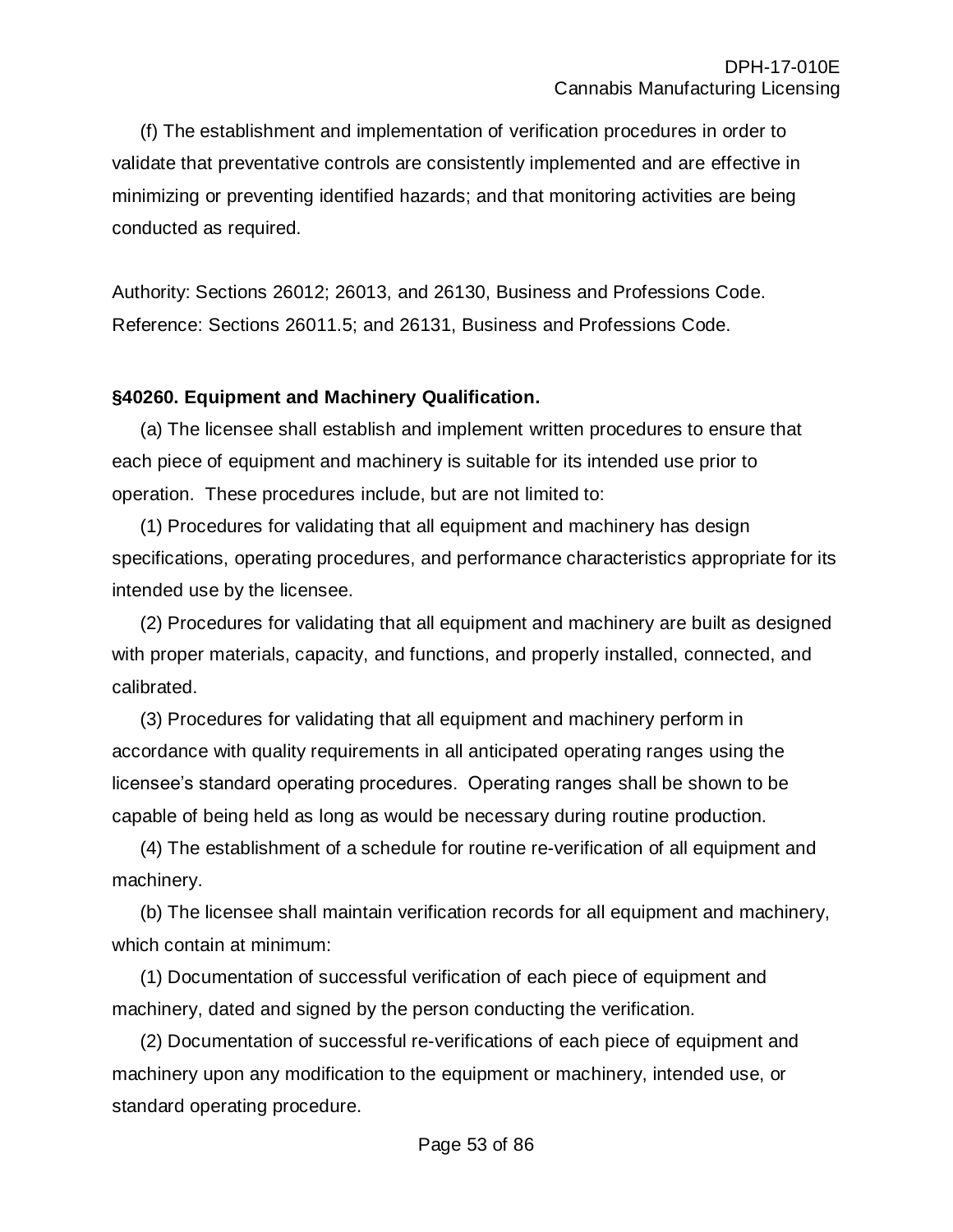(3) A log documenting the verification and re-verification of all equipment and machinery in operation on the licensed premises.

Authority: Sections 26012; 26013; and 26130, Business and Professions Code. Reference: Sections 26011.5; and 26131, Business and Professions Code.

#### **§40262. Master Manufacturing Protocol.**

The licensee shall establish and follow a written master manufacturing protocol for each unique formulation of cannabis product manufactured, and for each batch size, to ensure uniformity in finished batches and across all batches produced.

(a) The master manufacturing protocol shall:

(1) Identify specifications for the points, steps, or stages in the manufacturing process where control is necessary to ensure the quality of the cannabis product and that the cannabis product is packaged and labeled as specified in the master manufacturing protocol; and

(2) Establish controls and procedures to ensure that each batch of cannabis product manufactured meets the specifications identified in accordance with subsection (a)(1) of this section.

(b) The master manufacturing protocol shall include:

(1) The name and intended cannabinoid(s) concentration per serving of the cannabis product to be manufactured, and the strength, concentration, weight, or measure of each ingredient for each batch size;

(2) A complete list of components to be used;

(3) The weight or measure of each component to be used;

(4) The identity and weight or measure of each ingredient that will be declared on the ingredients list of the cannabis product;

(5) A statement of theoretical yield of a manufactured cannabis product expected at each point, step, or stage of the manufacturing process where control is needed to ensure the quality of the cannabis product, and the expected yield of the finished product, including the maximum and minimum percentages of theoretical yield beyond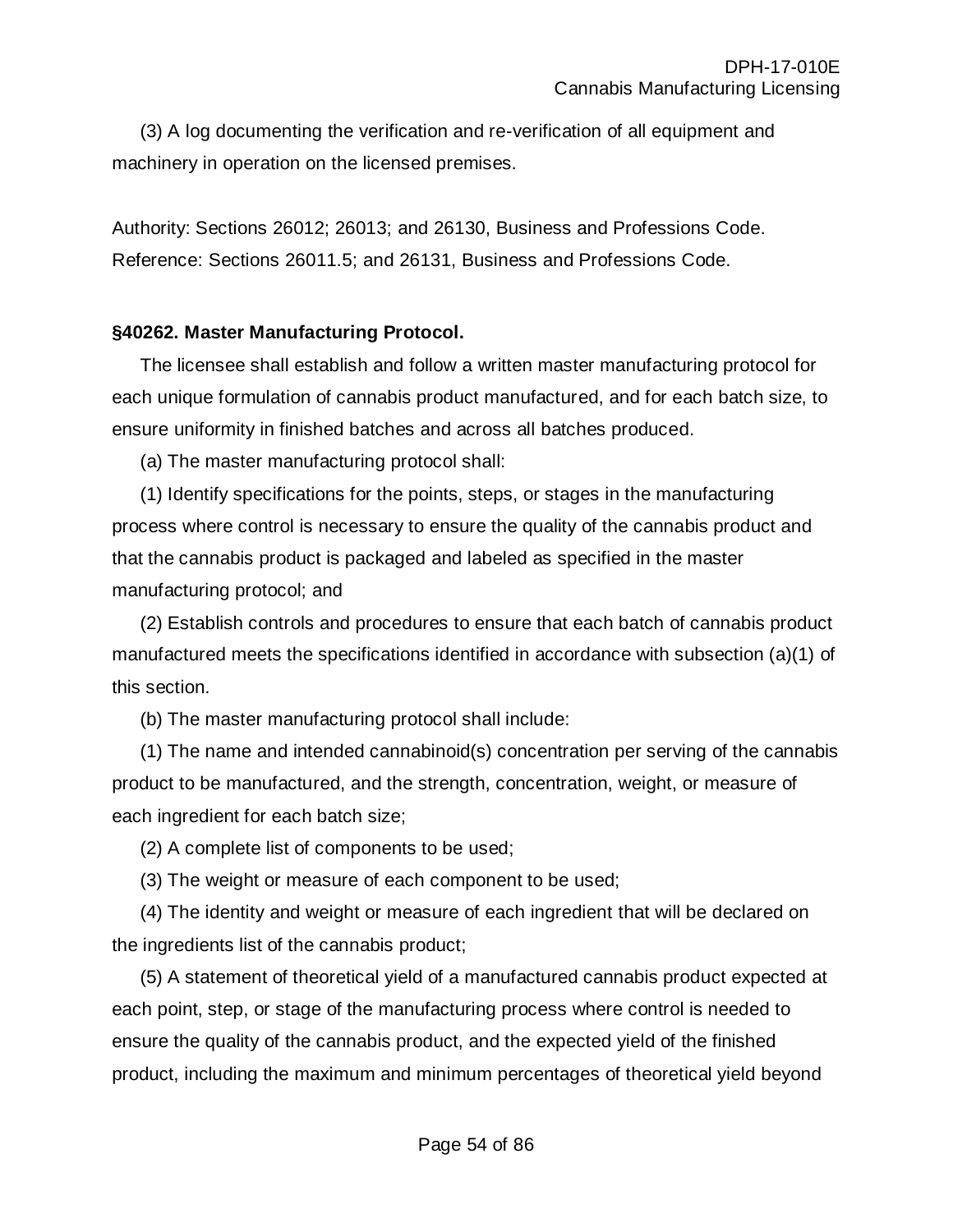which a deviation investigation of a batch is necessary and material review is conducted and disposition decision is made;

(6) A description of packaging and a representative label, or a cross-reference to the physical location of the actual or representative label;

(7) Written instructions, including the following:

(A) Specifications for each point, step, or stage in the manufacturing process where control is necessary to ensure the quality of the cannabis product and that the cannabis product is packaged and labeled as specified in the master manufacturing record;

(B) Procedures for product and/or batch sampling and a cross-reference to procedures for tests or examinations of products and/or batches;

(C) Specific actions necessary to perform and validate points, steps, or stages in the manufacturing process where control is necessary to ensure the quality of the cannabis product and that the cannabis product is packaged and labeled as specified in the master manufacturing record.

(D) Special notations and precautions to be followed; and

(E) Corrective action plans for use when a specification is not met.

(8) The master manufacturing protocol for any given product may include the ability to adjust the amount or weight of cannabinoid-containing ingredients in order to account for the variability of cannabinoid content in harvest batches.

(c) Nothing in this chapter requires disclosure of the master manufacturing protocol to any person other than the individuals conducting activities that utilize the protocol or to the Department and its inspectors and agents, or other law enforcement agencies. The licensee may consider the master manufacturing protocol subject to trade secret protection.

Authority: Sections 26012; 26013; and 26130, Business and Professions Code. Reference: Sections 26011.5; and 26131, Business and Professions Code.

**§40264. Batch Production Record.**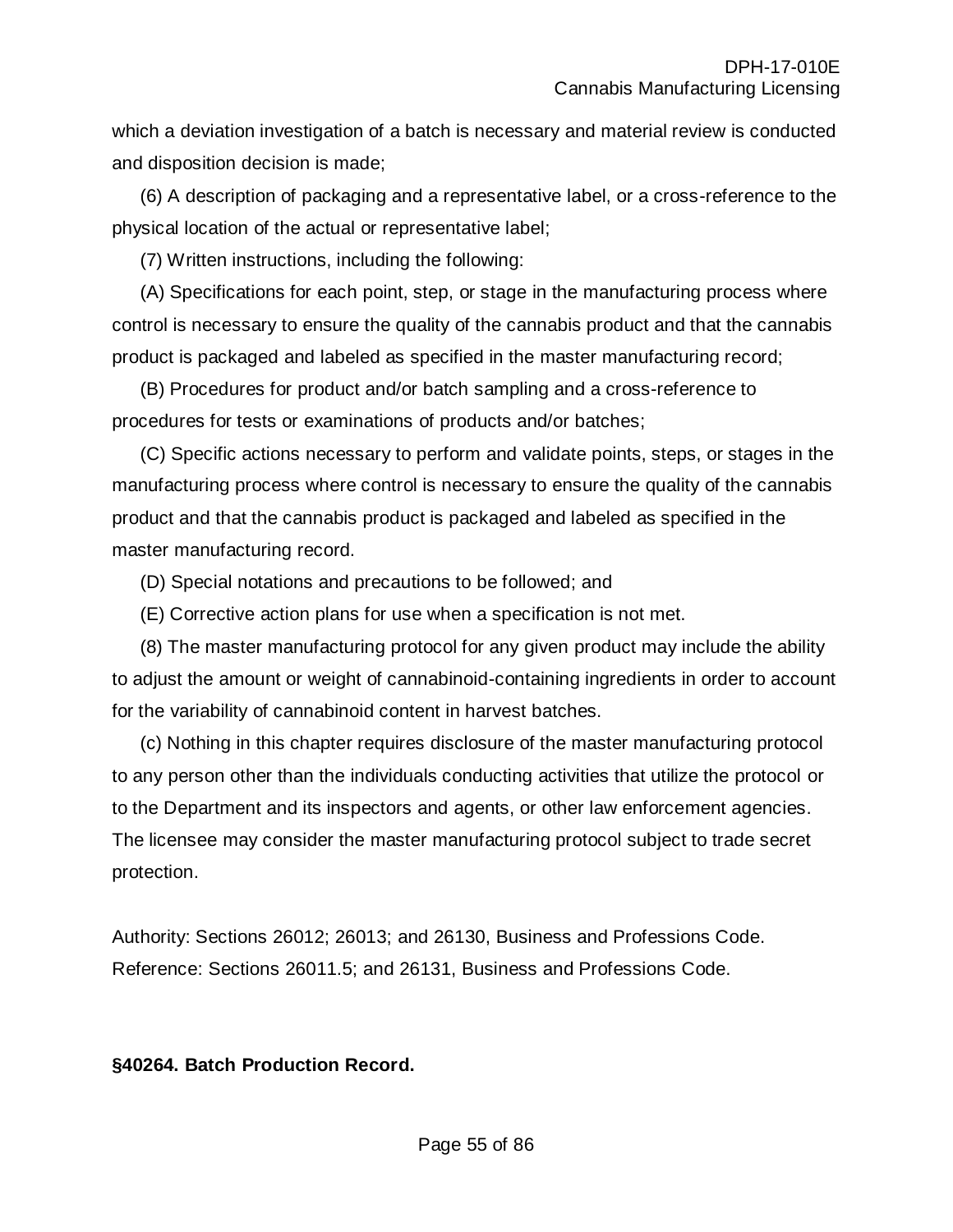(a) The licensee shall prepare a written batch production record every time a batch of a cannabis product is manufactured. The batch production record shall accurately follow the appropriate master manufacturing protocol, and each step of the protocol shall be performed in the production of the batch.

(b) The batch production record shall document complete information relating to the production and control of each batch, including all of the following details:

(1) The UID, and if used, the batch or lot number, of the finished batch of cannabis product and the UIDs of all cannabis products used in the batch.

(2) The equipment and processing lines used in producing the batch;

(3) The date and time of the maintenance, cleaning, and sanitizing of the equipment and processing lines used in producing the batch, or a cross-reference to records, such as individual equipment logs, where this information is retained;

(4) The identification number assigned to each component (or, when applicable, to a cannabis product received from a supplier for packaging or labeling as a cannabis product), packaging, and label used;

(5) The identity and weight or measure of each component used;

(6) A statement of the actual yield and a statement of the percentage of theoretical yield at appropriate phases of processing;

(7) The actual results obtained during any monitoring operation;

(8) The results of any testing or examination performed during the batch production, or a cross-reference to such results; and

(9) Documentation, at the time of performance, of the manufacture of the batch, including:

(A) The date on which each step of the master manufacturing protocol was performed; and

(B) The initials of the persons performing each step, including:

(i) The initials of the person responsible for weighing or measuring each component used in the batch;

(ii) The initials of the person responsible for verifying the weight or measure of each component used in the batch;

(iii) The initials of the person responsible for adding the component to the batch; and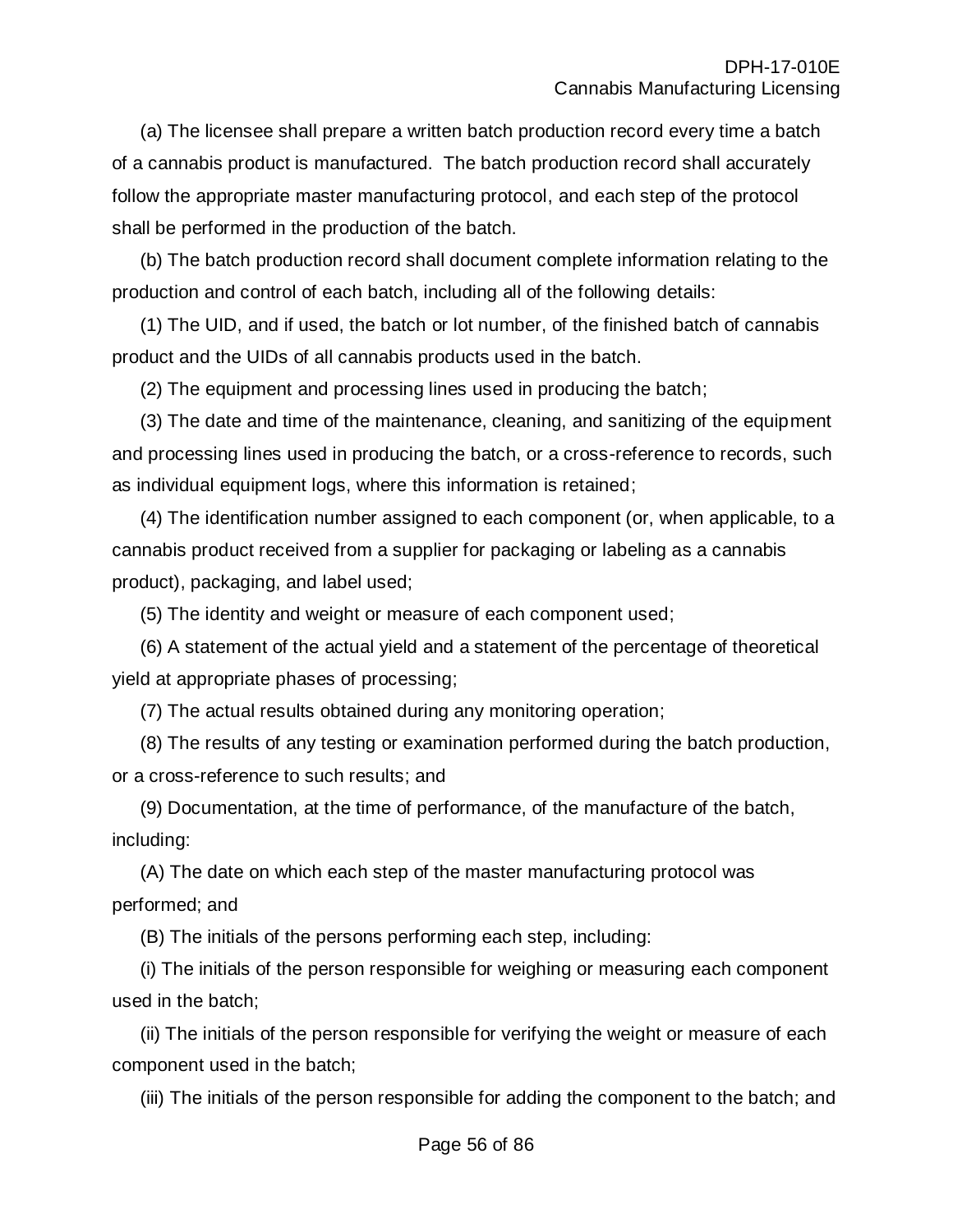(iv) The initials of the person responsible for verifying the addition of components to the batch.

(10) Documentation, at the time of performance, of packaging and labeling operations, including:

(A) An actual or representative label, or a cross-reference to the physical location of the actual or representative label specified in the master manufacturing record;

(B) The expected number of packaging and labels to be used, the actual quantity of the packaging and labels used, and, when label reconciliation is required, reconciliation of any discrepancies between issuance and use of labels; and

(C) The results of any tests or examinations conducted on packaged and labeled cannabis products (including repackaged or relabeled cannabis products), or a crossreference to the physical location of such results.

(11) Documentation at the time of performance that quality control personnel:

(A) Reviewed the batch production record;

(B) Reviewed all required monitoring operation(s) required by this article;

(C) Reviewed the results of all tests and examinations, including tests and examinations conducted on components, in-process materials, finished batches of cannabis product, and packaged and labeled cannabis products;

(D) Either approved and released, or rejected, the batch for distribution; and

(E) Either approved and released, or rejected, the finished cannabis product, including any repackaged or relabeled cannabis product.

(12) Documentation at the time of performance of any required material review and disposition decision.

(c) The batch production record shall:

(1) Contain the actual values and observations obtained during monitoring and, as appropriate, during verification activities;

(2) Be accurate, indelible, and legible;

(3) Be created concurrently with performance of the activity documented; and

(4) Be as detailed as necessary to provide history of work performed; including:

(A) Information to identify any associated manufacturing facility (e.g., the name, license number, and when necessary, the location of the facility);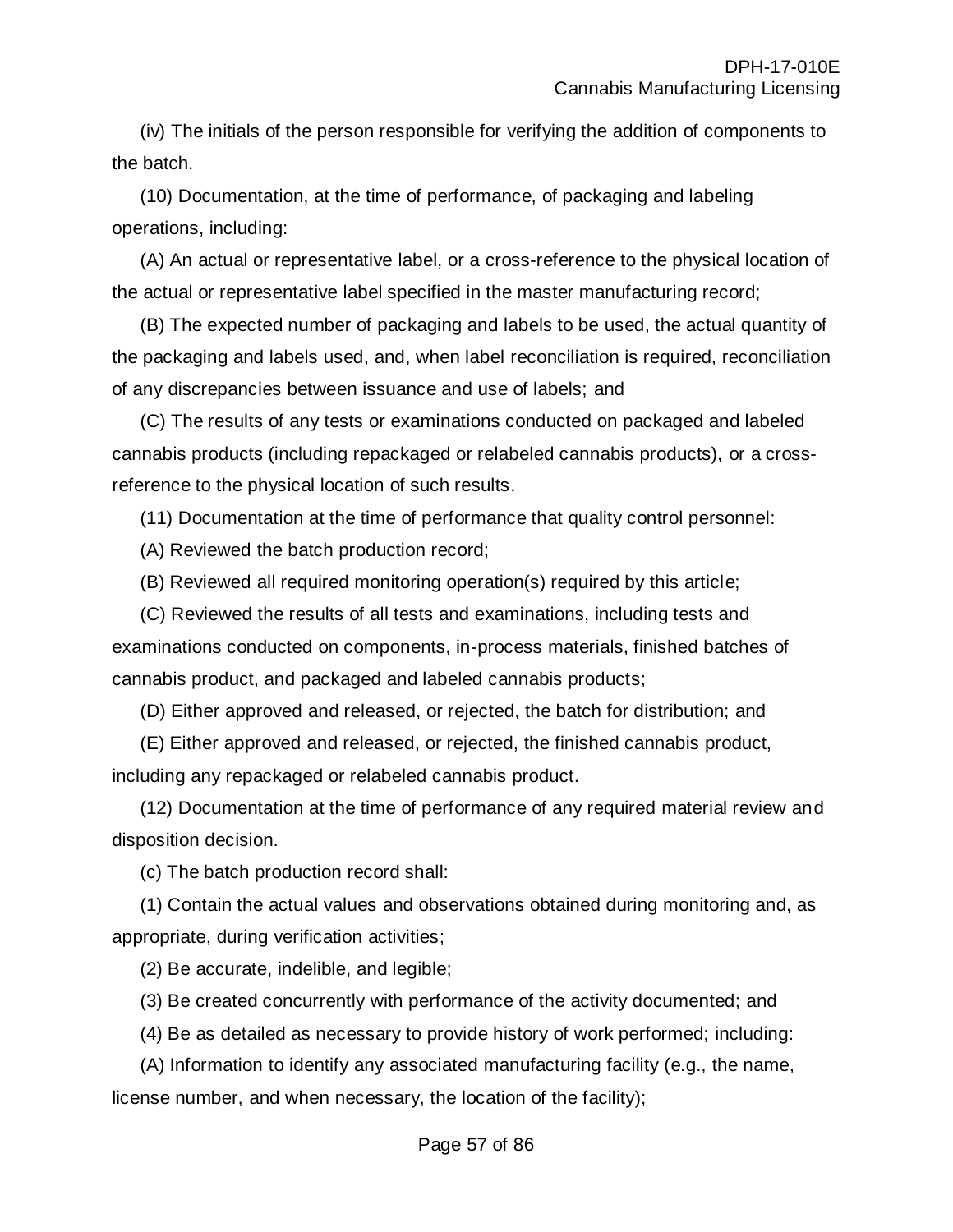- (B) The date and the time of the activity documented;
- (C) The signature or initials of the person performing the activity; and
- (D) The identity of the product, the UID, and the lot number or batch identifier, if any.

Authority: Sections 26012; 26013; and 26130, Business and Professions Code. Reference: Sections 26011.5; and 26131, Business and Professions Code.

#### **§40266. Product Complaints.**

The licensee shall establish and implement written procedures to ensure that:

(a) A qualified individual shall review and investigate all product complaints to determine whether such complaints involve a possible failure of a cannabis product to meet any of its specifications;

(b) Quality control personnel shall review and approve decisions determining whether to investigate a product complaint and shall review and approve the findings and follow up action(s) of any investigation performed;

(c) Pursuant to subdivisions (a) and (b) in this section, any review and/or investigative activities by qualified individuals and quality control personnel shall extend to all relevant batches and records.

(d) Quality control personnel shall maintain written records for every product complaint and subsequent investigation, if any. The records shall include:

(1) The name and description of the cannabis product;

(2) The batch number or UID of the cannabis product, if available;

(3) The date the complaint was received and the name, address, and/or telephone number of the complainant, if available;

(4) The nature of the complaint including, if known, how the product was used;

(5) The reply to the complainant, if any; and

(6) Any findings of the investigation and/or follow-up action taken when an investigation is performed.

(e) For purposes of this section, "product complaint" means any written, electronic, or oral communication that contains any allegation expressing concern, for any reason, with the quality of a cannabis product that could be related to the manufacturing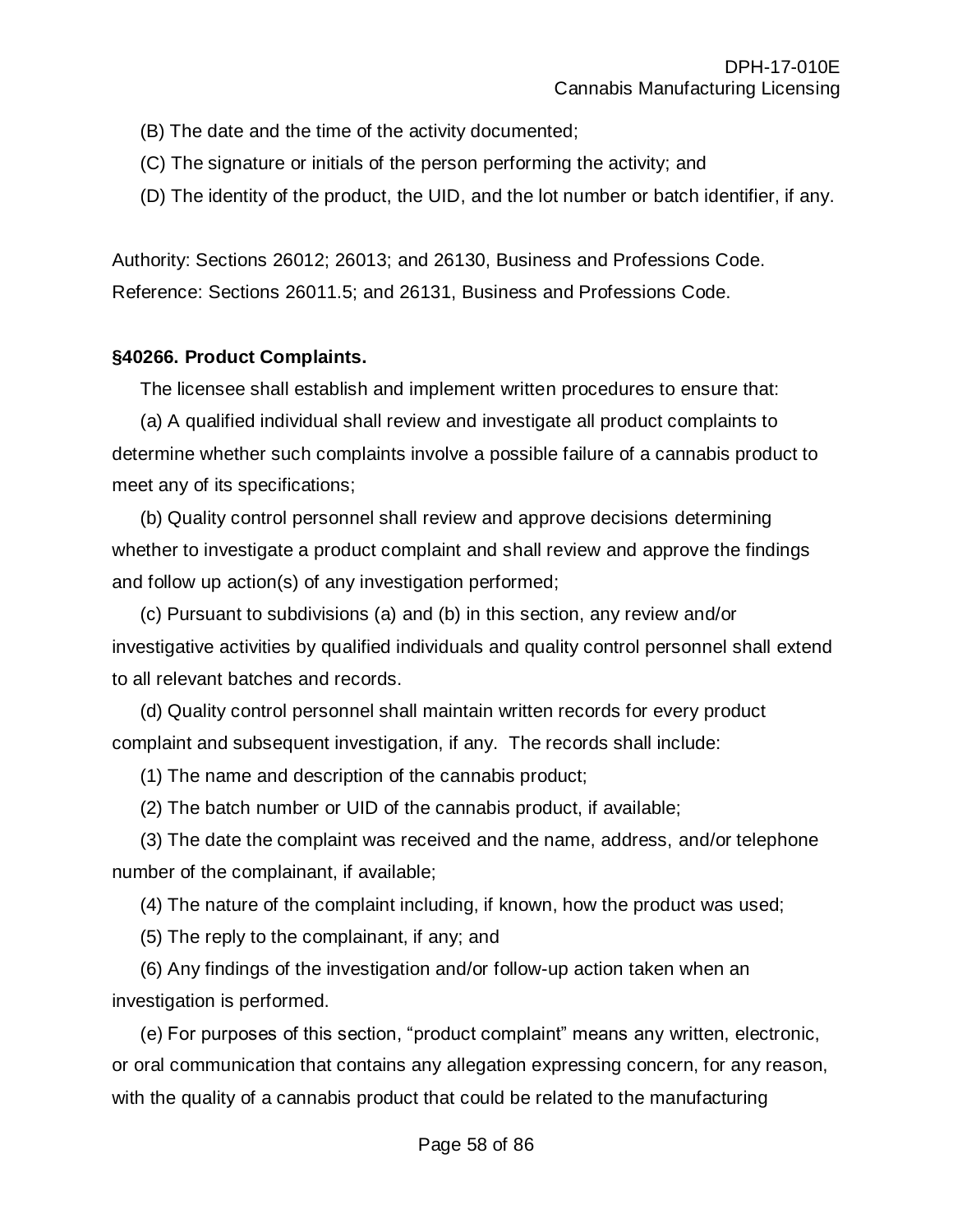practices. Examples of product complaints may include but are not limited to: foul odor, off taste, illness or injury, disintegration time, color variation, foreign material in a cannabis product container, improper packaging, mislabeling, cannabis products that contain incorrect concentration of cannabinoids, or cannabis products contain an unidentified ingredient, or any form of contaminant.

Authority: Sections 26012; 26013; and 26130, Business and Professions Code. Reference: Sections 26011.5; and 26131, Business and Professions Code.

# **§40268. Recalls.**

A licensee shall establish and implement written procedures for recalling cannabis products manufactured by the licensee that are determined to be misbranded or adulterated. These procedures shall include:

(a) Factors which necessitate a recall;

(b) Personnel responsible for implementing the recall procedures; and

(c) Notification protocols, including:

(1) A mechanism to notify all customers that have, or could have, obtained the product, including communication and outreach via media, as necessary and appropriate;

(2) A mechanism to notify any licensees that supplied or received the recalled product;

(3) Instructions to the general public and/or other licensees for the return and/or destruction of recalled product.

(d) Procedures for the collection and destruction of any recalled product. Such procedures shall meet the following requirements:

(1) All recalled products that are intended to be destroyed shall be quarantined for a minimum of 72 hours. The licensee shall affix to the recalled products any bills of lading, shipping manifests, or other similar documents with product information and weight. The product held in quarantine shall be subject to auditing by the Department.

(2) Following the quarantine period, the licensee shall render the recalled cannabis product unusable and unrecognizable in accordance with Section 40290, and do so on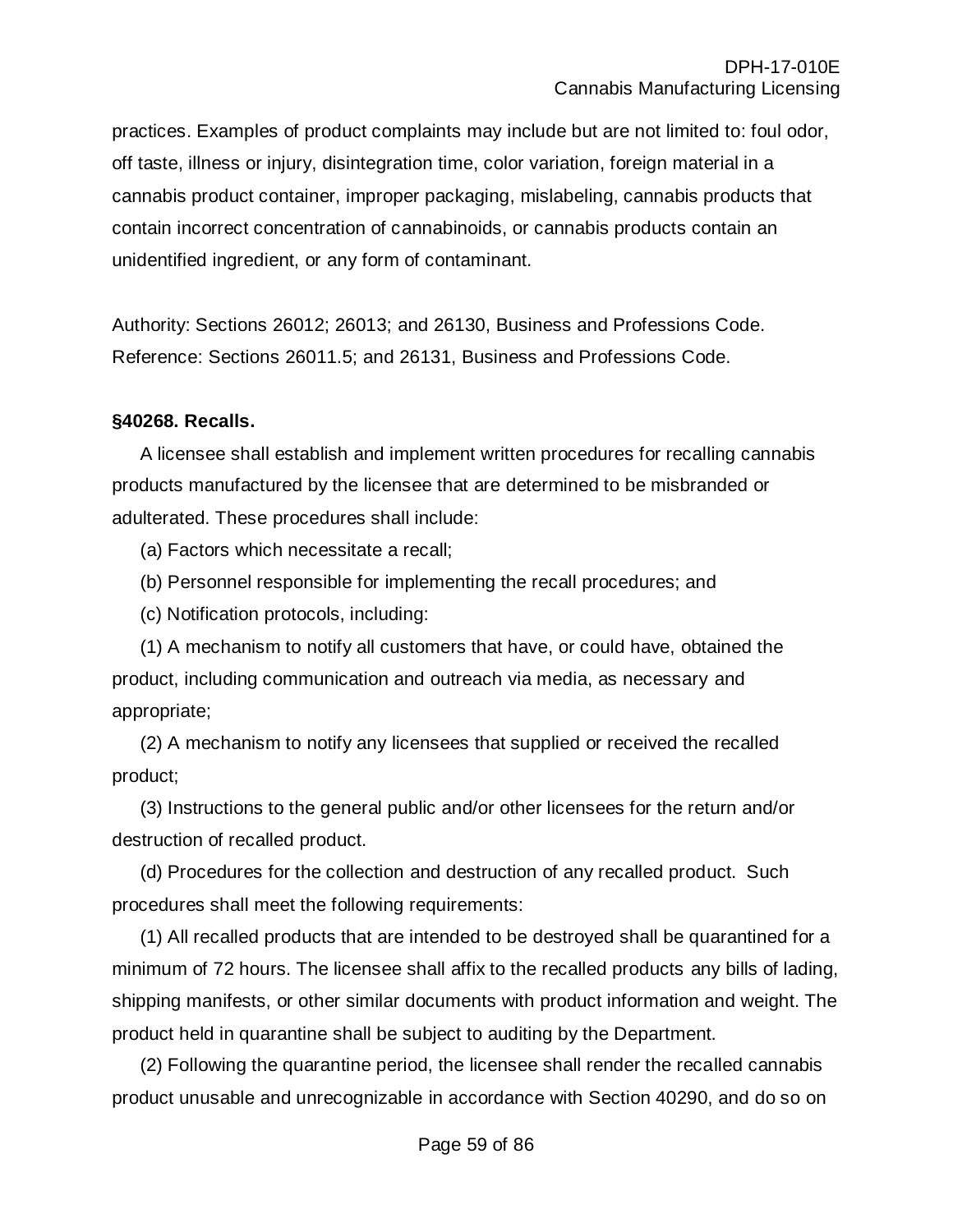video surveillance in accordance with Section 40205. A recalled cannabis product that has been rendered unusable and unrecognizable is considered cannabis waste and shall be disposed of in accordance with Section 40290.

(3) A licensee shall dispose of chemical, dangerous, or hazardous waste in a manner consistent with federal, state, and local laws. This requirement shall include but is not limited to recalled products containing or consisting of pesticide or other agricultural chemicals, solvents or other chemicals used in the production of manufactured cannabis batches, and cannabis soaked in a flammable solvent for the purpose of producing manufactured cannabis batches.

(4) A licensee shall not dispose of recalled cannabis product in an unsecured area or waste receptacle that is not in the possession and/or control of the licensee.

(e) In addition to the tracking requirements set forth in Section 40512, a licensee shall use the track-and-trace database and on-site documentation to ensure that recalled cannabis products intended for destruction are identified, weighed, and tracked while on the licensed premises and when disposed of in accordance with this section. For recalled cannabis products, the licensee shall enter the following details into the track and trace database: the weight of the product, reason for destruction, and the date the quarantine period will begin.

(f) The licensee shall notify the Department of any recall within 24 hours of initiating the recall.

Authority: Sections 26012; 26013; and 26130, Business and Professions Code. Reference: Sections 26011.5; and 26131, Business and Professions Code.

# **Article 5. Special Processing Requirements §40270. Juice Processing.**

(a) Requirements of this section shall apply to manufacturers of cannabis-infused juice to be sold as either 100% juice or to be used as an ingredient in other products. The requirements of this section do not apply to manufacturers of infused beverages that use non-infused juice as an ingredient.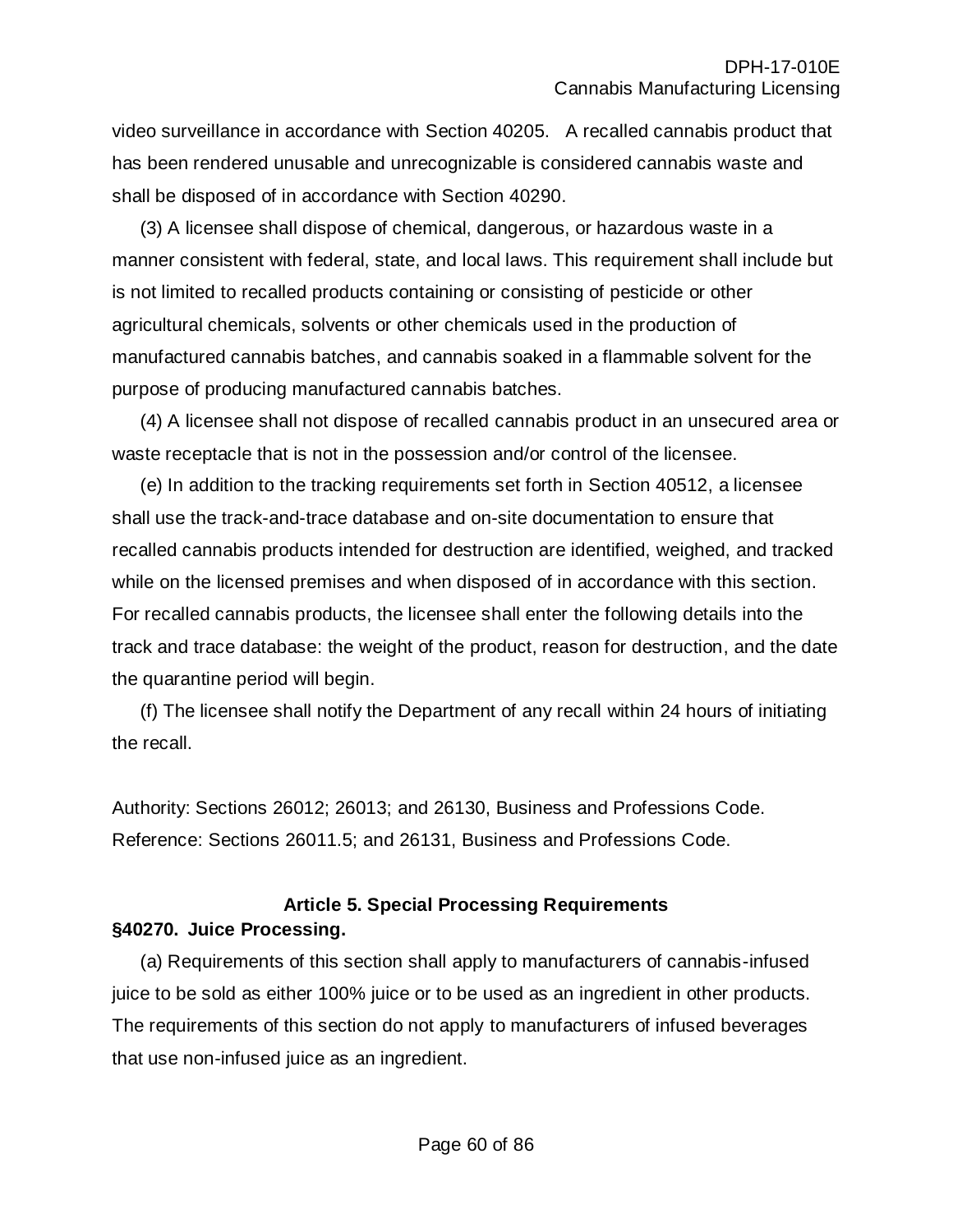(b) Manufacturers of juice shall prepare a written juice hazard analysis and control plan in accordance with the requirements of 21 CFR, Part 120, subpart B, (Rev. January 2001), which is hereby incorporated by reference.

Authority: Sections 26012; 26013, and 26130, Business and Professions Code. Reference: Sections 26011.5; and 26131, Business and Professions Code.

# **§40272. Dried Meat Processing.**

Manufacturing of cannabis-infused dried meat products shall be conducted in accordance with the United States Department of Agriculture *FSIS Compliance Guideline for Meat and Poultry Jerky Produced by Small and Very Small Establishments: 2014 Compliance Guideline* (Rev. 2014), which is hereby incorporated by reference*.* Meat for processing into dried meat products shall be acquired from a commercially-available source.

Authority: Sections 26012; 26013, and 26130, Business and Professions Code. Reference: Sections 26011.5; and 26131, Business and Professions Code.

# **Article 6. Other Responsibilities**

# **§40275. Standard Operating Procedures.**

A licensee shall establish and maintain written standard operating procedures that are easily accessible to onsite personnel. The standard operating procedures shall, at minimum, include the following:

(a) Any policies or procedures developed in accordance with the security plan required by Section 40200;

(b) Emergency response procedures;

(c) Policies and procedures developed in accordance with Article 3 of this subchapter (Good Manufacturing Practices);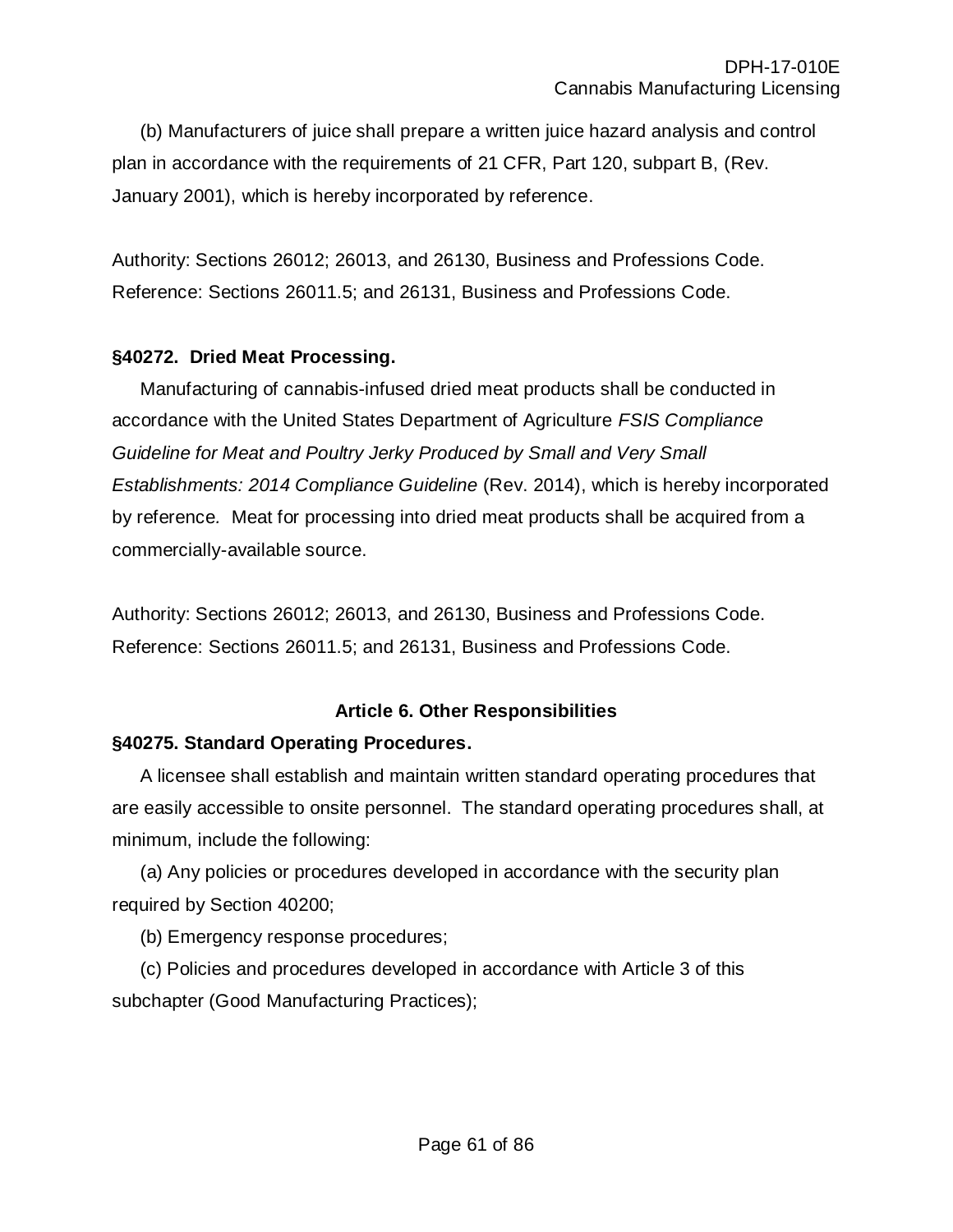(d) Policies and procedures developed in accordance with Article 4 of this subchapter (Production and Process Control);

(e) Procedures for complying with the track-and-trace requirements established in Article 2 of subchapter 5;

(f) Inventory control procedures in compliance with Section 40282; and

(g) Waste management procedures in compliance with Section 40290.

Authority: Sections 26012; 26013; and 26130, Business and Professions Code. Reference: Sections 26011.5; 26053, 26130; and 26160, Business and Professions Code.

# **§40277. Weights and Measures**

(a) Weighing devices used by a licensee shall be approved, tested, and sealed in accordance with the requirements in Chapter 5 (commencing with Section 12500) of Division 5 of the Business and Professions Code, and registered with the county sealer consistent with Chapter 2 (commencing with 12240) of Division 5 of the Business and Professions Code. Approved and registered devices shall be used whenever:

- (1) Cannabis or cannabis product is bought or sold by weight or count;
- (2) Cannabis or cannabis product is packaged for sale by weight or count;

(3) Cannabis or cannabis product is weighed or counted for entry into the trackand-trace system; and

(4) The weighing device is used for commercial purposes as defined in section 12500 of Business and Professions Code.

(b) For the purposes of this chapter, "count" means the numerical count of the individual cannabis product units.

(c) Bulk shipments of cannabis and cannabis products shall be weighed by a licensed weighmaster, and shall be issued a certificate consistent with the requirements in Chapter 7 (commencing with section 12700) of Division 5 of Business and Professions Code.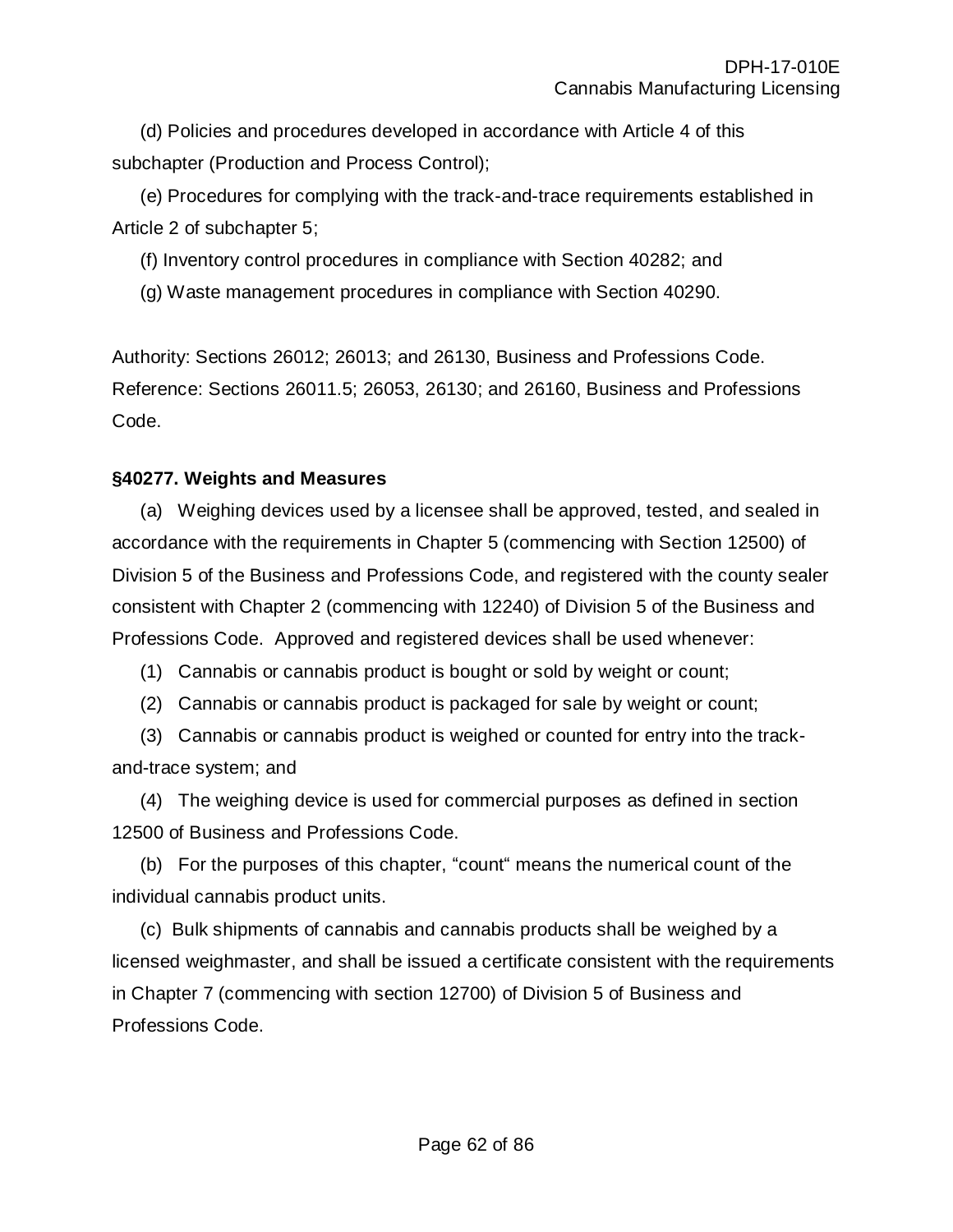Authority: Sections 26012; 26013; and 26130, Business and Professions Code. Reference: Sections 26011.5; and 26060, Business and Professions Code.

# **§40280. Training Program.**

(a) The licensee shall implement a training program to ensure that all personnel present at the premises are provided information and training that, at minimum, covers the following topics:

(1) Within 30 days of the start of employment:

(A) Health and safety hazards;

(B) Hazards presented by all solvents or chemicals used at the licensed premises as described in the material safety data sheet for each solvent or chemical;

(C) Emergency procedures;

(D) Security procedures;

(E) Record keeping requirements; and

(F) Training requirements.

(2) Prior to independently engaging in any cannabis manufacturing process:

(A) An overview of the cannabis manufacturing process and standard operating procedure(s);

(B) Quality control procedures;

(C) Hazard analysis and control procedures, as appropriate;

(D) Proper and safe usage of equipment or machinery;

(E) Safe work practices applicable to an employee's job tasks, including appropriate use of any necessary safety or sanitary equipment;

(F) Cleaning and maintenance requirements;

(G) Emergency operations, including shutdown; and

(H) Any additional information reasonably related to an employee's job duties.

(3) Additionally, a licensee that produces edible cannabis products shall ensure that all personnel who prepare, handle, or package edible products successfully complete a California food handler certificate course from an entity accredited by the American National Standards Institute (ANSI) within 90 days of commencing employment at the premises and again every three years during employment. For licensees in operation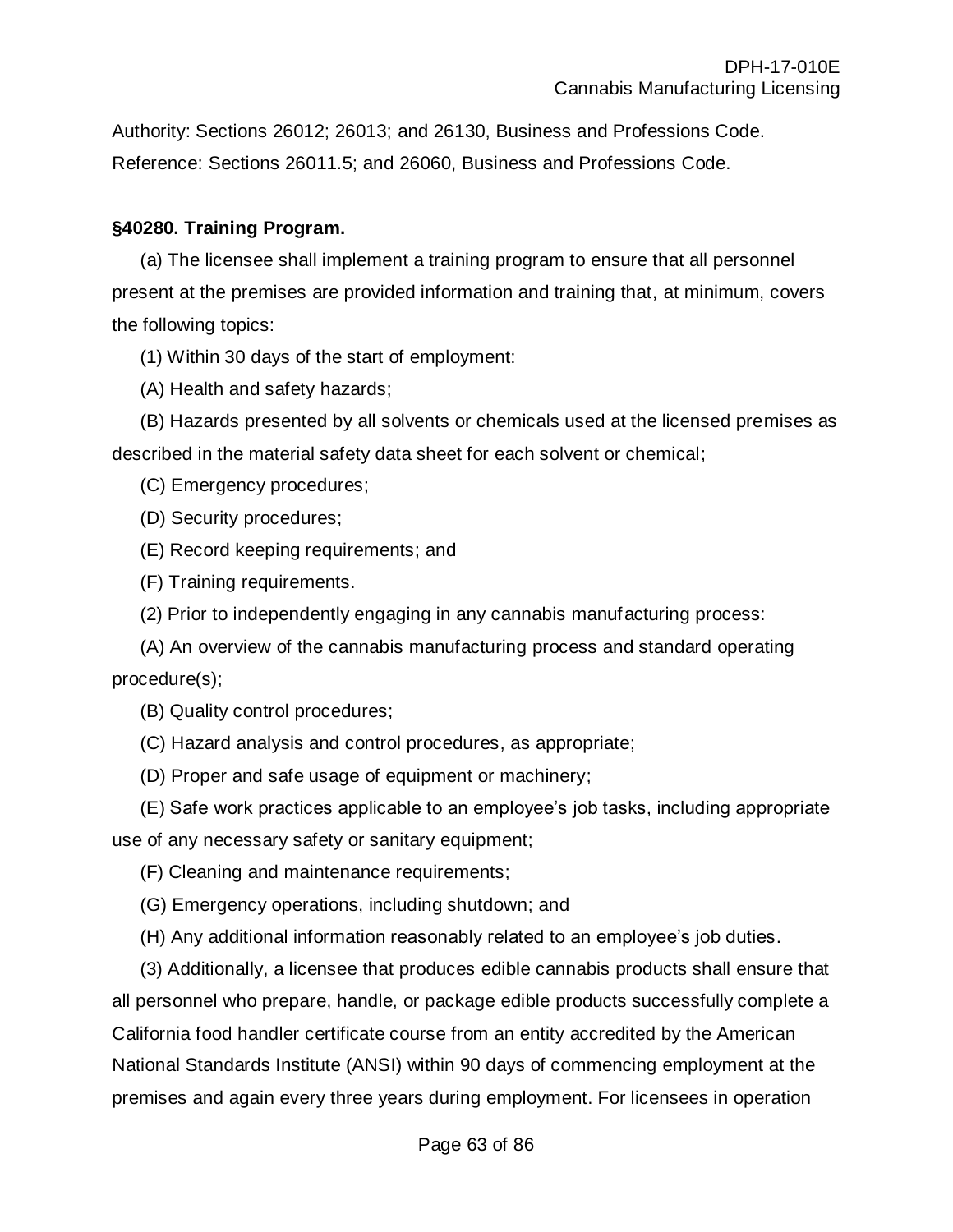pursuant to Section 40126, applicable personnel shall complete the ANSI-accredited food handler course no later than 90 days after the effective date of the annual license. The licensee shall obtain documentation evidencing the fulfillment of this requirement.

(4) The licensee shall ensure that all personnel receive annual refresher training to cover, at minimum, the topics listed in this section. This annual refresher training must be completed within 12 months of the previous training completion date.

(b) The licensee shall maintain a record which contains at minimum:

(1) A list of all personnel at the premises, including at minimum, name and job duties of each;

(2) Documentation of training topics and dates of training completion, including refresher training, for all personnel;

(3) The signature of the individual personnel and the licensee verifying receipt and understanding of each training or refresher training completed by the personnel; and

(4) Any official documentation attesting to the successful completion of required training by personnel.

(c) The licensee may assign responsibility for the training of individual personnel to supervisory personnel. Assigned supervisory personnel must have the education, training, or experience (or a combination thereof) necessary to ensure the production of quality cannabis products by all personnel. The designated training personnel shall sign and date a document on an annual basis attesting that he or she has received and understands all information and training provided in the training program. This documentation shall be maintained as part of the record requirements.

Authority: Sections 26012; 26013; and 26130, Business and Professions Code. Reference: Sections 26011.5; 26130; and 26160, Business and Professions Code.

# **§40282. Inventory Control – Cannabis and Cannabis Products.**

(a) A licensee shall establish and implement a written inventory control plan capable of tracking the location and disposition of all cannabis and cannabis products at the licensed premises.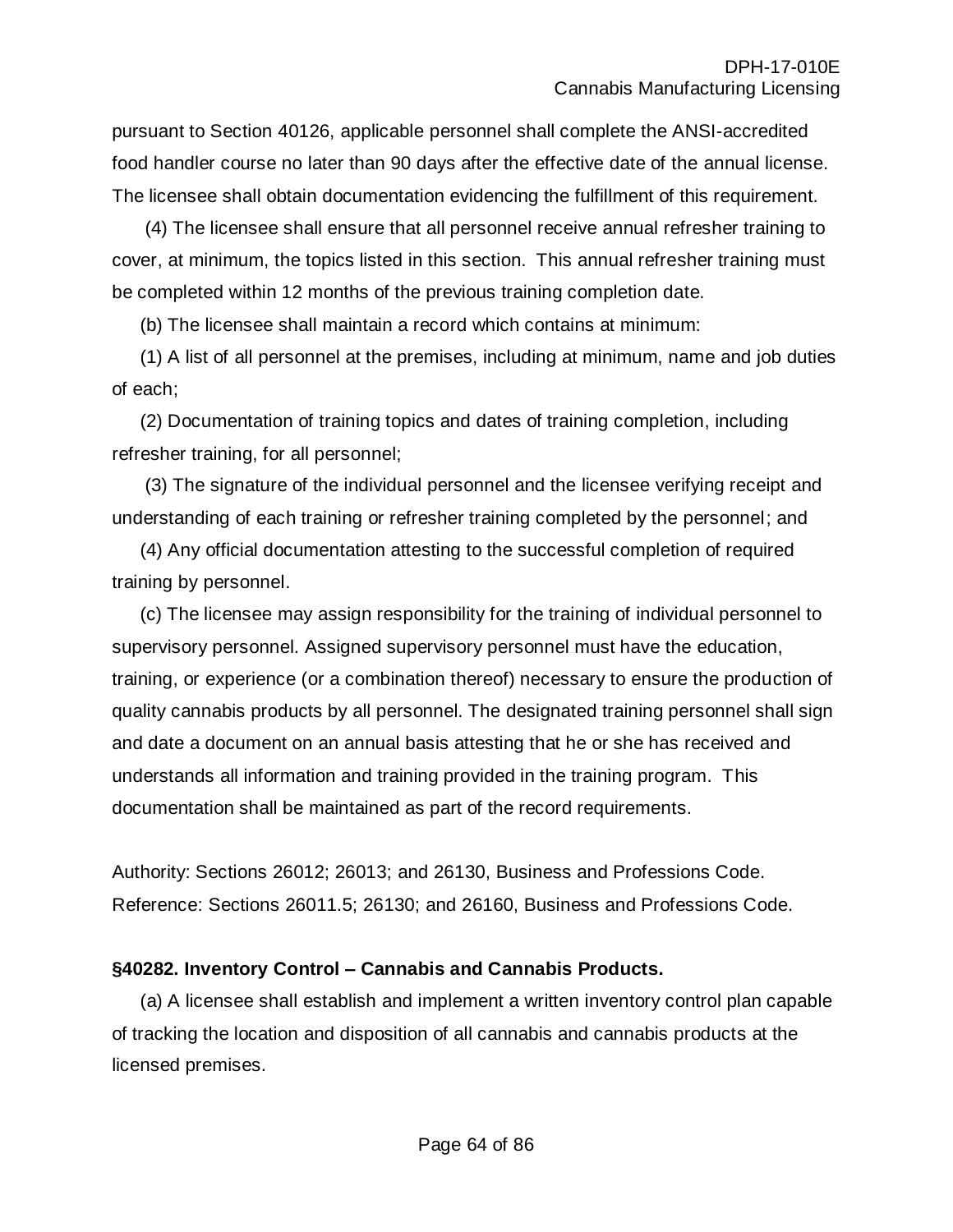(b) A licensee shall reconcile the on-hand inventory of cannabis and cannabis products at the licensed premises with the records in the track-and-trace database least once every thirty (30) calendar days. Reconciliation shall be performed by one person and independently verified by a second person.

(c) If a licensee finds a discrepancy between the inventory and the track-and-trace database, the licensee shall conduct an audit.

(d) The licensee shall notify the Department within 24 hours of the completion of the audit if the audit reveals a discrepancy that is not within five percent of the documented inventory.

(e) If a licensee finds evidence of suspected theft or diversion, the licensee shall report the suspected theft or diversion to the Department within 24 hours of the discovery.

Authority: Sections 26012; 26013; and 26130, Business and Professions Code. Reference: Sections 26011.5; and 26130, Business and Professions Code.

# **§40290. Waste Management.**

(a) A licensee shall dispose of all waste, including cannabis waste, in accordance with applicable state and local laws and regulations. It is the responsibility of the licensee to properly evaluate waste to determine if it should be designated a hazardous waste under section 40141 of the Public Resources Code.

(b) A licensee shall dispose of any cannabis waste in a secured waste receptacle or secured area on the licensed premises. For the purposes of this section, "secured waste receptacle" or "secured area" means that physical access to the receptacle or area is restricted to the licensee, employees of the licensee, the local agency, waste hauler franchised or contracted by local government, or private waste hauler permitted by the local government only. Public access to the designated receptacle or area shall be strictly prohibited.

(c) No cannabis product shall be disposed of in its packaging, and all cannabis products shall be unrecognizable and unusable at the time of disposal.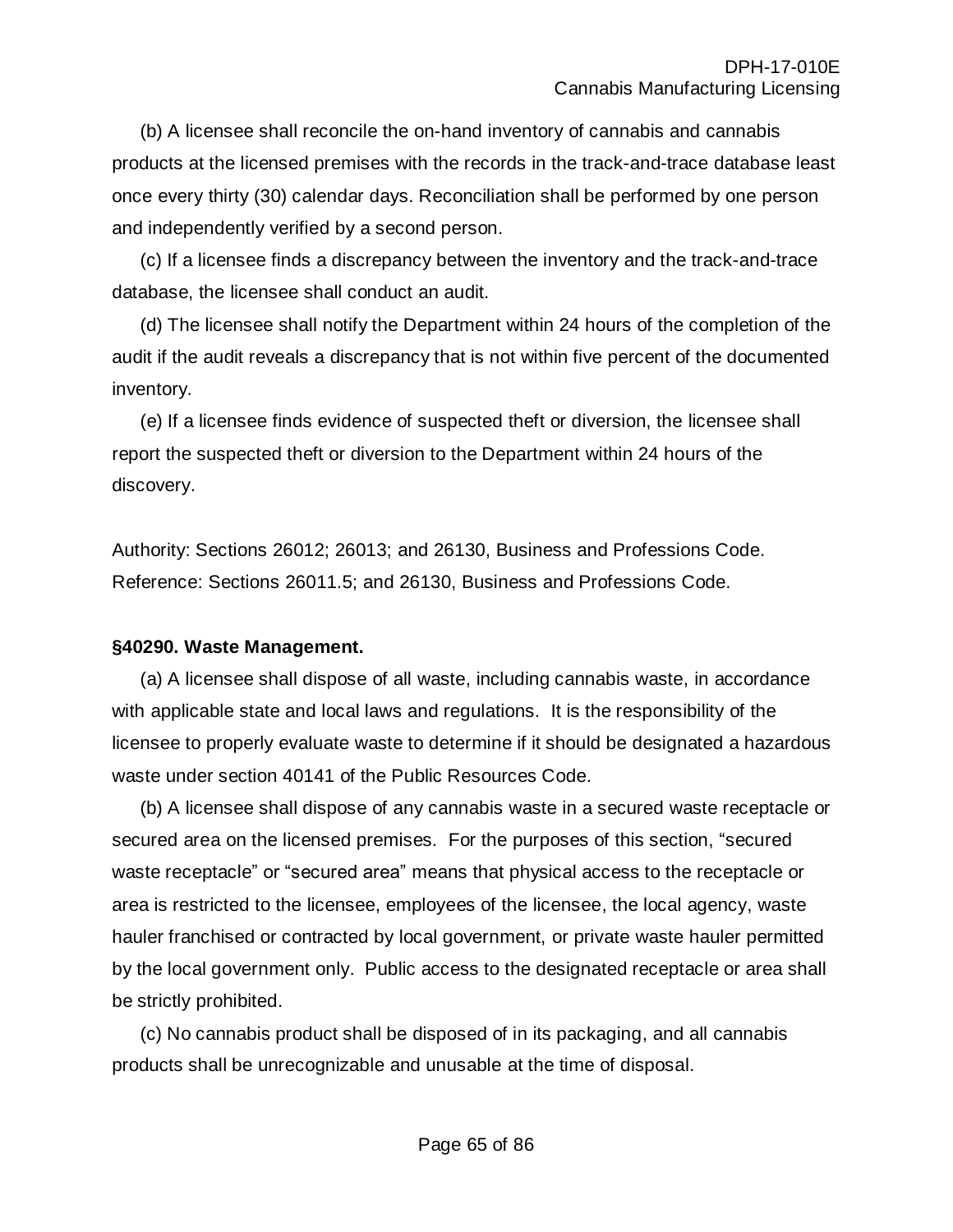(d) Cannabis waste shall be entered into the track-and-trace system as required under Section 40512.

(e) If a local agency, a waste hauler franchised or contracted by local government, or a private waste hauler permitted by local government is being used to collect and process cannabis waste, a licensee shall do all of the following:

(1) Provide the Department with the name of the entity hauling the waste;

(2) Obtain documentation from the entity hauling the waste that indicates the date and time of each collection of cannabis waste at the licensed premises; and

(3) Obtain a copy of the certified weight ticket, or other documentation prepared by the entity hauling the waste confirming receipt of the cannabis waste at one, or more, of the following solid waste facilities:

(A) A manned fully permitted solid waste landfill or transformation facility;

(B) A manned fully permitted composting facility or manned composting operation;

(C) A manned fully permitted in-vessel digestion facility or manned in-vessel digestion operation; or

(D) A manned fully permitted transfer/processing facility or manned transfer/processing operation.

(f) If a licensee is self-hauling cannabis waste to one, or more, of the solid waste facilities in subsection (e)(3) of this section, a licensee shall obtain for each delivery of cannabis waste by the licensee a copy of a certified weight ticket or receipt documenting delivery from the solid waste facility. Only the licensee or its employees may transport self-hauled cannabis waste.

Authority: Sections 26012; 26013; and 26130, Business and Professions Code. Reference: Sections 26011.5; 26013; and 26130, Business and Professions Code.

#### **§40292. Consent to Sample Collection.**

A manufacturer licensee that transfers possession but not title of cannabis products to a licensed distributor shall allow the Bureau, upon the Bureau's request, to collect samples for purposes of conducting oversight of licensed testing laboratories.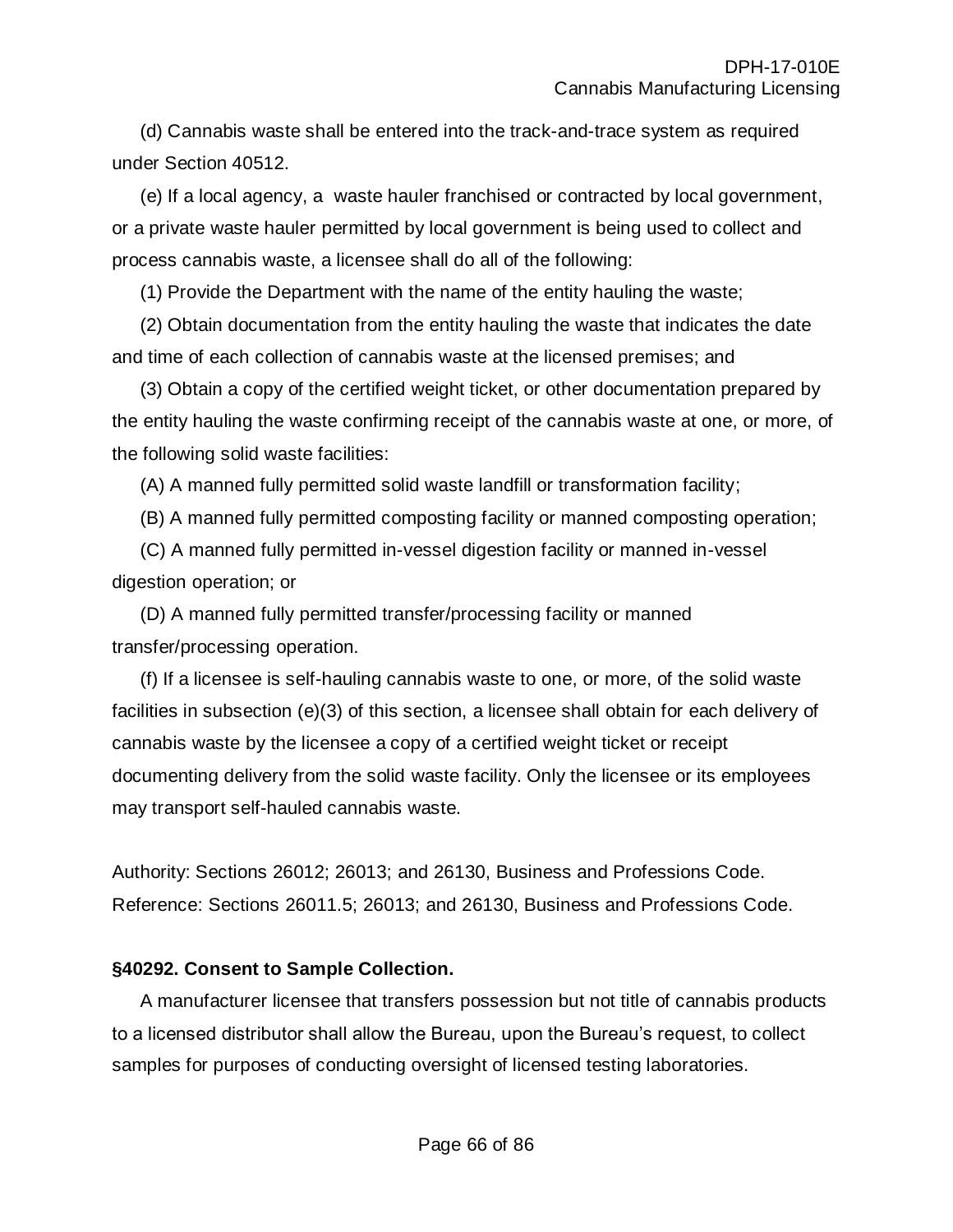Authority: Sections 26012; 26013; and 26130, Business and Professions Code. Reference: Sections 26011.5; 26013; and 26130, Business and Professions Code.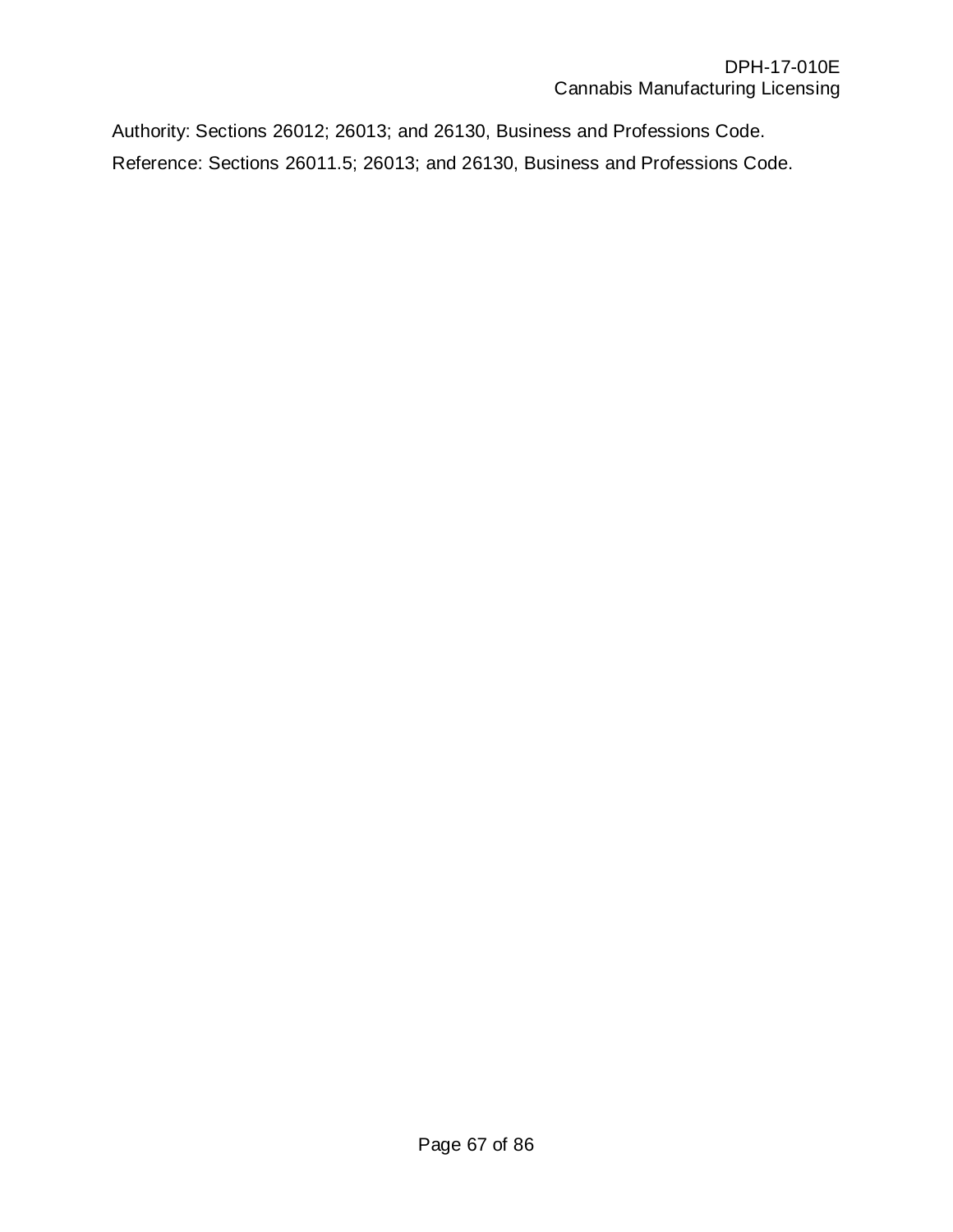# **SUBCHAPTER 4. PRODUCTS**

# **Article 1. Cannabis Product Standards**

#### **§40299. Applicability.**

The requirements of this subchapter shall apply to cannabis products manufactured on or after January 1, 2018.

Authority: Sections 26012; 26013; and 26130, Business and Professions Code. Reference: Section 26130, Business and Professions Code.

# **§40300. Prohibited Products.**

The following types of products shall not be sold as edible cannabis products:

(a) Alcoholic beverages, as defined in section 23004 of the Business and Professions Code. For purposes of this section, "alcoholic beverage" does not include tinctures.

(b) Any product containing any non-cannabinoid additive that would increase potency, toxicity, or addictive potential, or that would create an unsafe combination with other psychoactive substances. Prohibited additives include, but are not limited to, nicotine and caffeine. This prohibition shall not apply to products containing naturallyoccurring caffeine, such as coffee, tea, or chocolate.

(c) Any cannabis product that must be held at or below 41 degrees Fahrenheit to keep it safe for human consumption, including, but not limited to, cream or custard-filled pies; pies or pastries which consist in whole or in part of milk or milk products, or eggs; or meat-filled pies or pastries. This prohibition shall not apply to juices or beverages that need to be held below 41 degrees Fahrenheit if the juice or beverage was processed in accordance with Section 40270;

(d) Any low-acid cannabis product with a finished equilibrium pH greater than 4.6 and water activity greater than 0.85, packed in a hermetically sealed container in a reduced oxygen package (e.g. vacuum packed);

(e) Any juice that is not shelf-stable or that is not processed in accordance with Section 40270;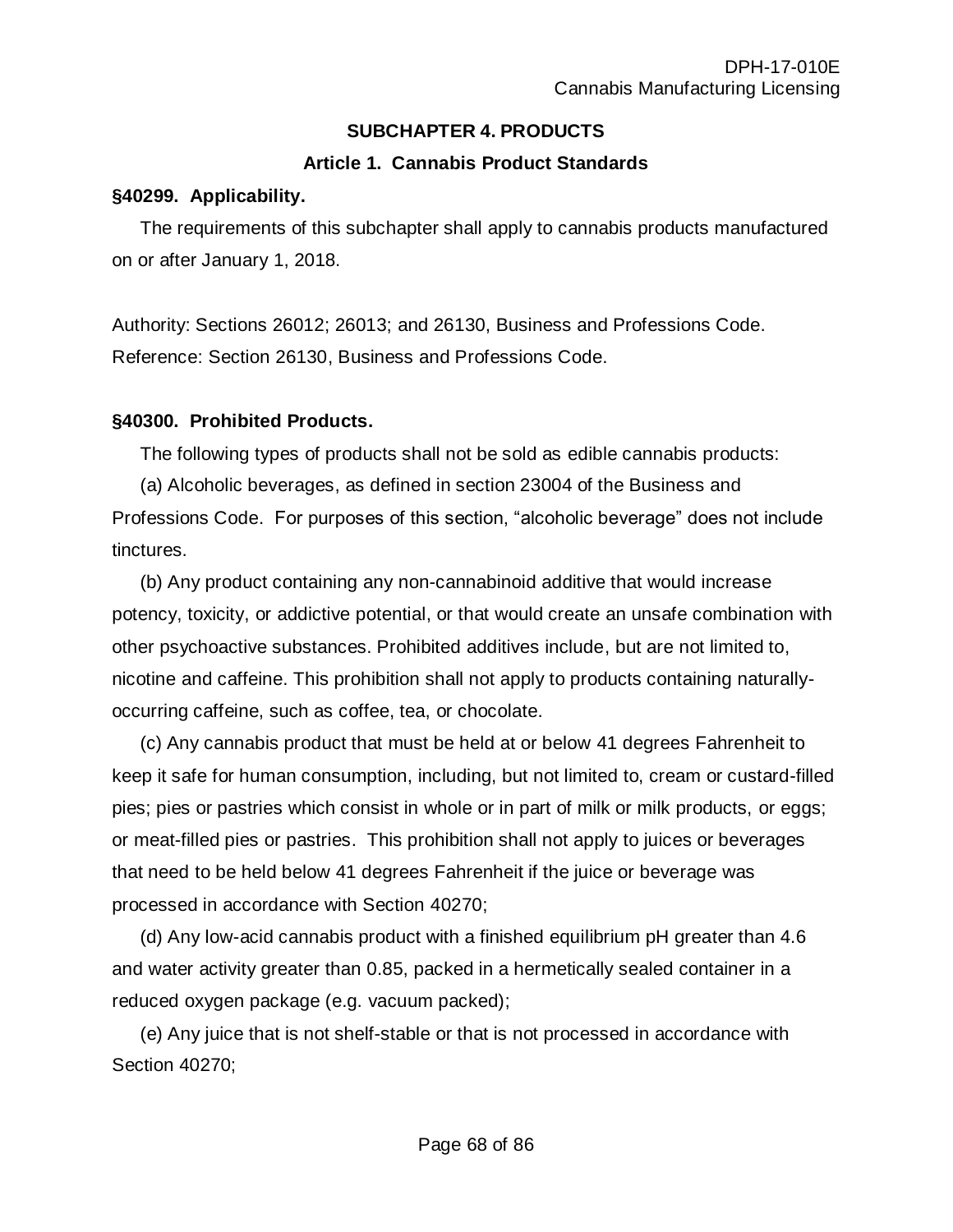(f) Dairy products of any kind, as prohibited by subdivision (t) of section 26001 of the Business and Professions Code, except that butter purchased from a licensed milk products plant or retail location that is subsequently infused or mixed with cannabis may be sold as a cannabis product;

(g) Meat products other than dried meat products prepared in accordance with Section 40272;

(h) Seafood products of any kind;

(i) Any product that is manufactured by application of cannabinoid concentrate or extract to commercially available candy or snack food items without further processing of the product;

(j) Any cannabis product that the Department determines, on a case-by-case basis, is attractive to children, as defined in Section 40410;

(k) Any cannabis product that the Department determines, on a case-by-case basis, is easily confused with commercially available foods that do not contain cannabis.

(l) Any cannabis product in the shape of a human being, either realistic or caricature, animal, insect, or fruit.

Authority: Sections 26012; 26013; and 26130, Business and Professions Code. Reference: Sections 26011.5; and 26130, Business and Professions Code; Section 37104, Food and Agricultural Code.

# **§40305. Requirements for Edible Cannabis Products.**

(a) Edible cannabis products shall not contain more than ten (10) milligrams of THC per serving.

(b) Edible cannabis products shall not contain more than one hundred (100) milligrams of THC per package.

(c) Except for cannabis, cannabis concentrate, or terpenes, no product ingredient or component shall be used in the manufacture of an edible cannabis product unless that ingredient or component is permitted by the United States Food and Drug [Administration for use in food or food manufacturing, as specified in](https://www.fda.gov/Food/IngredientsPackagingLabeling/FoodAdditivesIngredients/ucm 115326.htm) *Everything Added to Food in the United States*, available at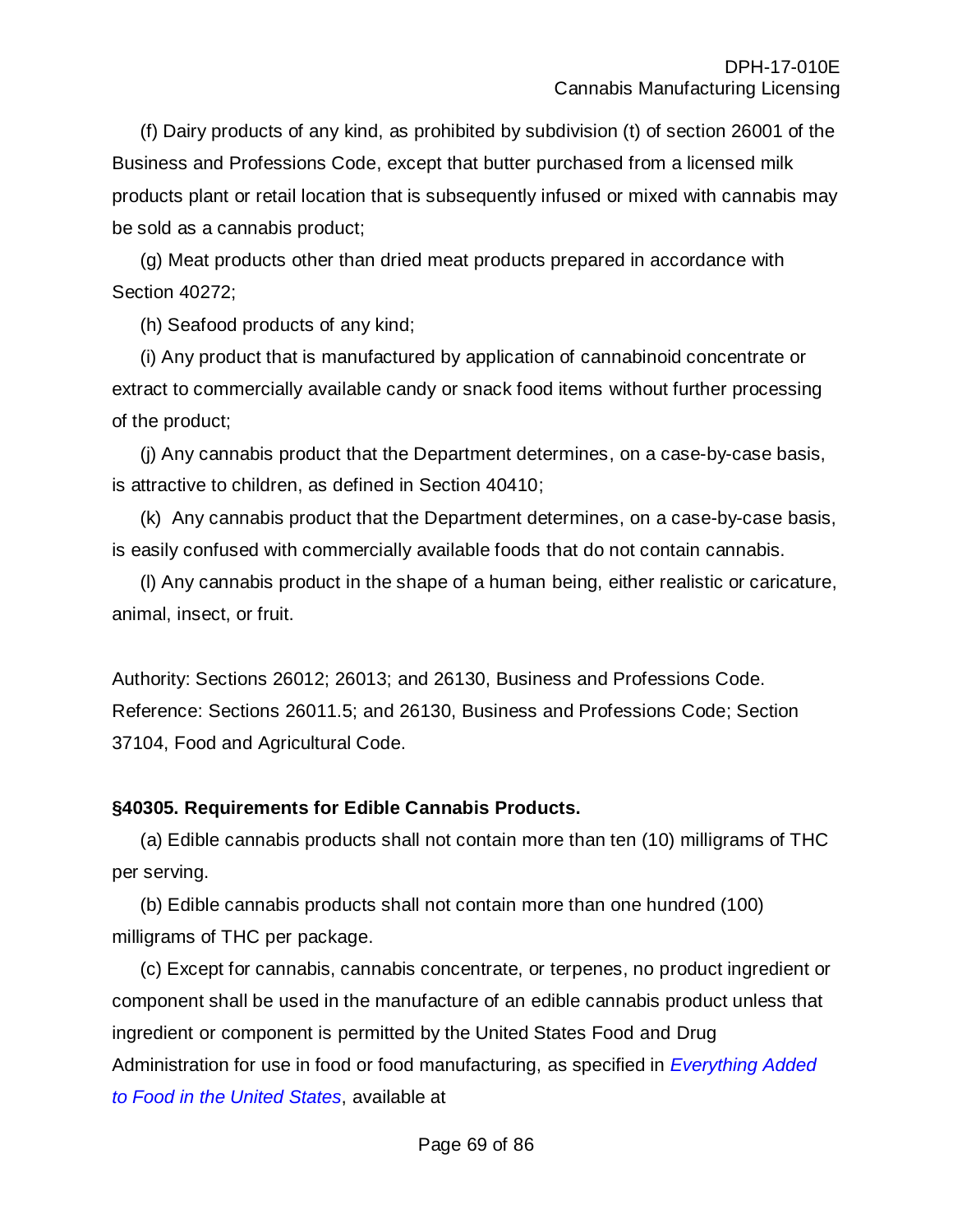[https://www.fda.gov/Food/IngredientsPackagingLabeling/FoodAdditivesIngredients/ucm](https://www.fda.gov/Food/IngredientsPackagingLabeling/FoodAdditivesIngredients/ucm115326.htm) [115326.htm.](https://www.fda.gov/Food/IngredientsPackagingLabeling/FoodAdditivesIngredients/ucm115326.htm)

(d) Edible cannabis products that consist of more than a single serving shall either be:

(1) Scored or delineated to indicate one serving, if the edible cannabis product is in solid form. For purposes of this section, "delineated" includes directly marking the product to indicate one serving or providing a means by which a consumer can accurately identify one serving; or

(2) If the edible cannabis product is not in solid form, packaged in a manner such that a single serving is readily identifiable.

(e) Each serving of an edible cannabis product in a multi-serving package shall be homogenized to contain the same concentration of THC, within the variance established by the Bureau through regulation in Section 5716 of Title 16 of the California Code of Regulations.

Authority: Sections 26012; 26013; and 26130 Business and Professions Code. Reference: Sections 26011.5; and 26130, Business and Professions Code.

# **§40306. Requirements for Topical Cannabis Products, Concentrates, and Other Cannabis Products.**

(a) A cannabis product that is not an edible cannabis product and that is manufactured for the adult-use market shall not contain more than 1,000 mg of THC per package.

(b) A cannabis product that is not an edible cannabis product and that is manufactured for the medicinal market shall not contain more than 2,000 mg of THC per package.

(c) Topical cannabis products shall only contain ingredients permitted for cosmetic manufacturing in accordance with Title 21, Code of Federal Regulations, Part 700, subpart B (section 700.11 et seq.) (Rev. March 2016), which is hereby incorporated by reference.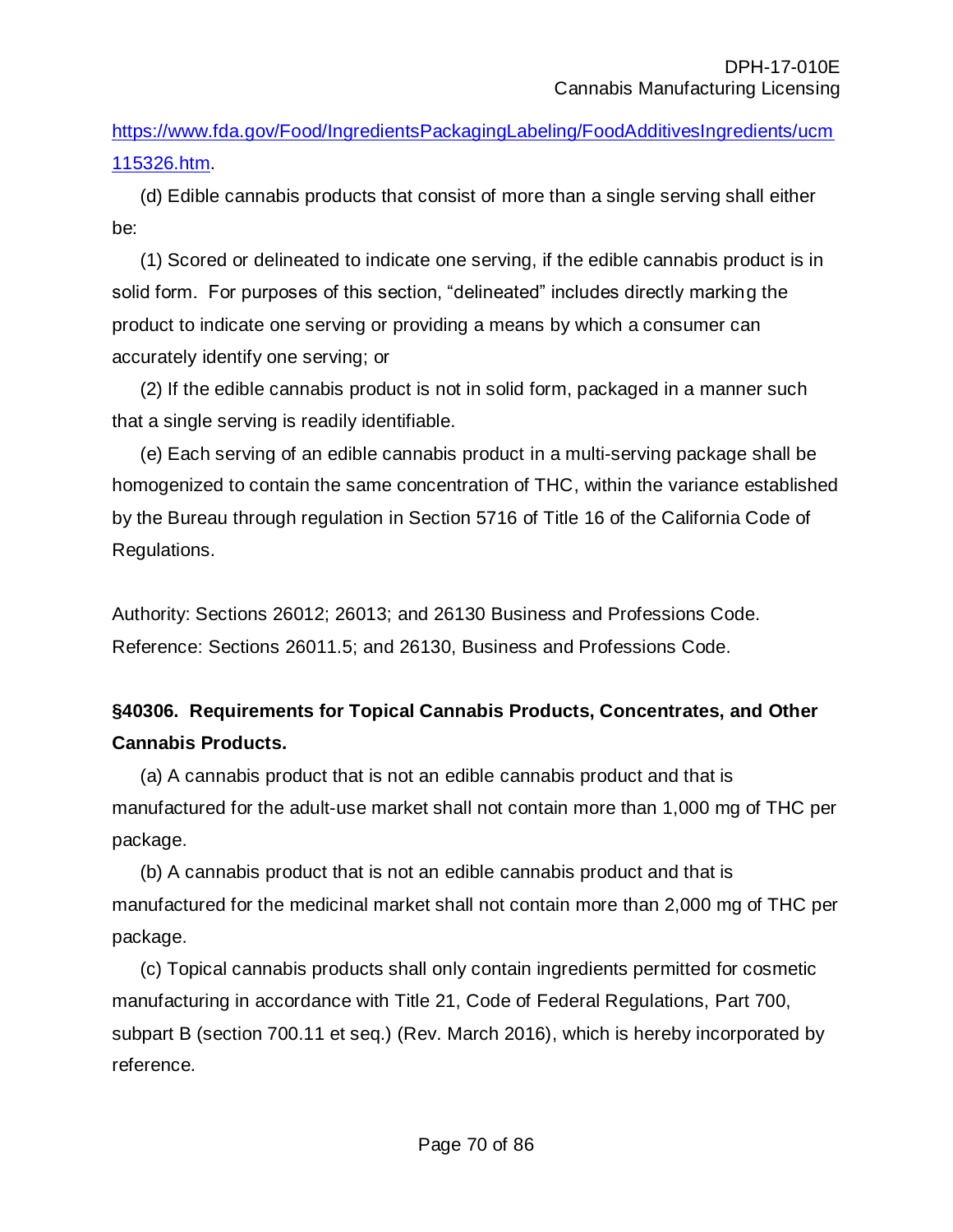Authority: Sections 26012; 26013; and 26130, Business and Professions Code. Reference: Section 26011.5, Business and Professions Code.

#### **§40310. Failed Product Batches.**

(a) No finished cannabis product shall contain a contaminant identified in Section 26100 of the Act at a level set by the Bureau in Section 5718 to 5723, inclusive, of Title 16 of the California Code of Regulations. Any cannabis product batch that fails a laboratory testing requirement required by section 26100 of the Act is adulterated and may be embargoed pursuant to section 26133 of the Act.

(b) Any cannabis product batch that fails quality assurance review required pursuant to section 26100 of the Act is misbranded and may be embargoed pursuant to section 26133 of the Act.

(c) Failed product batches shall be destroyed unless a corrective action plan for remediation or reprocessing is approved by the Department. Corrective action plans shall be approved by the Department on a case-by-case basis.

(d) Remediation or reprocessing of failed product batches or the use of harvest batches that have failed any laboratory test shall comply with any requirements and procedures established by the Bureau in Sections 5727 and 5728 of Title 16 of the California Code of Regulations, in addition to the requirements of this chapter.

(e) Edible products that fail laboratory testing requirements shall not be remediated or reprocessed and shall be destroyed. If any edible product that has failed laboratory testing is remediated, reprocessed, or otherwise mixed with another batch of cannabis product, such action shall render the final cannabis product adulterated, regardless of the defect level of the final cannabis product.

(f) Notwithstanding subsection (e), a cannabis product that is determined through laboratory testing to be labeled with an incorrect amount of THC per package or per serving may be relabeled with the correct information in accordance with a corrective action plan approved by the Department, provided that the THC limits under Sections 40305 and 40306 are met.

(g) Prior to any remediation or reprocessing of a failed product batch or the use of a failed harvest batch, the licensee shall submit a corrective action plan to the Department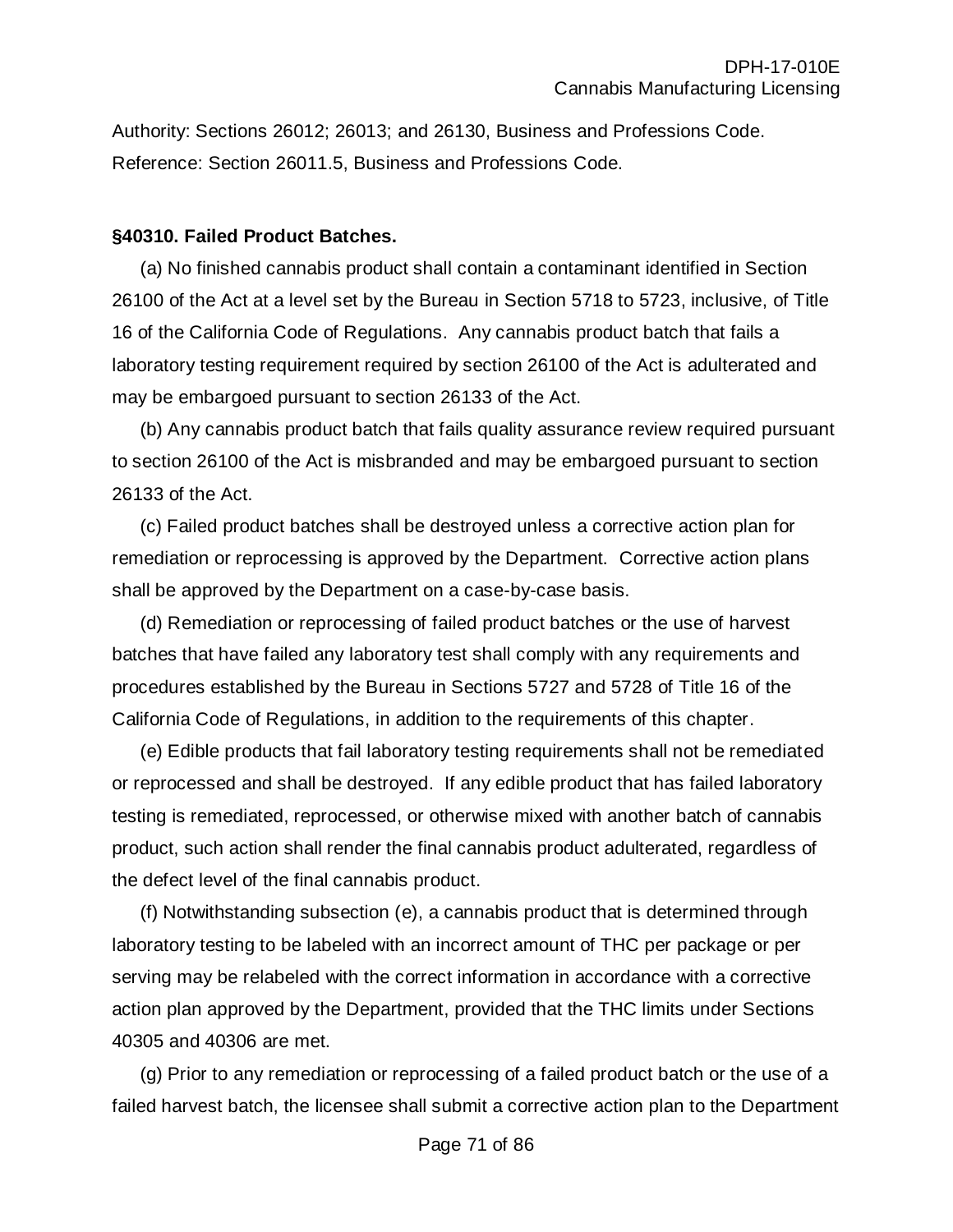to include, at minimum, a description of how the product or harvest batch will be remediated such that the product or any product produced therefrom will meet all laboratory testing and quality assurance requirements. A failed product or harvest batch shall not be remediated or reprocessed by a licensee unless the Department has approved the licensee's corrective action plan. Remediation or reprocessing of edible products shall not be approved.

(h) Any remediation or reprocessing of a product batch that has failed laboratory testing or quality assurance review or the use of a failed harvest batch by a licensee shall be documented in the manufacturing records. All remediated product batches and products produced therefrom shall be tested and undergo quality assurance review in accordance with the requirements established by the Bureau in Article 7 of Chapter 6 of Division 42 of Title 16 of the California Code of Regulations prior to retail sale.

Authority: Sections 26012; 26013; and 26130, Business and Professions Code. Reference: Section 26131, Business and Professions Code.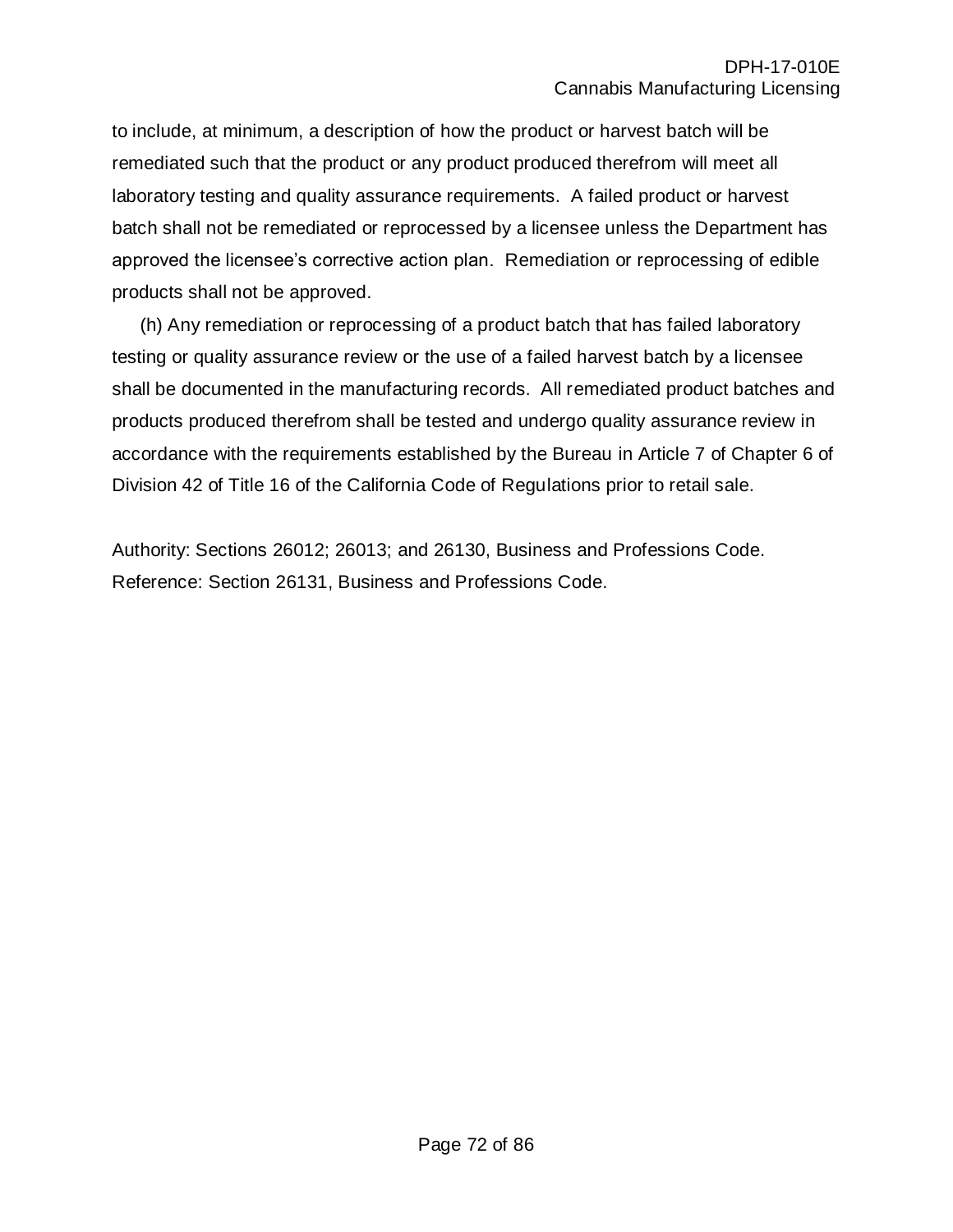# **SUBCHAPTER 5. LABELING AND PACKAGING REQUIREMENTS Article 1. General Provisions**

#### **§40400. Applicability.**

(a) The requirements in this subchapter shall apply to finished cannabis products and shall not apply to cannabis or cannabis products that are transferred between licensees for purpose of further processing or packaging.

(b) Except as otherwise provided in Section 40601, the requirements of this subchapter shall apply to any cannabis product manufactured on or after January 1, 2018.

Authority: Section 26012; 26013; and 26130, Business and Professions Code. Reference: Section 26130; Business and Professions Code.

## **§40401. Release to Distributor as Finished Product.**

Prior to release of a product to a distributor, a licensee shall ensure that the product is in finished form and is labeled and packaged in its final form for sale.

Authority: Section 26012; 26013; and 26130, Business and Professions Code. Reference: Sections 26011.5 and 26130, Business and Professions Code.

# **Article 2. Labeling Requirements**

# **§40403. General Provisions.**

(a) Any information required to be listed on a label shall be written in English.

(b) A label shall be unobstructed and conspicuous so that it can be read by the consumer.

(c) All required label information shall be located on the outside container or wrapper of the finished product to be sold at a retailer.

Authority: Sections 26012; 26013; and 26130, Business and Professions Code. Reference: Section 26120, Business and Professions Code.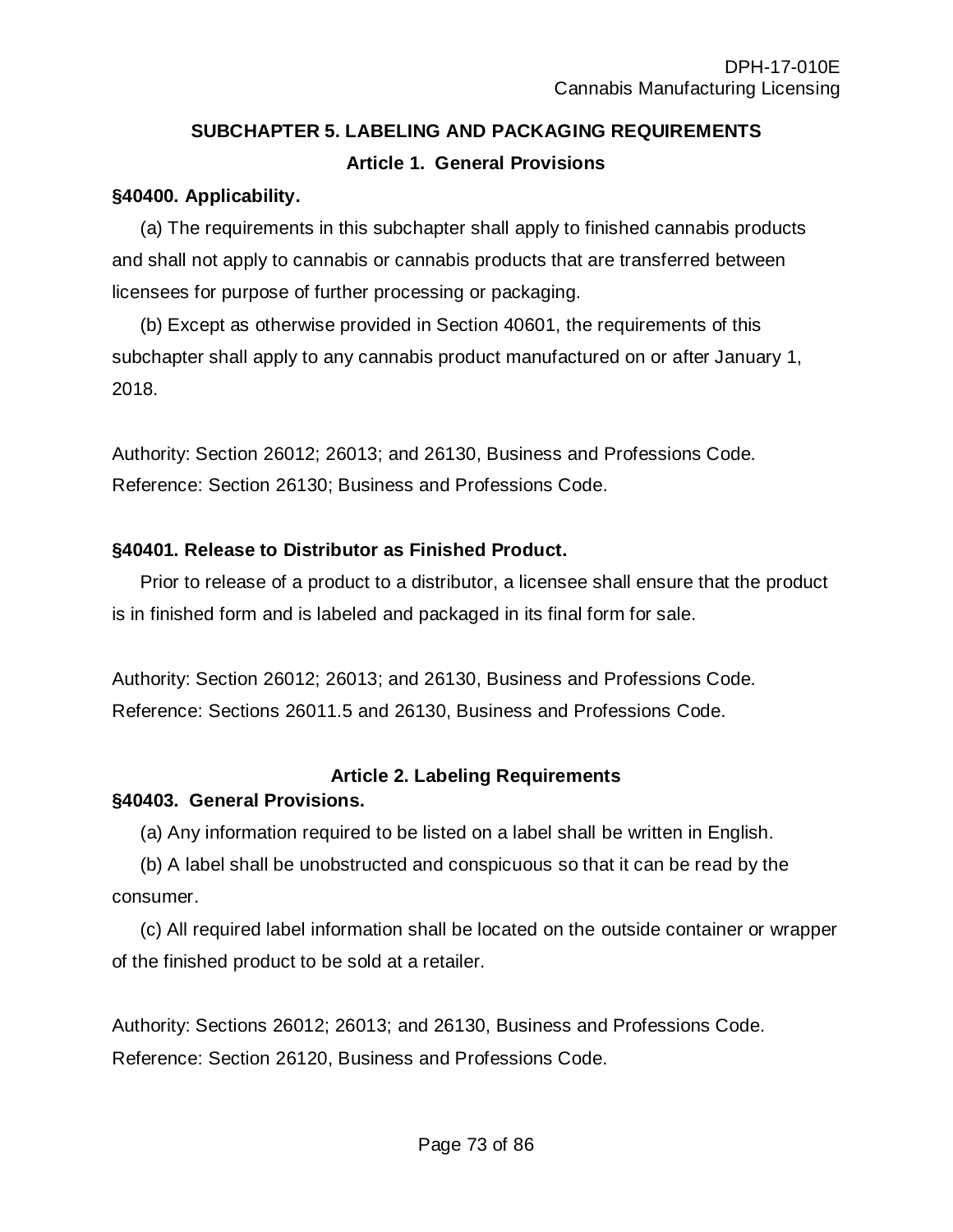## **§40405. Primary Panel Labeling Requirements: All Products.**

(a) The label for a cannabis product shall include a primary panel that includes the following information in a type size no less than 6 point font and in relation to the size of the primary panel and container:

(1) The identity of the product in a text size reasonably related to the most prominent printed matter on the panel;

(2) The universal symbol as prescribed in Section 40412;

(3) The net weight or volume of the contents of the package;

(4) The THC content and CBD content for the package in its entirety, expressed in milligrams per package.

(b) Nothing in this section prohibits the inclusion of additional information on the primary panel. The content of other cannabinoids or terpenes may be included if such information is verified by the certificate of analysis issued by a licensed testing laboratory.

Authority: Sections 26012; 26013; and 26130, Business and Professions Code. Reference: Section 26120, Business and Professions Code.

# **§40406. Additional Primary Panel Labeling Requirements: Edible Products.**

In addition to the requirements of Section 40405, the primary panel of an edible cannabis product shall include the following information:

(a) The words "cannabis-infused" immediately above the identity of the product in bold type and a text size larger than the text size used for the identity of the product.

(b) The THC content and CBD content per serving, expressed in milligrams per serving.

Authority: Sections 26012; 26013; 26120; and 26130, Business and Professions Code. Reference: Section 26120, Business and Professions Code.

# **§40408. Informational Panel Labeling Requirements.**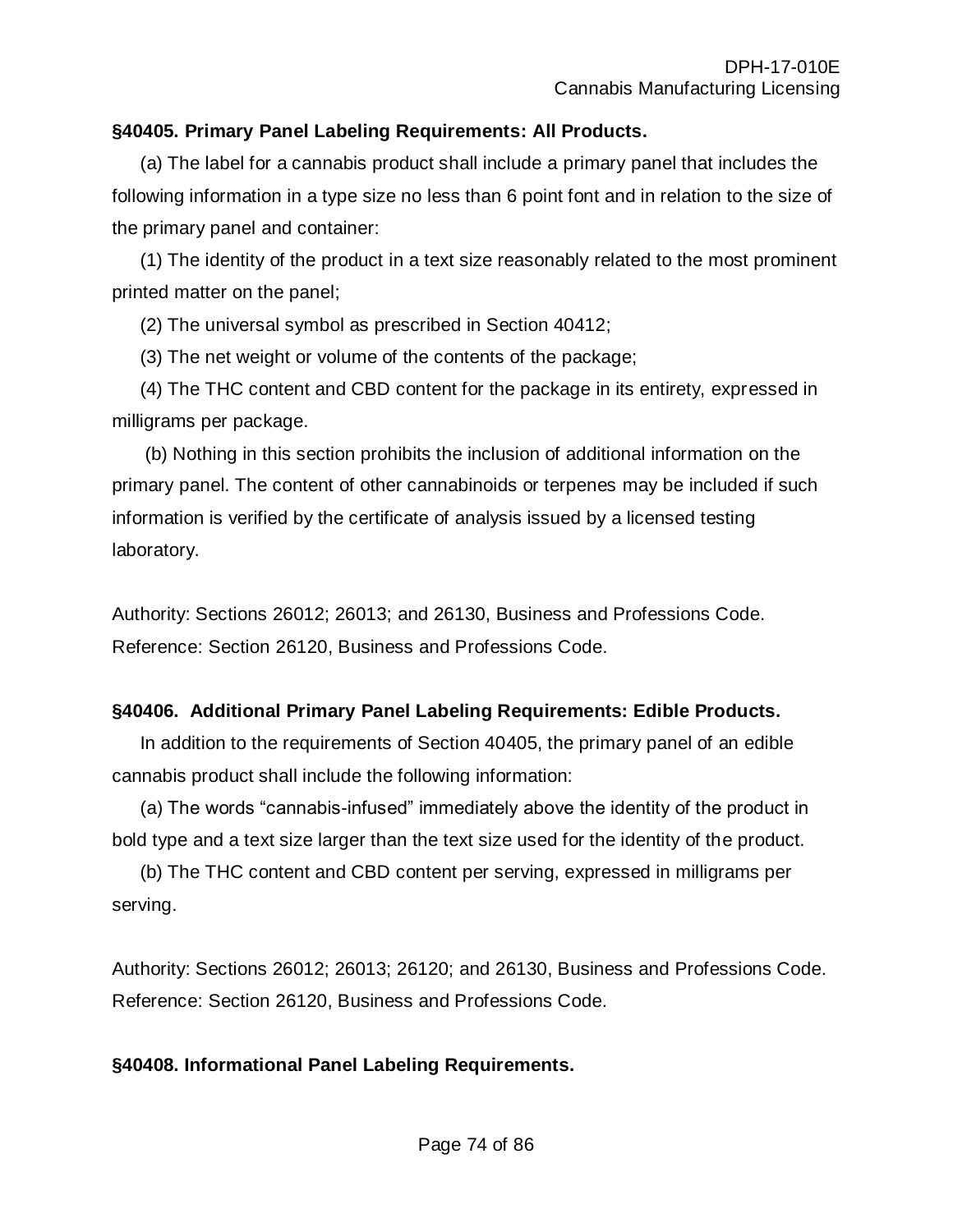(a) The label for a cannabis product shall include an informational panel that includes the following:

(1) The licensed manufacturer and its contact number or website address;

(2) The date of the cannabis product's manufacture and packaging;

(3) The following statement in bold print: "GOVERNMENT WARNING: THIS PRODUCT CONTAINS CANNABIS, A SCHEDULE I CONTROLLED SUBSTANCE. KEEP OUT OF REACH OF CHILDREN AND ANIMALS. CANNABIS PRODUCTS MAY ONLY BE POSSESSED OR CONSUMED BY PERSONS 21 YEARS OF AGE OR OLDER UNLESS THE PERSON IS A QUALIFIED PATIENT. THE INTOXICATING EFFECTS OF CANNABIS PRODUCTS MAY BE DELAYED UP TO TWO HOURS. CANNABIS USE WHILE PREGNANT OR BREASTFEEDING MAY BE HARMFUL. CONSUMPTION OF CANNABIS PRODUCTS IMPAIRS YOUR ABILITY TO DRIVE AND OPERATE MACHINERY. PLEASE USE EXTREME CAUTION."

(4) If the cannabis product is intended for sale in the medicinal-use market, the statement "FOR MEDICAL USE ONLY;"

(5) A list of all product ingredients in descending order of predominance by weight or volume;

(6) If the edible cannabis product contains an ingredient, flavoring, coloring, or an incidental additive that bears or contains a major food allergen, the word "contains," followed by a list of the applicable major food allergens;

(7) If an edible cannabis product, the names of any artificial food colorings contained in the product;

(8) If an edible cannabis product, the amount, in grams, of sodium, sugar, carbohydrates, and total fat per serving;

(9) Instructions for use, such as the method of consumption or application, and any preparation necessary prior to use;

(10) The product expiration date, "use by" date, or "best by" date, if any; and

(11) The UID and, if used, the batch number.

(b) The informational panel text shall be in a text size of no less than 6 point font and in relation to the size of the primary panel and container, unless there is insufficient area on the container available to print all the required information in a text size of no less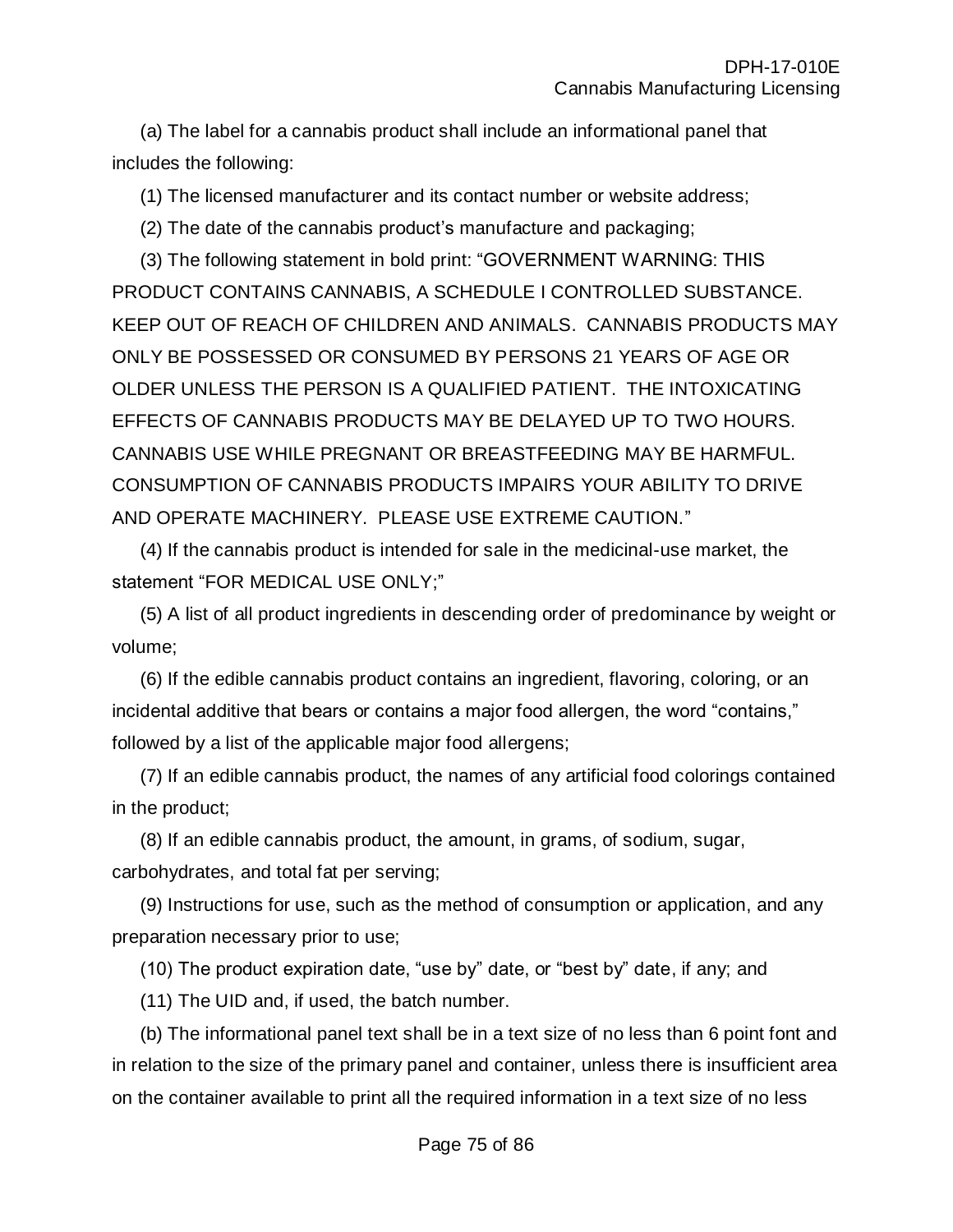than 6 point font. In such a case, the label shall include the warning statements required by paragraph (3) in a text size of no less than 6 point font, and the product shall be accompanied by a supplemental labeling that includes all of the information required by this section. The text of the supplemental labeling shall be no less than 8 point font.

Authority: Sections 26012; 26013; and 26130, Business and Professions Code. Reference: Sections 26120; and 26121, Business and Professions Code.

#### **§40410. Labeling Restrictions.**

The label shall not contain any of the following:

(a) Claims that the cannabis product was produced from cannabis grown in a California county when the cannabis was not grown there.

(b) The name of a California county unless the cannabis used in the product was grown there.

(c) Content that is or designed to be attractive to individuals under the age of 21, including but not limited to:

(1) Cartoons;

(2) Any likeness to images, characters, or phrases that are popularly used to advertise to children;

(3) Any imitation of candy packaging or labeling; or

(4) The terms "candy" or "candies."

(d) Any information that is false or misleading.

(e) Any health-related statement that is untrue or misleading. Any health-related statement must be supported by the totality of publicly available scientific evidence (including evidence from well-designed studies conducted in a manner which is consistent with generally recognized scientific procedures and principles), and for which there is significant scientific agreement, among experts qualified by scientific training and experience to evaluate such claims.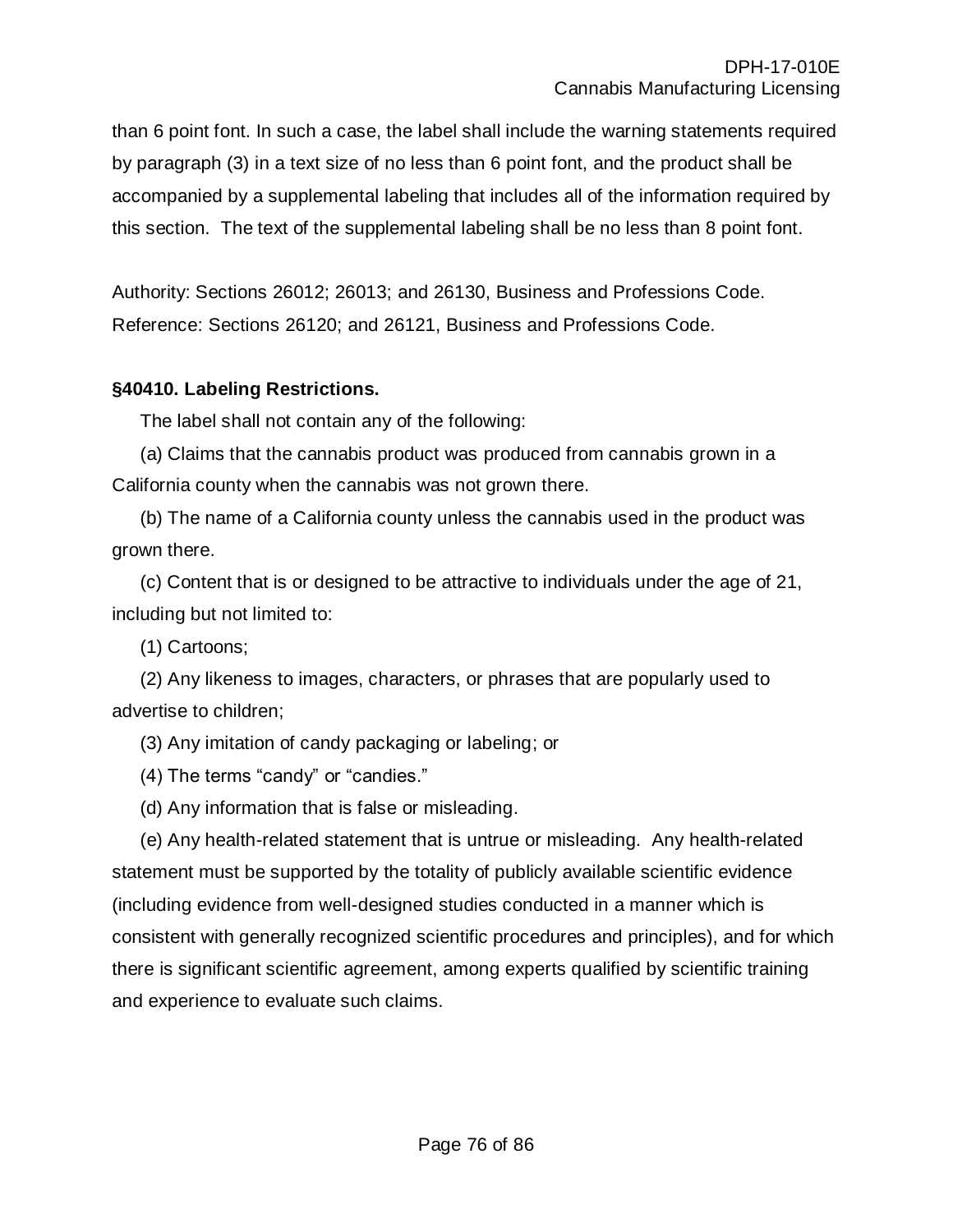Authority: Sections 26012; 26013; and 26130, Business and Professions Code. Reference: Sections 26062.5; 26120; 26121; and 26154, Business and Professions Code.

#### **§40411. Statement of Characteristic Anticipated Effects.**

A cannabis product may include information on the characteristic anticipated effects of the cannabis product if the manufacturer has substantiation that the information is truthful and not misleading. Such information may be located on the informational panel of the label or as an insert included in the product package. For purposes of this section, "characteristic anticipated effect" includes any physiological effect (a temporary effect on the body related to the consumption of cannabis) that is common to or expected from the particular cannabis strain, but excludes any claim of health benefits (i.e. claims of therapeutic action as a result of the consumption of cannabis).

Authority: Sections 26012; 26013, and 26130, Business and Professions Code. Reference: Sections 26120; and 26130, Business and Professions Code.

# **§40412. Universal Symbol.**

The primary panel of a cannabis product shall be marked, stamped, or otherwise imprinted with the universal symbol.

(a) The symbol shall replicate the following in form and shall be black in color:



(b) The symbol shall be no smaller in size than half (.5) inch by half (.5) inch and shall be printed legibly and conspicuously. For packaging that is dark in color, the symbol may be made conspicuous by printing the symbol on, or outlining the symbol with, a contrasting color.

Authority: Sections 26012; 26013; and 26130, Business and Professions Code. Reference: Sections 26120; 26121; and 26130, Business and Professions Code.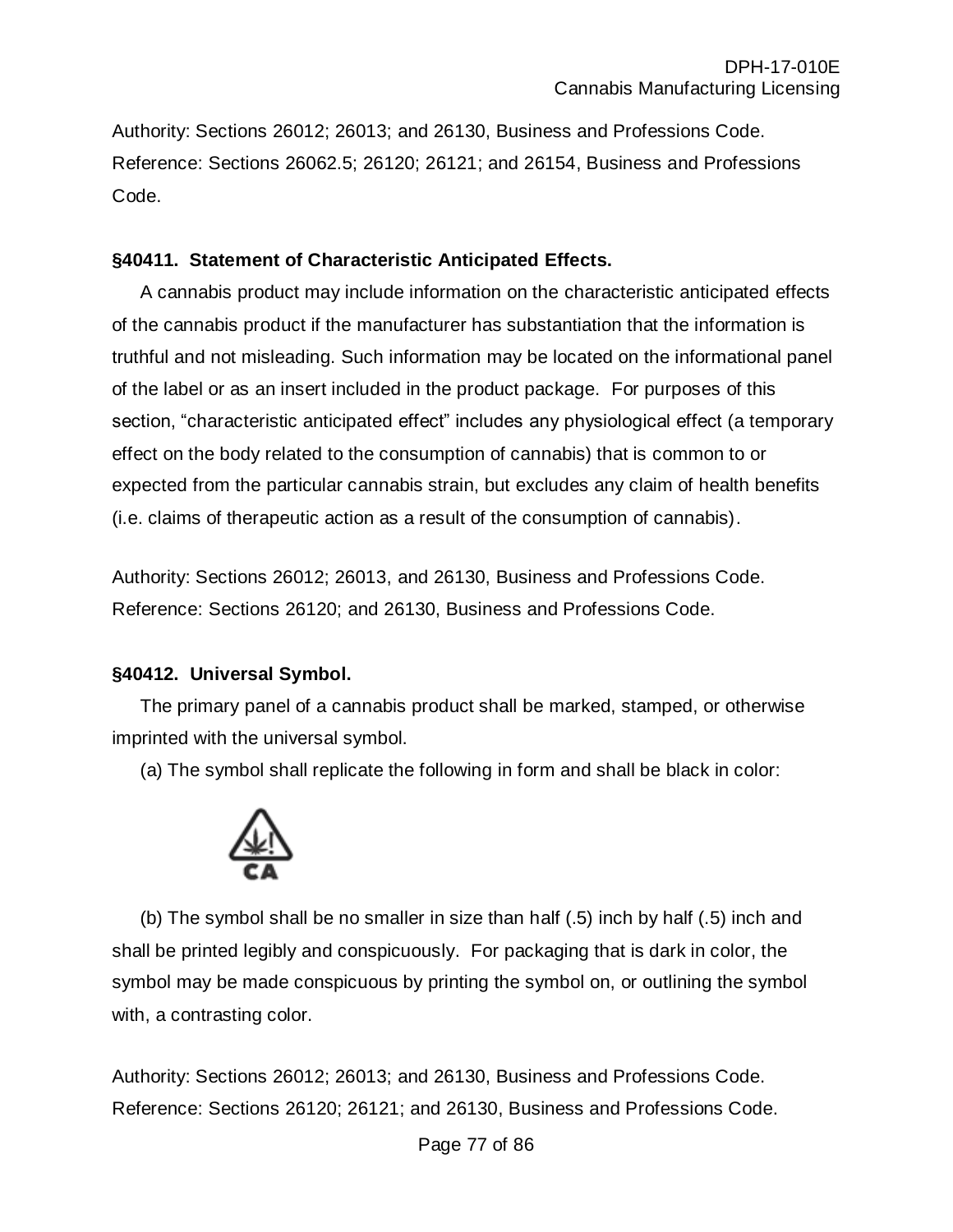# **Article 3. Packaging**

#### **§40415. Packaging.**

A package used to contain a cannabis product shall adhere to the following requirements:

(a) The package shall protect the product from contamination and shall not expose the product to any toxic or harmful substance.

(b) The package shall be tamper-evident, which means that the product shall be packaged in packaging that is sealed so that the contents cannot be opened without obvious destruction of the seal.

(c) The package shall be child-resistant. A package shall be deemed child-resistant if it satisfies the standard for "special packaging" as set forth in the Poison Prevention Packaging Act of 1970 Regulations (16 C.F.R. §1700.1(b)(4)) (Rev. December 1983), which is hereby incorporated by reference.

(d) The package shall not imitate any package used for products typically marketed to children.

(e) If the product is an edible product, the package shall be opaque.

(f) If the package contains more than one serving of cannabis product, the package shall be re-sealable so that child-resistance is maintained throughout the life of the package.

Authority: Sections 26012; 26013; and 26130, Business and Professions Code. Reference: Sections 26120; and 26121, Business and Professions Code.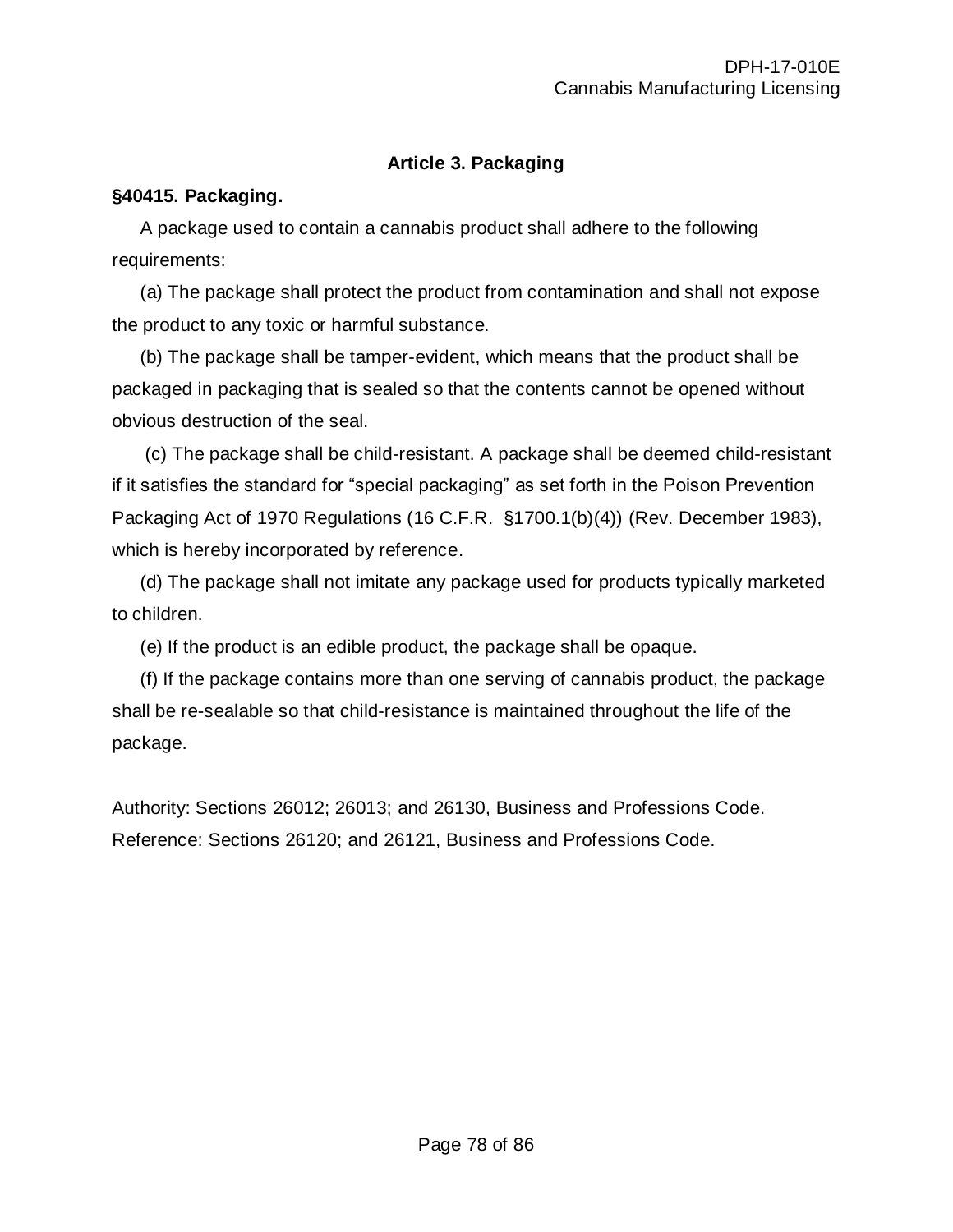## **SUBCHAPTER 6. COMPLIANCE**

#### **Article 1. Records**

#### **§40500. Record Keeping Requirements.**

(a) The licensee shall have the following documents available on the premises at all times and shall make the documents available to the Department and any enforcement agency upon request:

(1) The valid state license issued by the Department;

(2) Any other valid license issued by a state cannabis licensing agency;

(3) The valid license, permit, or other approval issued by the local jurisdiction;

(4) The premises diagram, as specified in Section 40131;

(5) The current standard operating procedures as defined in Section 40275;

(6) Shipping manifests;

(7) Employee records, including evidence of employee qualifications and training procedures and logs, as specified in Section 40280; and

(8) Any other record or documentation required to be kept pursuant to this Chapter or the Act.

(b) The records required pursuant to subsection (a) shall be maintained on the premises in a manner immediately accessible to the Department and any enforcement agencies upon request for a period of seven (7) years. Outdated standard operating procedures shall not be accessible to onsite employees.

(c) All documentation shall be maintained in English.

Authority: Sections 26012; 26013; and 26130, Business and Professions Code. Reference: Sections 26011.5; and 26160, Business and Professions Code.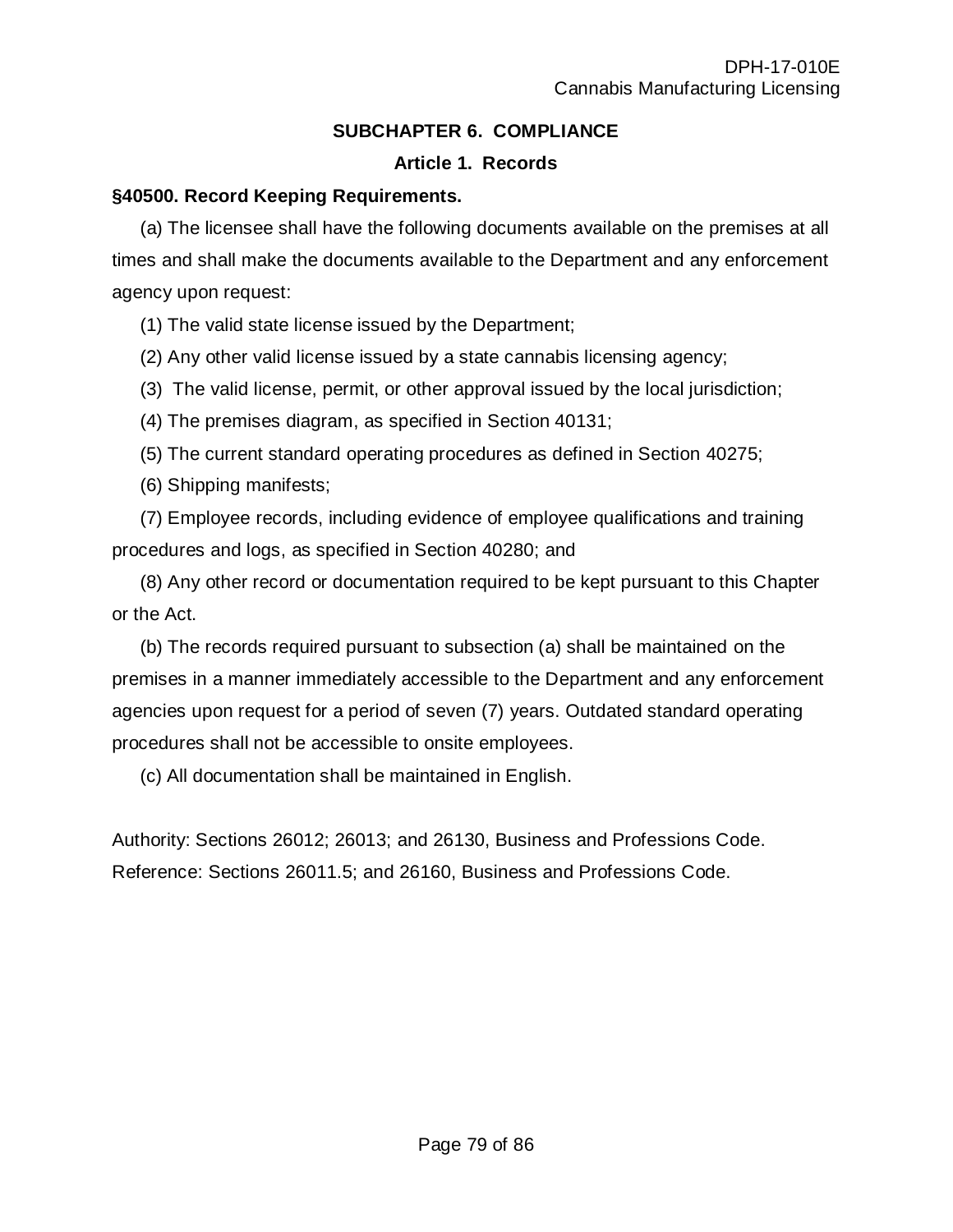# **Article 2. Track-and-Trace System**

#### **§40510. Track-and-Trace System General Requirements.**

(a) A licensee shall enter all commercial cannabis activities into the track-and-trace system within 24 hours of occurrence.

(b) Within ten (10) calendar days of notification from the Department that the annual license application fee has been processed, a licensee shall register for track-and-trace system training provided by the Department of Food and Agriculture or its designee.

(c) If a licensee has not registered for track-and-trace system training pursuant to subsection (b), the licensee shall register for training within five (5) business days of notification from the Department that the annual license has been approved.

(d) A licensee shall designate at least one owner to be the track-and-trace system account manager. The track-and-trace system account manager shall have the following responsibilities:

(1) Designate authorized track-and-trace system users and require designated users to be trained in the proper and lawful use of the track-and-trace system before the designated user can access the system;

(2) Maintain an accurate and complete list of all track-and-trace system account managers and users and update the list within three (3) business days upon any change;

(3) Ensure that each track-and-trace account manager and user has a unique logon, consisting of a username and password, which shall not be shared with or used by any other person;

(4) Immediately cancel any track-and-trace system account manager or user from a track-and-trace system account if the individual is no longer a licensee representative;

(5) Obtain UID tags from the Department of Food and Agriculture, or its designee, and ensure that a sufficient supply of UIDs is available at all times;

(6) Ensure that all inventory is tagged and entered in the track-and-trace system as required by Section 40512;

(7) Correct any information that is entered into the track-and-trace system in error within three (3) business days of discovery of the error;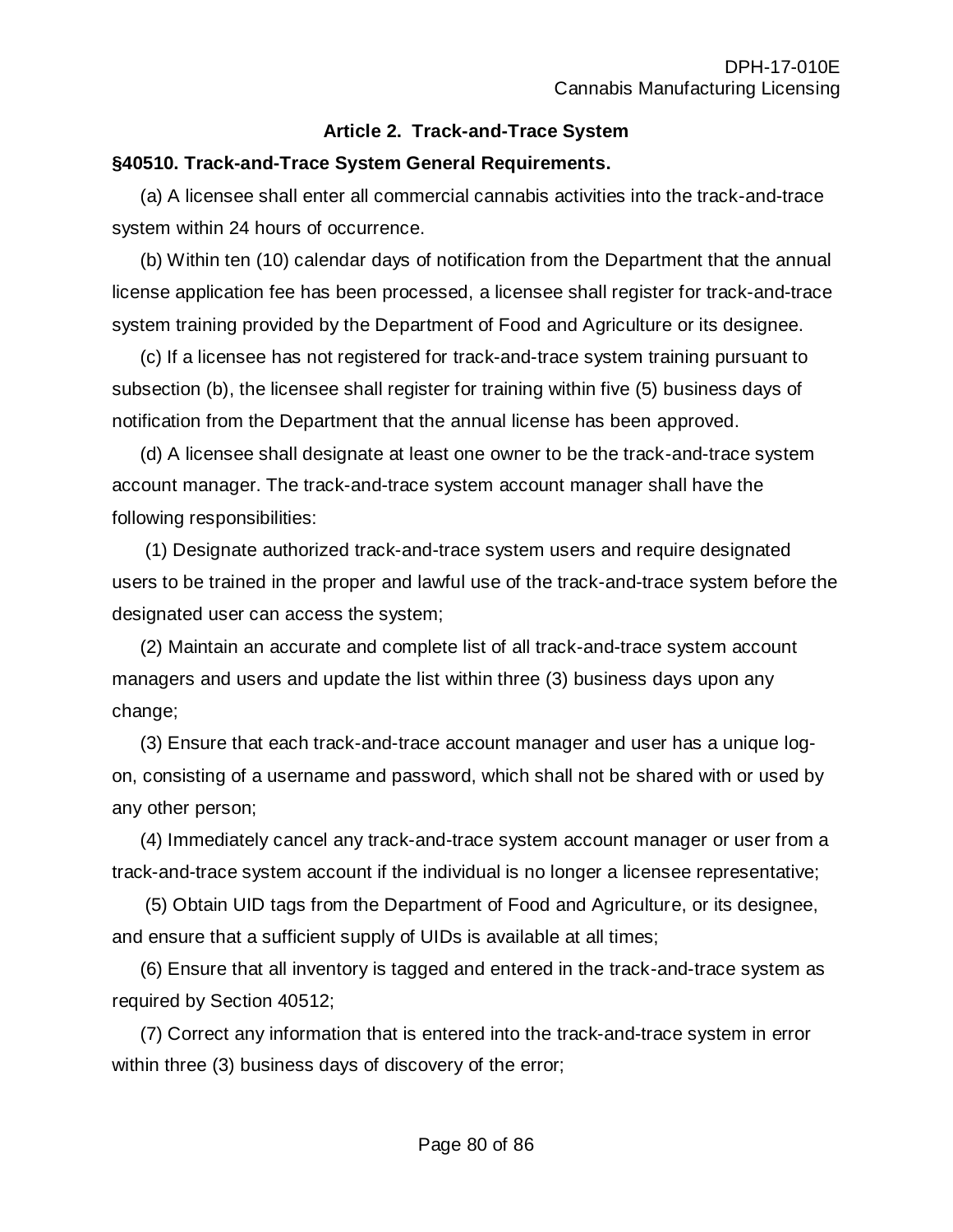(8) Monitor all notifications from the track-and-trace system and resolve all issues identified in the notification. The notification shall not be dismissed by an account manager until the issue(s) identified in the notification has been resolved.

(e) No person shall intentionally misrepresent or falsify information entered into the track-and-trace system. The track-and-trace system shall be the system of record. The licensee is responsible for the accuracy and completeness of all data and information entered into the track-and-trace system. Information entered into the track-and-trace system shall be assumed to be accurate and may be used to take enforcement action against the licensee if not corrected.

(f) The licensee is responsible for all actions that a track-and-trace system account manager or user acting as a licensee representative takes while logged into the trackand-trace system or otherwise conducting commercial cannabis activities.

Authority: Sections 26012; 26013; and 26130, Business and Professions Code. Reference: Sections 26067; and 26160, Business and Professions Code

#### **§40512. Track-and-Trace System Reporting Requirements.**

(a) A system account manager or user shall record all of the following activities in the track-and-trace system within 24 hours of the activity:

(1) Receipt of cannabis material;

(2) The transfer to or receipt of cannabis products for further manufacturing from another licensed manufacturer; and

(3) All changes in the disposition of cannabis or cannabis products. A change in disposition includes, but is not limited to:

(A) Processing of the cannabis or further processing of the cannabis product; and

(B) Packaging of the cannabis products.

(4) Transfer of cannabis products to a distributor.

(b) The following information shall be recorded for each activity entered into the track-and-trace system: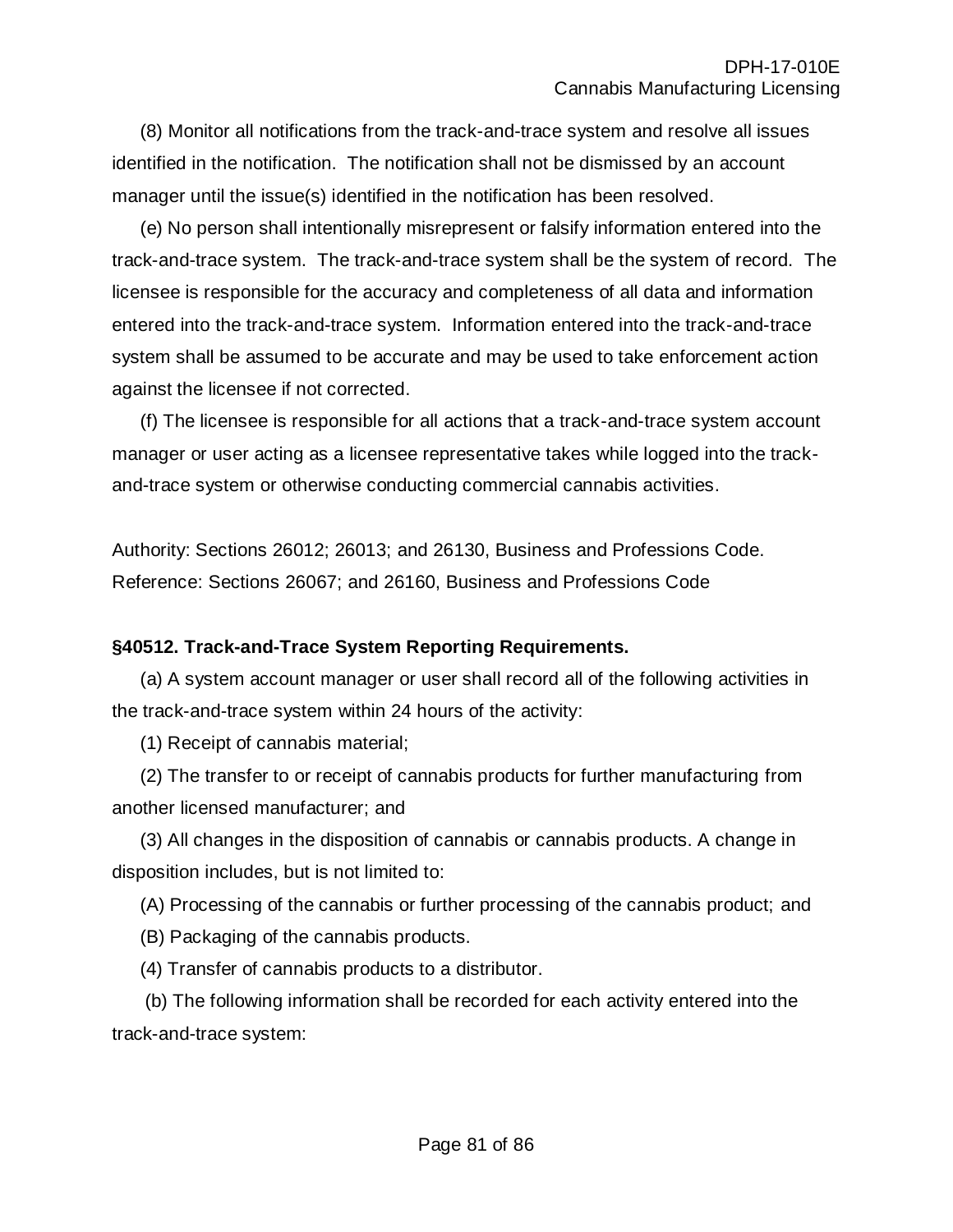(1) The licensed entity from which the cannabis material or product is received, including that entity's license number, and the licensed entity to which the cannabis product is transferred, including that entity's license number.

(2) The name and license number of the distributor that transported the cannabis material or cannabis product.

(3) The type of cannabis material or cannabis product received, processed, manufactured, or transferred.

(4) The weight or count of the cannabis material or cannabis product received, processed, packaged, or transferred.

(5) The date and time of receipt, processing, packaging, or transfer.

(6) The UID assigned to the cannabis material or cannabis product.

(7) Any other information required by other applicable licensing authorities.

Authority: Sections 26012; 26013; and 26130, Business and Professions Code. Reference: Sections 26067; and 26160, Business and Professions Code

#### **§40513. Track-and-Trace System – Loss of Access.**

(a) If a licensee loses access to the track-and-trace system for any reason, the licensee shall prepare and maintain comprehensive records detailing all required inventory tracking activities conducted during the loss of access.

(b) Upon restoration of access to the track-and-trace system, all inventory tracking activities that occurred during the loss of access shall be entered into the track-andtrace system within three (3) business days.

(c) A licensee shall document the date and time when access to the track-and-trace system was lost and when it was restored and the cause for each loss of access.

(d) A licensee shall not transfer cannabis products to a distributor until such time as access to the track-and-trace system is restored and all information is recorded into the track-and-trace system.

Authority: Sections 26012; 26013; and 26130, Business and Professions Code. Reference: Sections 26067; and 26160, Business and Professions Code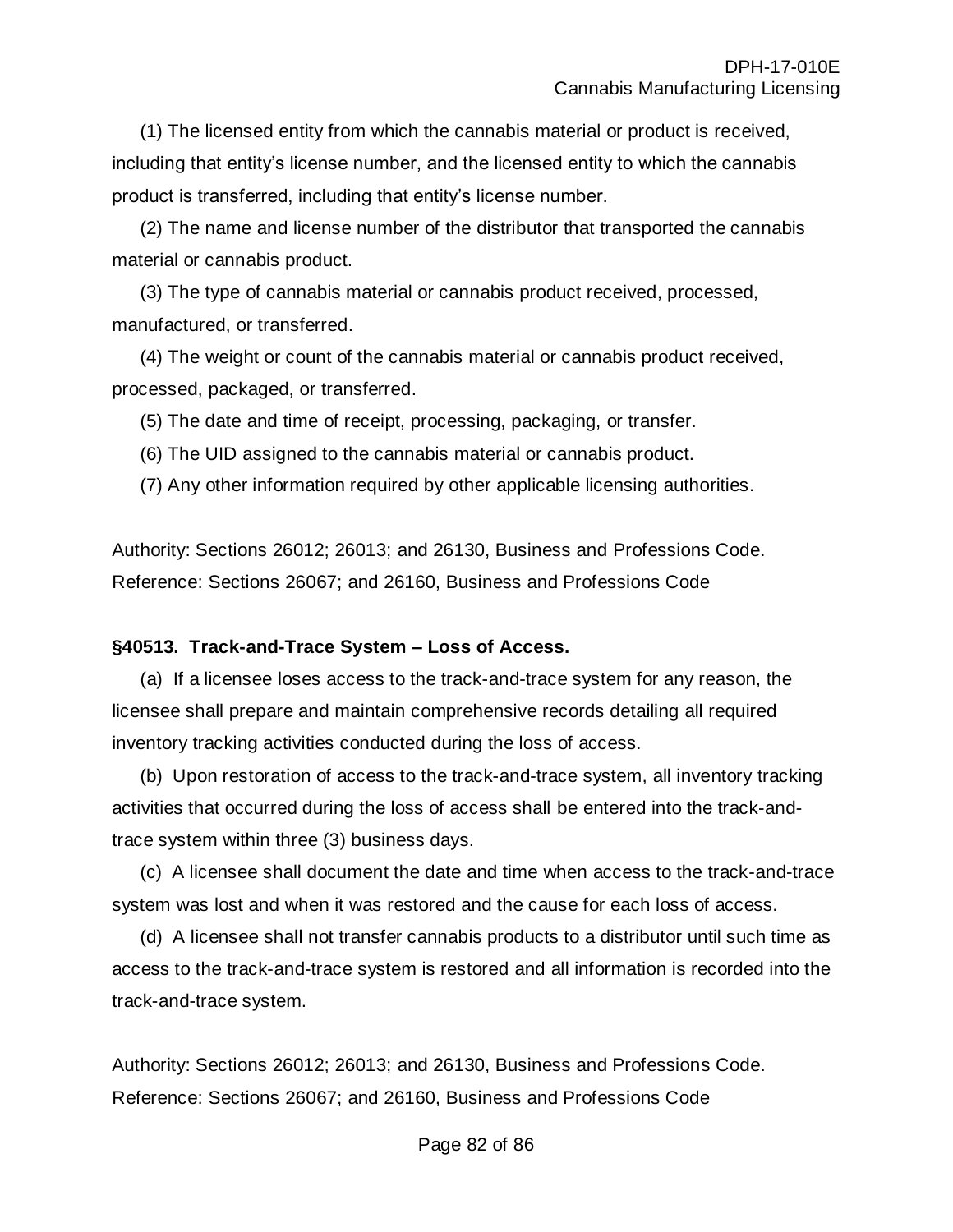#### **§40515. Track-and-Trace System – Temporary Licenses.**

(a) A licensee operating under a temporary license issued pursuant to Section 40126 is not required to record commercial cannabis activity in the track-and-trace system as otherwise required by this article. Temporary licensees shall track all commercial cannabis activities on a paper sales receipt or invoice that includes the following information:

- (1) Name, address, and license number of the seller;
- (2) Name, address, and license number of the purchaser,
- (3) Date of sale or transfer and invoice number;
- (4) Description or type of cannabis or cannabis product;
- (5) Weight or quantity of cannabis or cannabis product sold or transferred;
- (6) Cost to the purchaser of the cannabis or cannabis product.

(b) After issuance of an annual license, the licensee may continue to conduct commercial cannabis activities with temporary licensees in accordance with subsection (a). Any commercial cannabis activity conducted between annual license holders shall be recorded in the track-and-trace system.

Authority: Sections 26012; 26013; and 26130, Business and Professions Code. Reference: Sections 26067; 26160; and 26161 Business and Professions Code.

#### **§40517. Track-and-Trace System – UID Tag Order.**

(a) A licensee shall order UID tags within five (5) business days of receiving access to the track-and-trace system. The receipt of the UID tags by the licensee shall be recorded in the track-and-trace system within three (3) business days of receipt.

(b) Any licensee in operation at the time access to the track-and-trace system is granted shall input all inventory into the track-and-trace system no later than 30 calendar days after receipt of the UID tags.

Authority: Sections 26012; 26013; and 26130, Business and Professions Code. Reference: Sections 26067; 26160; and 26161, Business and Professions Code.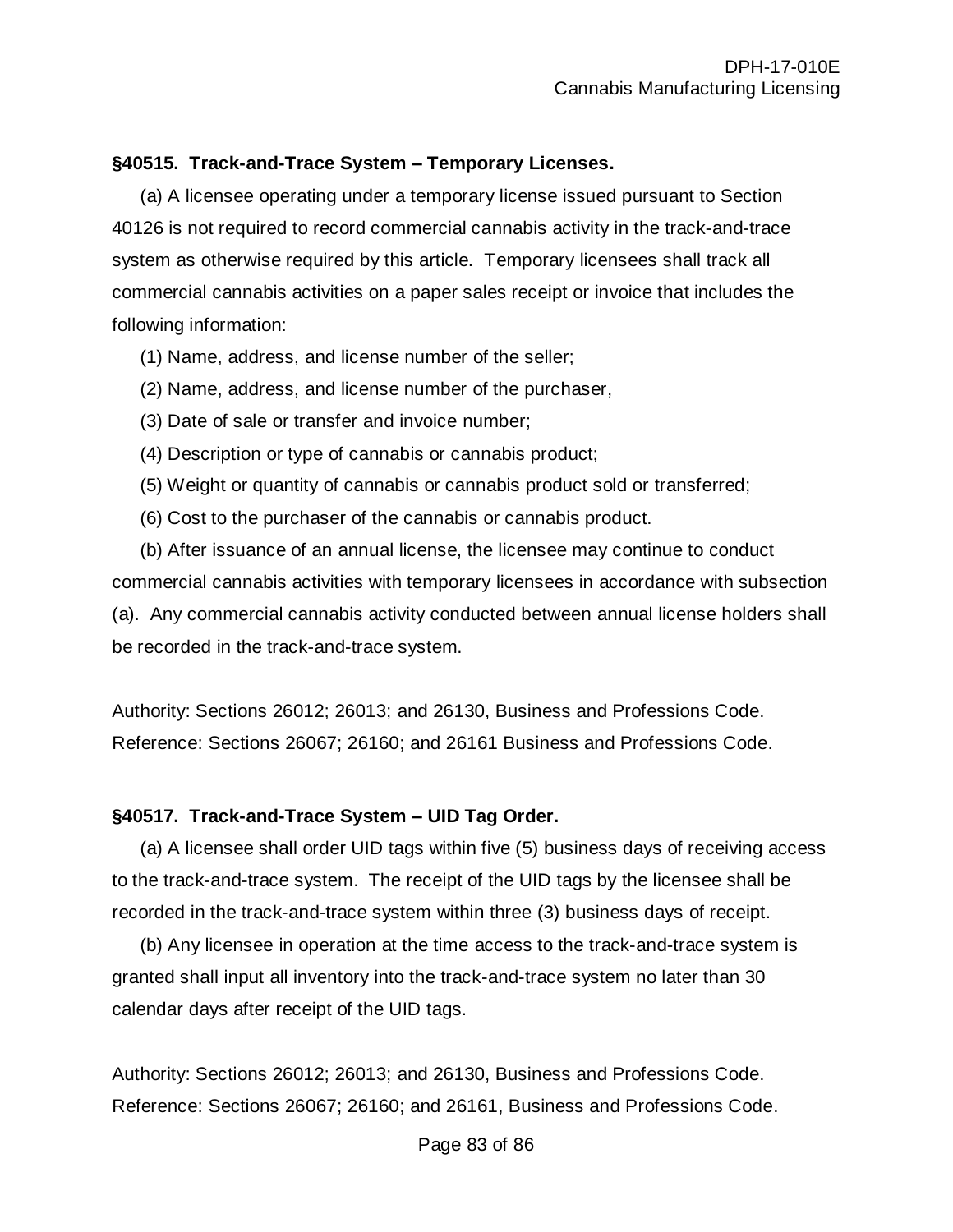#### **Article 3. Advertising and Marketing**

## **§ 40525. Advertising and Marketing.**

(a) A licensee shall ensure that all advertising and marketing of its cannabis products meet the requirements of Chapter 15 (commencing with section 26150) of the Act. Any health-related statement shall also meet the requirements of section 40410.

(b) A licensee shall accurately and legibly include its name and license number on all advertising and marketing for its products.

(c) A licensee shall maintain records and documentation to establish that its advertising and marketing meet the requirements of Chapter 15 (commencing with section 26150) of the Act. The records shall be maintained in accordance with section 26160 of the Act and Section 40500 of this chapter.

Authority: Sections 26012; 26013; and 26130, Business and Professions Code. Reference: Section 26150, Business and Professions Code.

# **Article 4. Inspections**

# **§40550. Inspections.**

(a) The Department and its inspectors or agents may conduct an on-site inspection prior to issuing a new or renewal license.

(b) The Department and its inspectors or agents shall have access at reasonable times to the manufacturing premises, storage areas, records, production processes, labeling and packaging processes, and conveyances used in the manufacture, storage or transportation of cannabis products so that it may determine compliance with the provisions of the Act and these regulations. Departmental inspections shall include all pertinent equipment, raw material, finished and unfinished materials, containers, packaging, and labeling that has a bearing on whether the cannabis product complies with the Act and these regulations.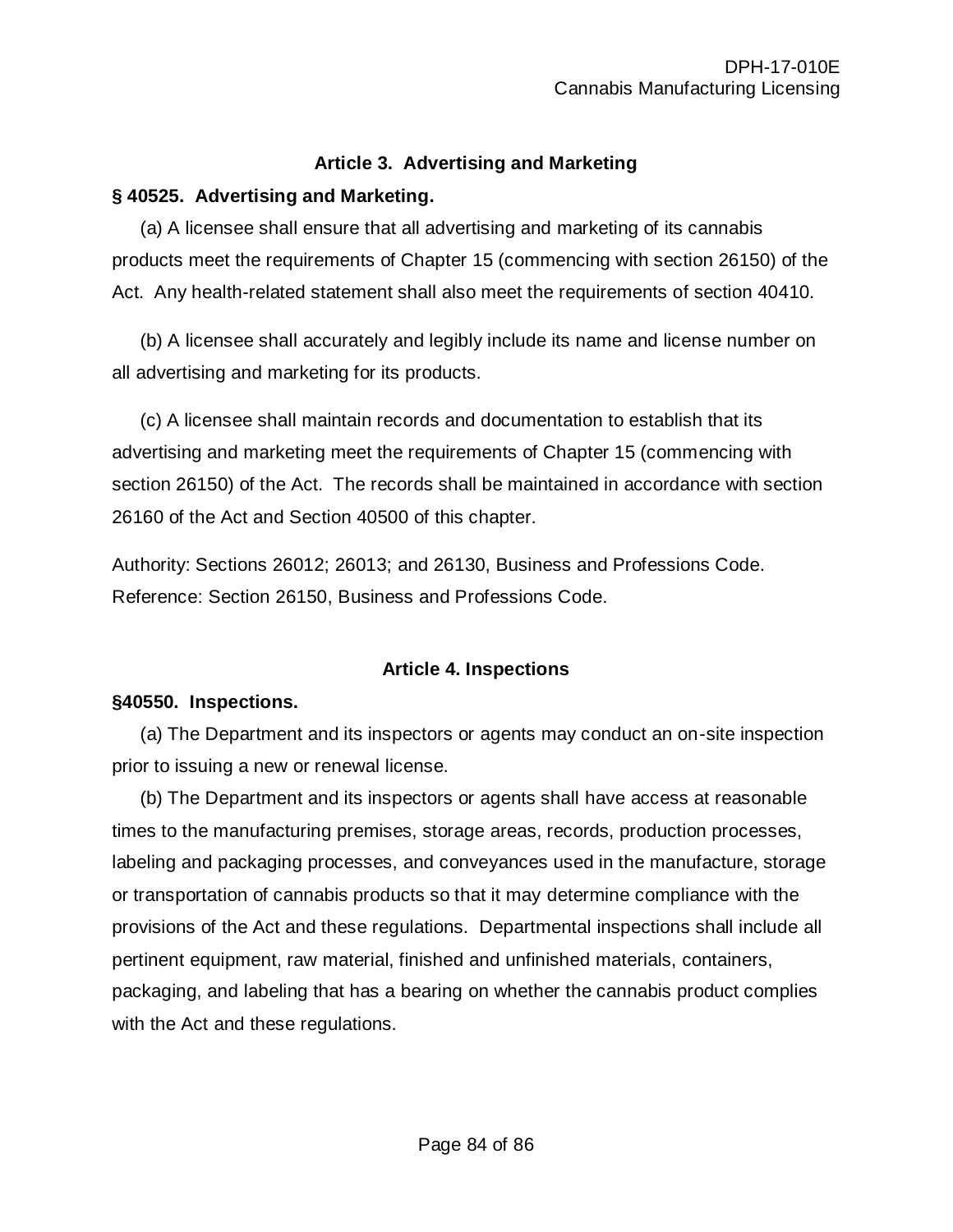(c) The Department may inspect any record or document that has a bearing on whether the labeling, advertising or marketing of a cannabis product complies with the requirements of Chapter 15 (commencing with section 26150) of the Act.

(d) To the extent necessary for the enforcement of the Act and this chapter, the Department may secure any sample or specimen of any cannabis product or ingredient used therein by the manufacturing operation. The Department's inspector or agent shall leave a receipt for the licensee describing any sample obtained prior to leaving the premises.

(e) The Department may analyze or examine any sample obtained. If an analysis is made of a sample, a copy of the results of the analysis shall be promptly furnished to the licensee by the Department.

(f) The Department may conduct investigations concerning the adulteration, misbranding, false or misleading advertising or marketing, or unlicensed production of any cannabis product including the ability to enter and inspect any place where any cannabis product is suspected of being manufactured or held in violation of the Act or these regulations.

Authority: Sections 26012; 26013; and 26130, Business and Professions Code. Reference: Sections 26011.5; 26130; 26132; 26133; 26134; 26135; and 26160, Business and Professions Code.